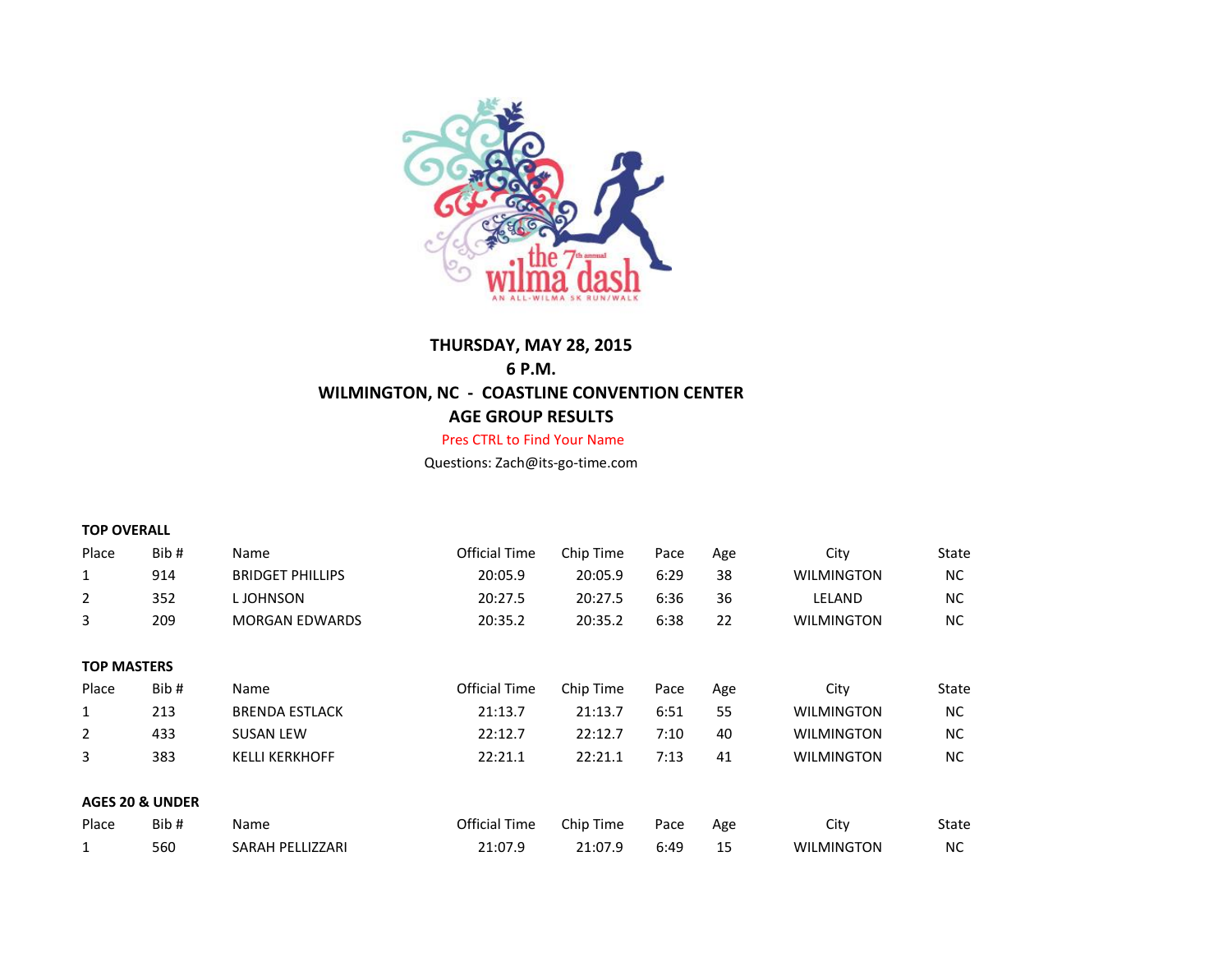| 2      | 133  | PAXTON CHITTY            | 21:56.6 | 21:56.6 | 7:05  | 12             | <b>WILMINGTON</b>     | <b>NC</b> |
|--------|------|--------------------------|---------|---------|-------|----------------|-----------------------|-----------|
| 3      | 875  | ANNA GRACE PADULA        | 24:08.7 | 24:08.7 | 7:47  | 13             | WILMINGTON            | NC        |
| 4      | 723  | SYDNEY THUMAN            | 24:49.0 | 24:49.0 | 8:00  | 16             | <b>WILMINGTON</b>     | NC        |
| 5      | 730  | <b>MARIS TOPPIN</b>      | 26:14.0 | 26:14.0 | 8:28  | 9              | <b>KURE BEACH</b>     | NC        |
| 6      | 461  | <b>MORGAN MASE</b>       | 27:14.0 | 27:14.0 | 8:47  | 15             | <b>WILMINGTON</b>     | <b>NC</b> |
| 7      | 582  | <b>CAROLINE PRICE</b>    | 27:23.5 | 27:19.0 | 8:49  | 17             | <b>WILMINGTON</b>     | NC.       |
| 8      | 367  | LILLY KAYS               | 27:25.0 | 27:20.8 | 8:49  | 15             | WILMINGTON            | NC        |
| 9      | 258  | <b>EMILEE GOLINI</b>     | 27:25.4 | 27:25.4 | 8:51  | 17             | WILMINGTON            | NC        |
| 10     | 887  | <b>NOELLE DAVIES</b>     | 27:28.1 | 27:28.1 | 8:55  | 11             | <b>CAROLINA BEACH</b> | NC        |
| 11     | 543  | <b>ABIGAIL ORDE</b>      | 29:10.5 | 27:55.3 | 9:00  | 17             | <b>WILMINGTON</b>     | NC        |
| $12\,$ | 960  | <b>HOLLY MCKEE</b>       | 29:30.4 | 29:30.4 | 9:31  | 9              | <b>CAROLINA BEACH</b> | <b>NC</b> |
| 13     | 107  | <b>EMMA BUTLER</b>       | 30:01.1 | 29:51.4 | 9:38  | 13             | WILMINGTON            | NC        |
| 14     | 1364 | SAVANNAH BRITT           | 31:48.6 | 30:40.2 | 9:54  | 18             | <b>WILMINGTON</b>     | <b>NC</b> |
| 15     | 729  | <b>AVA TOPPIN</b>        | 32:16.1 | 31:57.7 | 10:18 | 10             | <b>KURE BEACH</b>     | NC        |
| 16     | 104  | <b>SKYLAR BURKE</b>      | 32:34.5 | 30:58.0 | 9:59  | 14             | <b>WILMINGTON</b>     | NC        |
| $17\,$ | 520  | <b>WEBER NATALIE</b>     | 32:42.4 | 31:01.4 | 10:00 | 15             | WILMINGTON            | <b>NC</b> |
| 18     | 718  | <b>LILLY THOMAS</b>      | 34:31.9 | 32:29.3 | 10:29 | 8              | <b>WILMINGTON</b>     | NC        |
| 19     | 664  | <b>SARA SMITH</b>        | 35:08.0 | 34:03.8 | 10:59 | 18             | <b>WILMINGTON</b>     | NC        |
| $20\,$ | 921  | <b>ANNA WHALEY</b>       | 35:17.8 | 35:16.5 | 11:23 | 14             | SOUTHPORT             | <b>NC</b> |
| 21     | 925  | <b>MORGAN SHEPARD</b>    | 35:17.9 | 35:16.8 | 11:23 | 14             | <b>WILMINGTON</b>     | NC.       |
| 22     | 932  | KAITLYN WHITMAN          | 35:35.7 | 34:53.6 | 11:15 | $11\,$         | <b>HAMPSTEAD</b>      | NC        |
| 23     | 935  | <b>AUNILIE LINCHAN</b>   | 35:35.7 | 34:54.0 | 11:15 | 18             | <b>HAMPSTEAD</b>      | NC        |
| 24     | 829  | <b>GRACE LEE</b>         | 37:08.3 | 36:28.5 | 11:46 | 14             | <b>WILMINGTON</b>     | NC        |
| 25     | 575  | <b>ABBY PIETRO</b>       | 38:51.6 | 37:30.1 | 12:06 | 10             | <b>WILMINGTON</b>     | NC        |
| 26     | 940  | <b>GABRIELA GONZALEZ</b> | 39:08.4 | 38:40.3 | 12:28 | 10             | WILMINGTON            | <b>NC</b> |
| 27     | 813  | ALYSSA EDWARDS           | 39:28.2 | 38:40.4 | 12:28 | 20             | <b>WILMINGTON</b>     | NC        |
| 28     | 140  | <b>MEREDITH CLARK</b>    | 40:39.1 | 40:02.1 | 12:55 | $\overline{7}$ | <b>WILMINGTON</b>     | NC        |
| 29     | 228  | SAVANNAH FINLEY          | 41:47.8 | 39:11.4 | 12:38 | 18             | <b>HAMPSTEAD</b>      | NC        |
| 30     | 407  | ALEXA LACOGNATA          | 42:11.1 | 41:16.6 | 13:19 | $11\,$         | <b>WILMINGTON</b>     | NC        |
| 31     | 739  | <b>MISA TUCKER</b>       | 44:41.1 | 44:20.7 | 14:18 | 8              | WILMINGTON            | <b>NC</b> |
| 32     | 954  | <b>EMMA HOLMES</b>       | 44:41.2 | 44:21.3 | 14:18 | 8              | RALEIGH               | NC        |
| 33     | 250  | STELLA GARRABRANT        | 44:47.6 | 43:42.5 | 14:06 | 10             | <b>WILMIMGTON</b>     | NC        |
| 34     | 34   | <b>TAYLOR BALLARD</b>    | 45:17.3 | 43:38.2 | 14:05 | 16             | <b>WILMINGTON</b>     | NC        |
| 35     | 699  | <b>MADDISON SULT</b>     | 47:00.4 | 47:00.4 | 15:10 | 18             | <b>WILMINGTON</b>     | <b>NC</b> |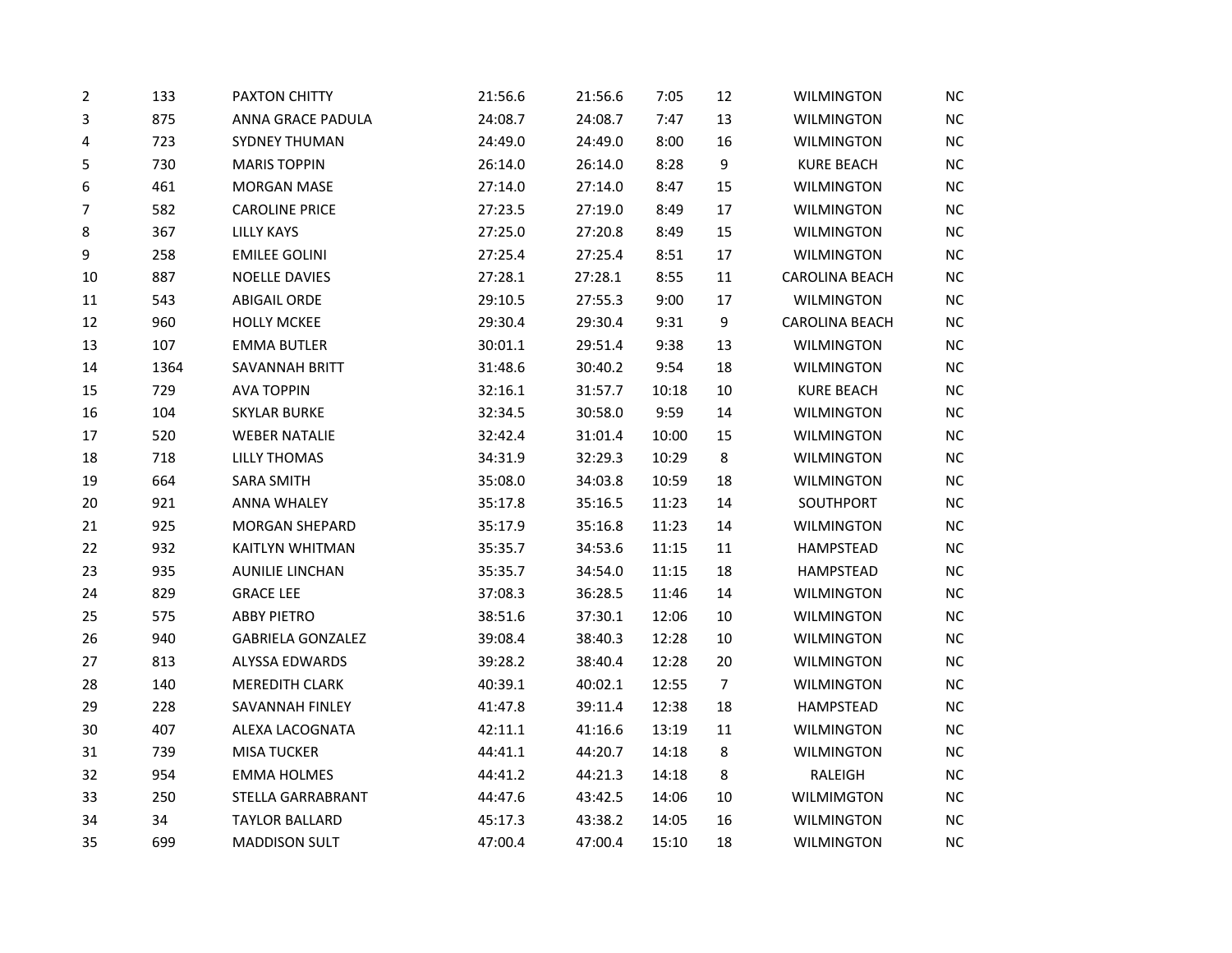| 36             | 127  | <b>CARSON CHEEK</b>       | 47:47.9              | 47:12.6   | 15:14 | 9              | <b>WILMINGTON</b>        | NC        |
|----------------|------|---------------------------|----------------------|-----------|-------|----------------|--------------------------|-----------|
| 37             | 141  | SAVANNAH CLARK            | 47:48.3              | 47:11.7   | 15:13 | 9              | <b>WILMINGTON</b>        | NC        |
| 38             | 28   | <b>ANNE BAGNAL</b>        | 48:34.3              | 47:39.9   | 15:22 | 15             | <b>WILMINGTON</b>        | NC        |
| 39             | 1559 | <b>JEAMIE KELLER</b>      | 48:40.9              | 48:12.7   | 15:33 | $\overline{7}$ | <b>WILMINGTON</b>        | NC        |
| 40             | 1544 | <b>JANE WELLS</b>         | 48:41.1              | 48:12.3   | 15:33 | 8              | <b>WILMINGTON</b>        | NC        |
| 41             | 368  | <b>ELYSE KEASLING</b>     | 51:43.6              | 51:20.2   | 16:34 | 6              | <b>WILMINGTON</b>        | NC        |
| 42             | 40   | <b>LINDSEY BARNHILL</b>   | 53:43.0              | 51:24.7   | 16:35 | 10             | <b>WILMINGTON</b>        | NC        |
| 43             | 916  | <b>LILLIAN ROWE</b>       | 55:28.4              | 53:50.7   | 17:22 | 18             | <b>WRIGHTSVILL BEACH</b> | NC        |
| 44             | 955  | <b>KALEY CAPSTRAW</b>     | 55:35.3              | 53:40.7   | 17:19 | 20             | JACKSONVILLE             | NC        |
| 45             | 854  | <b>AVERY ANGE</b>         | 58:35.4              | 56:48.7   | 18:19 | 12             | <b>WILMINGTON</b>        | NC        |
| 46             | 72   | <b>ABBY BRANCO</b>        | 58:35.5              | 56:52.1   | 18:21 | 13             | <b>WILMINGTON</b>        | NC        |
| 47             | 91   | <b>MADELINE BROWN</b>     | 1:01:06.9            | 58:27.8   | 18:51 | 13             | <b>ROCKY POINT</b>       | NC        |
| AGES 21 - 24   |      |                           |                      |           |       |                |                          |           |
| Place          | Bib# | Name                      | <b>Official Time</b> | Chip Time | Pace  | Age            | City                     | State     |
| $\mathbf{1}$   | 100  | <b>MAUREEN BUFF</b>       | 24:31.3              | 24:24.1   | 7:52  | 23             | <b>WILMINGTON</b>        | NC        |
| $\overline{2}$ | 945  | <b>MARY HANNAH ROSS</b>   | 24:44.4              | 24:44.4   | 7:59  | 24             | <b>HENDERSON</b>         | NC        |
| 3              | 626  | LEIGHANN SCHEETZ          | 24:51.6              | 24:46.7   | 7:59  | 22             | SOUTHPORT                | NC        |
| 4              | 687  | <b>KAELIN STONE</b>       | 26:11.2              | 24:59.7   | 8:04  | 23             | <b>WILMINGTON</b>        | <b>NC</b> |
| 5              | 588  | RACHEL QUINN              | 26:26.4              | 26:09.7   | 8:26  | 22             | <b>WILMINGTON</b>        | NC        |
| 6              | 393  | <b>TAYLOR KING</b>        | 26:26.7              | 25:12.8   | 8:08  | 22             | <b>WILMINGTON</b>        | NC        |
| $\overline{7}$ | 517  | <b>NINA MURRAY</b>        | 26:55.5              | 25:13.3   | 8:08  | 22             | <b>WILMINGTON</b>        | NC        |
| 8              | 421  | KATIE LEATH               | 28:26.4              | 28:09.5   | 9:05  | 24             | <b>WILMINGTON</b>        | NC        |
| 9              | 5    | <b>BRI ALIANIELLO</b>     | 30:20.1              | 29:04.1   | 9:23  | 22             | <b>WILMINGTON</b>        | NC        |
| 10             | 472  | <b>QUINTANA MCCONNELL</b> | 31:13.1              | 30:51.9   | 9:57  | 23             | <b>WILMINGTON</b>        | NC        |
| 11             | 163  | <b>MEGHAN COWAN</b>       | 31:35.4              | 30:05.0   | 9:42  | 24             | <b>WILMINGTON</b>        | NC        |
| 12             | 447  | <b>MELISSA MACKAY</b>     | 31:45.9              | 30:30.8   | 9:50  | 24             | <b>WILMINGTON</b>        | NC        |
| 13             | 12   | <b>DARBY AMOS</b>         | 31:52.0              | 30:33.1   | 9:51  | 21             | WILMINGTON               | NC        |
| 14             | 54   | SABRINA BENBASSAT         | 32:03.1              | 30:47.1   | 9:56  | 24             | <b>WILMINGTON</b>        | <b>NC</b> |
| 15             | 351  | <b>EMILY JOHNSON</b>      | 32:30.3              | 31:02.7   | 10:01 | 23             | WILMINGTON               | NC        |
| 16             | 448  | <b>TESS MACKEY</b>        | 32:42.8              | 31:17.7   | 10:05 | 23             | <b>WILMINGTON</b>        | <b>NC</b> |
| 17             | 850  | <b>JACKIE ANDERSON</b>    | 33:07.6              | 32:56.1   | 10:37 | 22             | <b>WILMINGTON</b>        | NC        |
| 18             | 848  | <b>OLIVIA MARINAKIS</b>   | 33:07.7              | 32:56.2   | 10:37 | 21             | KNIGHTDALE               | <b>NC</b> |
| 19             | 70   | <b>MEGAN BOWMAN</b>       | 33:18.4              | 33:03.7   | 10:40 | 23             | <b>WILMINGTON</b>        | NC.       |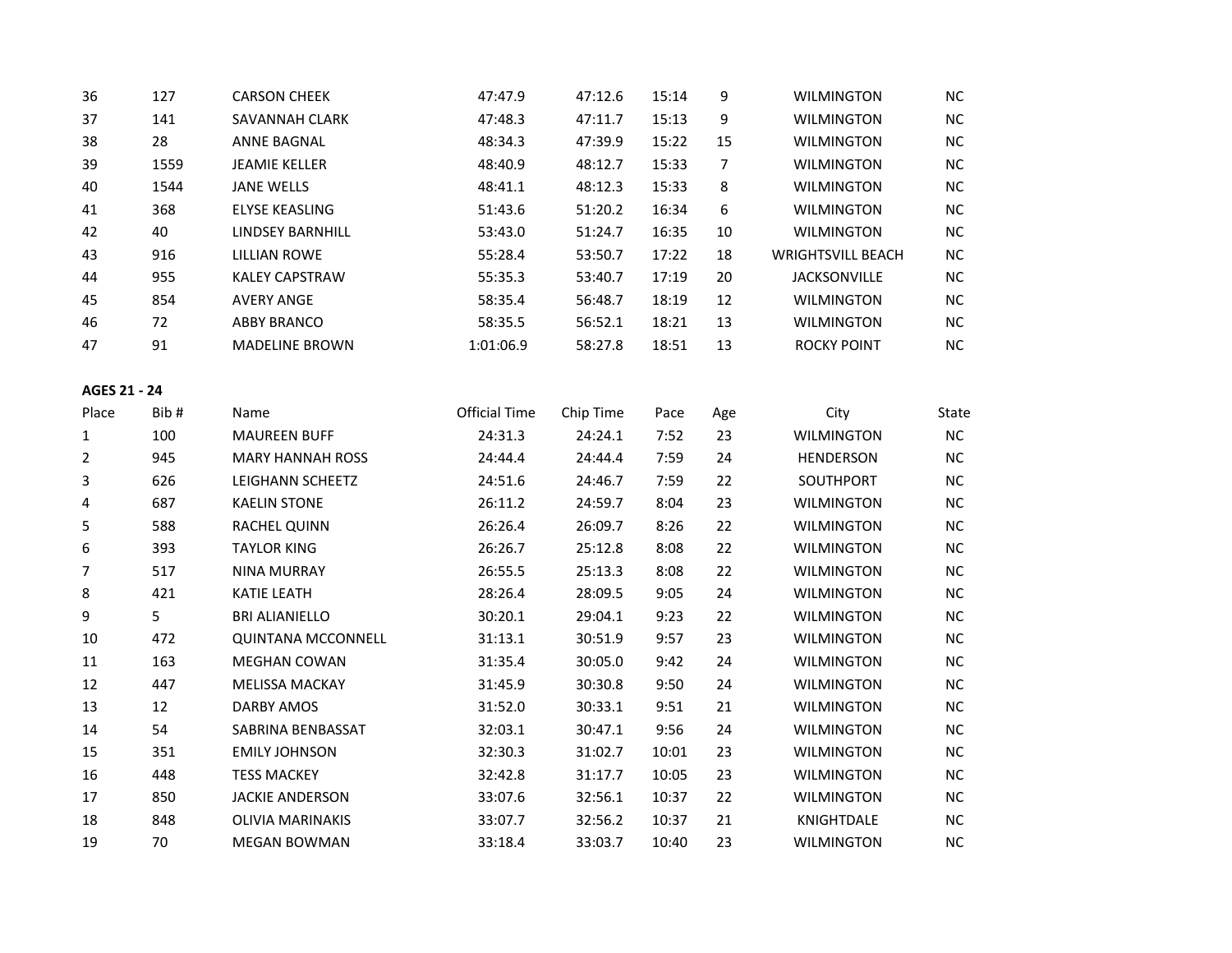| 20 | 283 | <b>MICHELLE HALL</b>      | 33:53.2   | 33:23.7   | 10:46 | 24 | <b>FLUSHING</b>       | MI  |
|----|-----|---------------------------|-----------|-----------|-------|----|-----------------------|-----|
| 21 | 666 | SHELBY SMITH              | 35:07.0   | 34:03.5   | 10:59 | 22 | <b>WILMINGTON</b>     | NC. |
| 22 | 952 | <b>ERIN CUELLAR</b>       | 35:19.5   | 35:03.1   | 11:18 | 24 | <b>WILMINGTON</b>     | NC. |
| 23 | 478 | <b>BRITTANY MCGOWAN</b>   | 37:03.9   | 36:42.9   | 11:50 | 23 | <b>WILMINGTON</b>     | NC. |
| 24 | 55  | <b>MAGGIE BENNETT</b>     | 37:14.5   | 36:28.9   | 11:46 | 22 | <b>WILMINGTON</b>     | NC. |
| 25 | 815 | <b>KAYLEIGH EDWARDS</b>   | 39:28.0   | 38:40.0   | 12:28 | 24 | <b>WILMINGTON</b>     | NC. |
| 26 | 957 | <b>LAURA TIPPETT</b>      | 39:33.6   | 37:51.2   | 12:13 | 22 | <b>WILMINGTON</b>     | NC. |
| 27 | 236 | <b>CADIE FORESTA</b>      | 41:48.1   | 40:37.4   | 13:06 | 23 | <b>WILMINGTON</b>     | NC. |
| 28 | 862 | <b>KASITY NELSON</b>      | 43:35.4   | 42:52.2   | 13:50 | 23 | <b>WILMINGTON</b>     | NC. |
| 29 | 427 | <b>MEGAN LEE</b>          | 44:22.8   | 44:18.3   | 14:17 | 24 | <b>WILMINGTON</b>     | NC. |
| 30 | 416 | <b>HANNAH LARONDE</b>     | 45:15.1   | 45:15.1   | 14:36 | 21 | <b>WILMINGTON</b>     | NC. |
| 31 | 601 | <b>ASHLEY RICHARDSON</b>  | 46:46.7   | 44:56.6   | 14:30 | 24 | <b>WILMINGTON</b>     | NC. |
| 32 | 123 | <b>KATIE CASTLETON</b>    | 46:49.4   | 45:28.8   | 14:40 | 22 | <b>WILMINGTON</b>     | NC. |
| 33 | 355 | <b>KRISTIN JOHNSTON</b>   | 48:43.9   | 47:50.6   | 15:26 | 24 | SOUTHPORT             | NC. |
| 34 | 922 | <b>VICTORIA MULE</b>      | 50:04.7   | 49:05.9   | 15:50 | 22 | <b>WILMINGTON</b>     | NC. |
| 35 | 294 | <b>HILLARY HARRIS</b>     | 53:26.4   | 51:54.2   | 16:45 | 24 | <b>BURGAW</b>         | NC. |
| 36 | 266 | <b>CATHERINE GRAINGER</b> | 54:16.6   | 53:20.7   | 17:12 | 24 | <b>WILMINGTON</b>     | NC. |
| 37 | 444 | LATOYA LYNCH              | 55:42.4   | 54:41.1   | 17:38 | 23 | <b>WILMINGTON</b>     | NC. |
| 38 | 42  | <b>MEGAN BASS</b>         | 56:59.7   | 55:05.3   | 17:46 | 24 | <b>WILMINGTON</b>     | NC. |
| 39 | 694 | <b>LAUREN SUGGS</b>       | 1:02:24.5 | 1:01:08.7 | 19:43 | 22 | <b>WILMINGTON</b>     | NC. |
| 40 | 842 | <b>MARAYA SLATTER</b>     | 1:02:28.5 | 1:01:28.1 | 19:50 | 23 | <b>CAROLINA BEACH</b> | NC. |
| 41 | 4   | LA TASHA ADDISON          | 1:05:00.1 | 1:02:51.4 | 20:16 | 22 | <b>WILMINGTON</b>     | NC. |
|    |     |                           |           |           |       |    |                       |     |

| AGES 25 - 29 |  |  |  |
|--------------|--|--|--|
|--------------|--|--|--|

| Place | Bib# | <b>Name</b>            | Official Time | Chip Time | Pace | Age | City                      | State     |
|-------|------|------------------------|---------------|-----------|------|-----|---------------------------|-----------|
|       | 131  | LAURA CHINNI           | 22:20.3       | 22:20.3   | 7:12 | 27  | <b>WILMINGTON</b>         | <b>NC</b> |
|       | 113  | <b>BROOKE CAMPESE</b>  | 22:40.0       | 22:39.0   | 7:18 | 29  | <b>WILMINGTON</b>         | <b>NC</b> |
| 3     | 329  | LAUREN HUCKABEE        | 22:52.4       | 22:45.6   | 7:20 | 27  | <b>WILMINGTON</b>         | <b>NC</b> |
| 4     | 450  | <b>EMILY MACKOVJAK</b> | 23:38.9       | 23:38.1   | 7:37 | 29  | <b>WRIGHTSVILLE BEACH</b> | <b>NC</b> |
| 5     | 180  | <b>MORGAN DAVIS</b>    | 24:13.7       | 24:09.2   | 7:47 | 29  | <b>WILMINGTON</b>         | <b>NC</b> |
| 6     | 555  | SHONA PASCOE           | 25:28.4       | 25:25.7   | 8:12 | 29  | <b>WILMINGTON</b>         | <b>NC</b> |
|       | 658  | <b>KATE SMITH</b>      | 25:36.8       | 24:26.1   | 7:53 | 25  | <b>WILMINGTON</b>         | <b>NC</b> |
| 8     | 674  | <b>LISA SPRENGER</b>   | 26:18.4       | 25:54.6   | 8:21 | 29  | <b>WILMINGTON</b>         | <b>NC</b> |
| 9     | 275  | <b>KARI GRUNOW</b>     | 26:21.6       | 24:56.0   | 8:03 | 29  | <b>WILMINGTON</b>         | <b>NC</b> |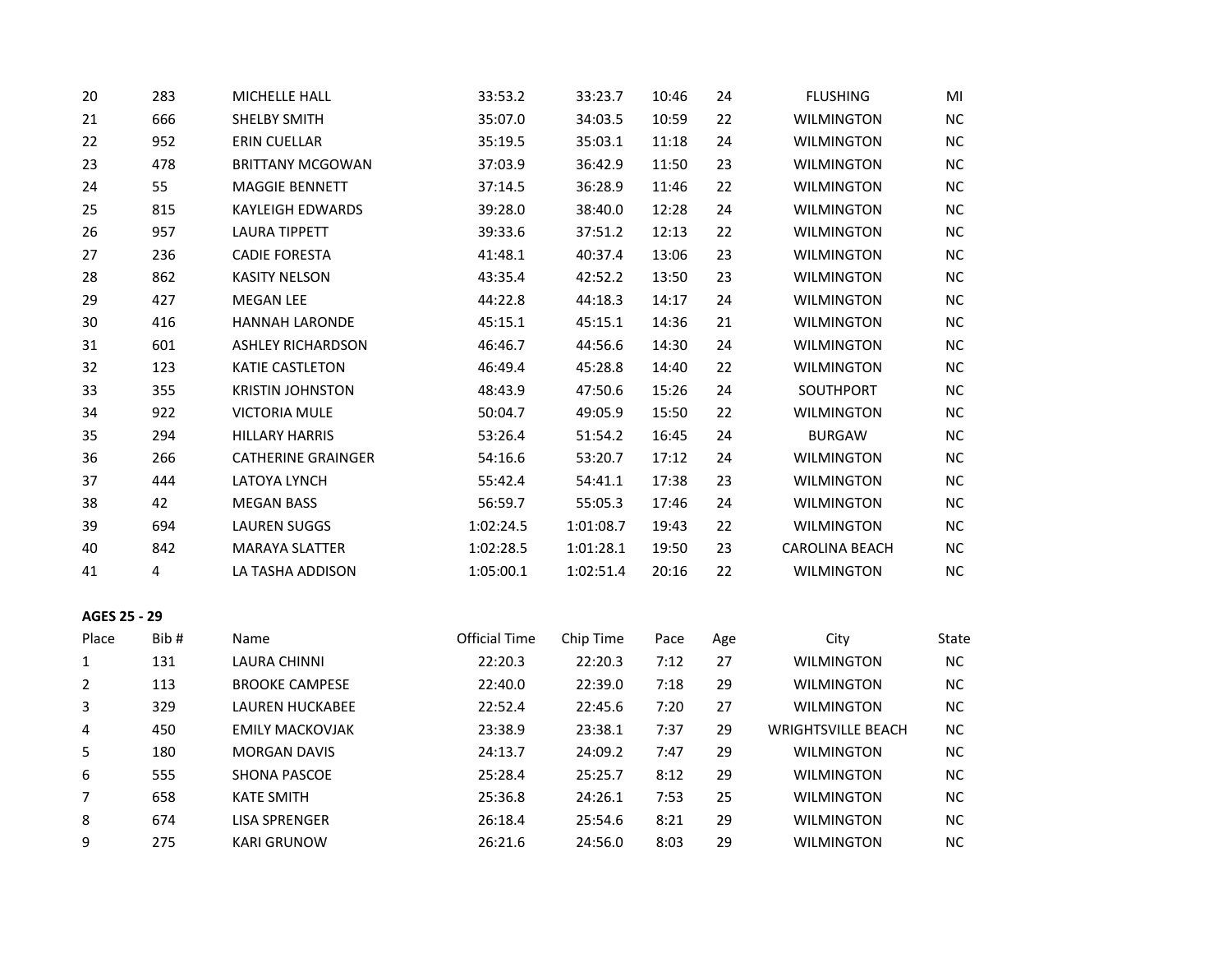| 10     | 199 | MEGHAN DONOVAN           | 26:48.8 | 26:48.8 | 8:39  | 27 | <b>FUQUAY VARINA</b>  | NC.       |
|--------|-----|--------------------------|---------|---------|-------|----|-----------------------|-----------|
| 11     | 893 | <b>ALINA PIUNNO</b>      | 27:22.4 | 26:58.1 | 8:42  | 28 | LELAND                | NC        |
| 12     | 11  | REBECA ALVARADO PAREDES  | 27:45.2 | 27:27.7 | 8:51  | 27 | <b>WILMINGTON</b>     | NC        |
| 13     | 736 | <b>CHARLOTTE TOWNES</b>  | 28:25.8 | 27:41.5 | 8:56  | 28 | WILMINGTON            | NC        |
| 14     | 751 | REBECCA WAGGY            | 28:36.9 | 28:30.8 | 9:12  | 26 | <b>WILMINGTON</b>     | <b>NC</b> |
| 15     | 335 | MAGGIE HWANG             | 29:02.1 | 28:47.7 | 9:17  | 27 | <b>WILMINGTON</b>     | NC        |
| 16     | 825 | SABRINA JARMAN           | 30:17.1 | 30:11.8 | 9:44  | 27 | <b>WILMINGTON</b>     | NC        |
| 17     | 175 | REBECCA DANIEL           | 30:34.5 | 30:17.1 | 9:46  | 25 | WILMINGTON            | NC        |
| 18     | 411 | <b>LAUREN LAMOTHE</b>    | 30:35.3 | 29:56.9 | 9:39  | 25 | <b>WILMINGTON</b>     | NC        |
| 19     | 660 | <b>LAUREN SMITH</b>      | 30:38.2 | 29:09.3 | 9:24  | 29 | <b>WILMINGTON</b>     | NC        |
| $20\,$ | 418 | <b>JAMIE LAY</b>         | 30:53.0 | 30:39.8 | 9:53  | 27 | <b>WILMINGTON</b>     | NC        |
| 21     | 41  | <b>KELSEY BARTISS</b>    | 31:06.1 | 29:38.7 | 9:34  | 25 | <b>WILMINGTON</b>     | NC        |
| 22     | 689 | NICOLE STRAUEL           | 31:13.8 | 30:57.9 | 9:59  | 29 | <b>WILMINGTON</b>     | <b>NC</b> |
| 23     | 554 | SHANNA PASCOE            | 31:34.1 | 31:34.1 | 10:11 | 28 | <b>BURGAW</b>         | NC        |
| 24     | 277 | <b>CARLY HAGG</b>        | 31:37.7 | 30:27.0 | 9:49  | 26 | LELAND                | NC        |
| 25     | 938 | CHELSEA SMILEY           | 31:39.6 | 30:09.0 | 9:44  | 27 | WILMINGTON            | <b>NC</b> |
| 26     | 439 | AMANDA LOEFFEL           | 31:47.0 | 31:27.9 | 10:09 | 28 | <b>WILMINGTON</b>     | NC        |
| 27     | 224 | <b>JESSICA FERGUSON</b>  | 31:54.7 | 30:22.1 | 9:48  | 25 | <b>WILMINGTON</b>     | NC        |
| 28     | 548 | <b>BRITTANY PAGE</b>     | 32:28.3 | 31:34.9 | 10:11 | 26 | <b>WILMINGTON</b>     | <b>NC</b> |
| 29     | 646 | MEGAN SIEPRAWSKI         | 32:45.7 | 32:35.0 | 10:31 | 27 | <b>WILMINGTON</b>     | NC        |
| 30     | 753 | <b>ELIZABETH WALKER</b>  | 32:47.9 | 31:36.6 | 10:12 | 25 | <b>WILMINGTON</b>     | NC        |
| 31     | 532 | LOUISE NORTHINGTON       | 33:20.7 | 31:49.3 | 10:16 | 27 | <b>WILMINGTON</b>     | NC        |
| 32     | 330 | <b>TAYLOR HUCKABEE</b>   | 33:34.2 | 33:01.4 | 10:39 | 25 | <b>CAROLINA BEACH</b> | NC        |
| 33     | 562 | MARGARET PENNSTROM       | 34:01.7 | 33:26.4 | 10:47 | 27 | <b>WILMINGTON</b>     | NC        |
| 34     | 485 | <b>CARA MCMATH</b>       | 34:06.7 | 33:56.8 | 10:57 | 29 | WILMINGTON            | NC        |
| 35     | 25  | <b>KRISTEN AUGUSTINE</b> | 35:12.6 | 33:00.1 | 10:39 | 28 | HAMPSTEAD             | NC        |
| 36     | 941 | <b>GABRIELA WILLETT</b>  | 35:12.8 | 32:54.9 | 10:37 | 27 | HAMPSTEAD             | NC        |
| 37     | 401 | SARAH KRYSIEWSKI         | 36:07.2 | 34:30.6 | 11:08 | 25 | <b>WILMINGTON</b>     | NC        |
| 38     | 300 | AMY HATTAWAY             | 36:22.5 | 36:02.2 | 11:37 | 26 | <b>WILMINGTON</b>     | NC        |
| 39     | 88  | <b>CHRISTINE BROWN</b>   | 37:10.6 | 36:29.2 | 11:46 | 27 | <b>WILMINGTON</b>     | <b>NC</b> |
| 40     | 285 | <b>CAROLINE HAMLIN</b>   | 37:38.2 | 36:13.4 | 11:41 | 26 | <b>WILMINGTON</b>     | NC        |
| 41     | 648 | <b>COURTNEY SIMMONS</b>  | 37:43.0 | 37:25.4 | 12:04 | 29 | <b>WILMINGTON</b>     | NC        |
| 42     | 874 | <b>MEGHAN PADRICK</b>    | 38:04.3 | 36:34.5 | 11:48 | 26 | <b>WILMINGTON</b>     | NC        |
| 43     | 873 | <b>AMY PADGETT</b>       | 38:38.9 | 38:12.0 | 12:19 | 29 | <b>WILMINGTON</b>     | NC        |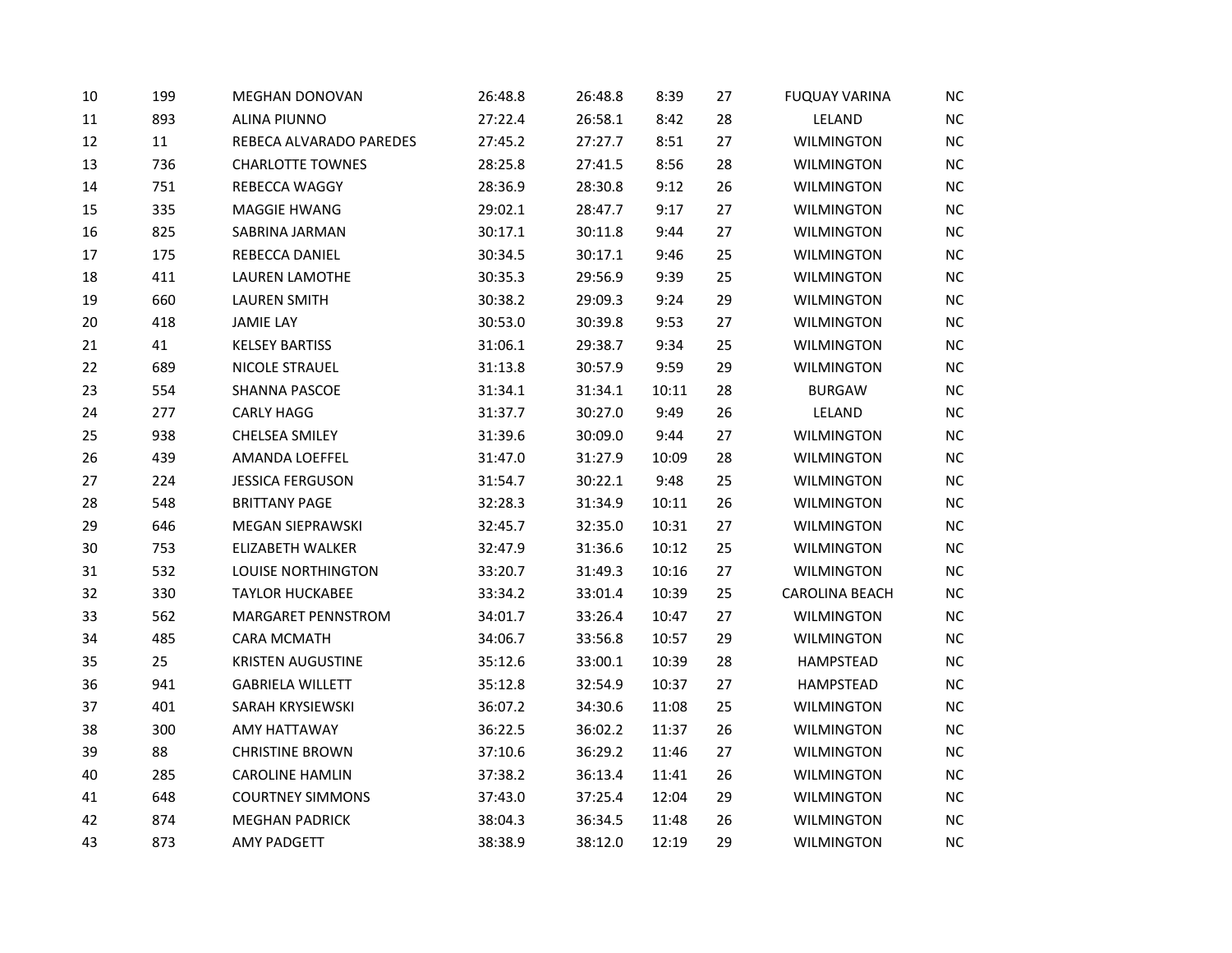| 44 | 68  | <b>WHITNEY BOUKNIGHT</b> | 38:44.7 | 38:09.1 | 12:18 | 28 | <b>WILMINGTON</b>   | <b>NC</b> |
|----|-----|--------------------------|---------|---------|-------|----|---------------------|-----------|
| 45 | 14  | SARAH ANDREWS            | 38:44.8 | 38:11.1 | 12:19 | 26 | <b>WILMINGTON</b>   | <b>NC</b> |
| 46 | 672 | <b>KAYLIE SOULE</b>      | 38:48.2 | 37:25.6 | 12:04 | 28 | <b>WILMINGTON</b>   | NC        |
| 47 | 391 | <b>JENNY KING</b>        | 39:05.5 | 37:22.1 | 12:03 | 25 | <b>WILMINGTON</b>   | NC        |
| 48 | 864 | <b>KINI JOHNSON</b>      | 39:24.6 | 38:07.2 | 12:18 | 26 | <b>WILMINGTON</b>   | <b>NC</b> |
| 49 | 340 | <b>KRISIANN JACKSON</b>  | 39:33.6 | 37:51.7 | 12:13 | 27 | <b>WILMINGTON</b>   | NC.       |
| 50 | 787 | <b>KELLI WILLIAMSON</b>  | 39:34.0 | 38:39.4 | 12:28 | 29 | WILMINGTON          | NC        |
| 51 | 357 | <b>CARMEN JONES</b>      | 40:22.7 | 39:02.4 | 12:35 | 25 | WILMINGTON          | NC        |
| 52 | 776 | RASIKA WHITESELL         | 40:25.6 | 39:05.4 | 12:36 | 27 | <b>WILMINGTON</b>   | NC        |
| 53 | 380 | <b>LEAH KELLY</b>        | 40:39.2 | 39:59.2 | 12:54 | 25 | <b>WILMINGTON</b>   | NC        |
| 54 | 231 | <b>HILLARY FLOYD</b>     | 41:15.6 | 40:55.1 | 13:12 | 25 | <b>HAMPSTEAD</b>    | <b>NC</b> |
| 55 | 167 | <b>JAMIE CRISAFULLI</b>  | 41:33.7 | 39:49.2 | 12:51 | 26 | <b>WILMINGTON</b>   | NC        |
| 56 | 454 | <b>ANNA MALTBY</b>       | 41:44.6 | 41:14.9 | 13:18 | 27 | <b>WILMINGTON</b>   | <b>NC</b> |
| 57 | 918 | ARIS AXELGARD            | 41:46.3 | 40:27.0 | 13:03 | 28 | SENERA              | SC        |
| 58 | 114 | <b>BRITTANY CANDELA</b>  | 42:42.0 | 40:36.0 | 13:06 | 27 | <b>WILMINGTON</b>   | NC        |
| 59 | 500 | AMANDA MOORE             | 42:42.3 | 42:31.6 | 13:43 | 26 | WILMINGTON          | <b>NC</b> |
| 60 | 563 | <b>BRIANNE PERRONE</b>   | 42:49.3 | 40:52.3 | 13:11 | 26 | SOUTHPORT           | NC        |
| 61 | 496 | <b>ERIN MILLER</b>       | 43:33.9 | 43:10.4 | 13:55 | 25 | LELAND              | NC        |
| 62 | 495 | <b>CASEY MILLER</b>      | 43:34.0 | 43:02.7 | 13:53 | 25 | LELAND              | <b>NC</b> |
| 63 | 24  | TAYLOR AUGHENBAUGH       | 43:56.4 | 43:09.7 | 13:55 | 25 | <b>WILMINGTON</b>   | NC.       |
| 64 | 437 | <b>CANDACE LIPPARD</b>   | 44:14.8 | 43:58.9 | 14:11 | 27 | <b>WILMINGTON</b>   | NC        |
| 65 | 722 | <b>JULIE THROO</b>       | 44:49.3 | 44:49.3 | 14:27 | 29 | <b>WILMINGTON</b>   | NC        |
| 66 | 156 | DEE CONDREY              | 44:58.2 | 44:38.4 | 14:24 | 27 | RALEIGH             | NC        |
| 67 | 789 | <b>LAUREN WILSON</b>     | 45:17.7 | 42:54.7 | 13:50 | 26 | <b>WILMINGTON</b>   | NC        |
| 68 | 302 | LEEANNE HOLMAN           | 45:18.4 | 42:59.3 | 13:52 | 29 | WILMINGTON          | <b>NC</b> |
| 69 | 188 | <b>KRISTIN DENSTEDT</b>  | 46:04.6 | 44:40.8 | 14:25 | 26 | <b>WILMINGTON</b>   | NC        |
| 70 | 587 | SARAH PUZEY              | 47:09.9 | 45:42.0 | 14:45 | 25 | <b>WILMINGTON</b>   | NC        |
| 71 | 170 | <b>CATHERINE CROOM</b>   | 47:10.3 | 45:41.8 | 14:44 | 27 | <b>CASTLE HAYNE</b> | NC        |
| 72 | 569 | <b>MARIA PFEFFER</b>     | 47:36.8 | 47:22.6 | 15:17 | 27 | <b>WILMINGTON</b>   | NC        |
| 73 | 424 | <b>BRITTNEY LEE</b>      | 48:15.6 | 46:55.3 | 15:08 | 29 | WILMINGTON          | <b>NC</b> |
| 74 | 92  | <b>MELISSA BROWN</b>     | 48:42.7 | 47:50.3 | 15:26 | 29 | SOUTHPORT           | NC        |
| 75 | 112 | <b>JESSICA CAISON</b>    | 48:43.9 | 47:50.1 | 15:26 | 29 | SOUTHPORT           | NC        |
| 76 | 681 | <b>ASHLEIGH STEPHENS</b> | 50:43.3 | 49:44.6 | 16:03 | 27 | <b>WILMINGTON</b>   | NC        |
| 77 | 235 | RICHELLE FONVILLE        | 55:17.6 | 53:24.0 | 17:14 | 26 | <b>WILMINGTON</b>   | <b>NC</b> |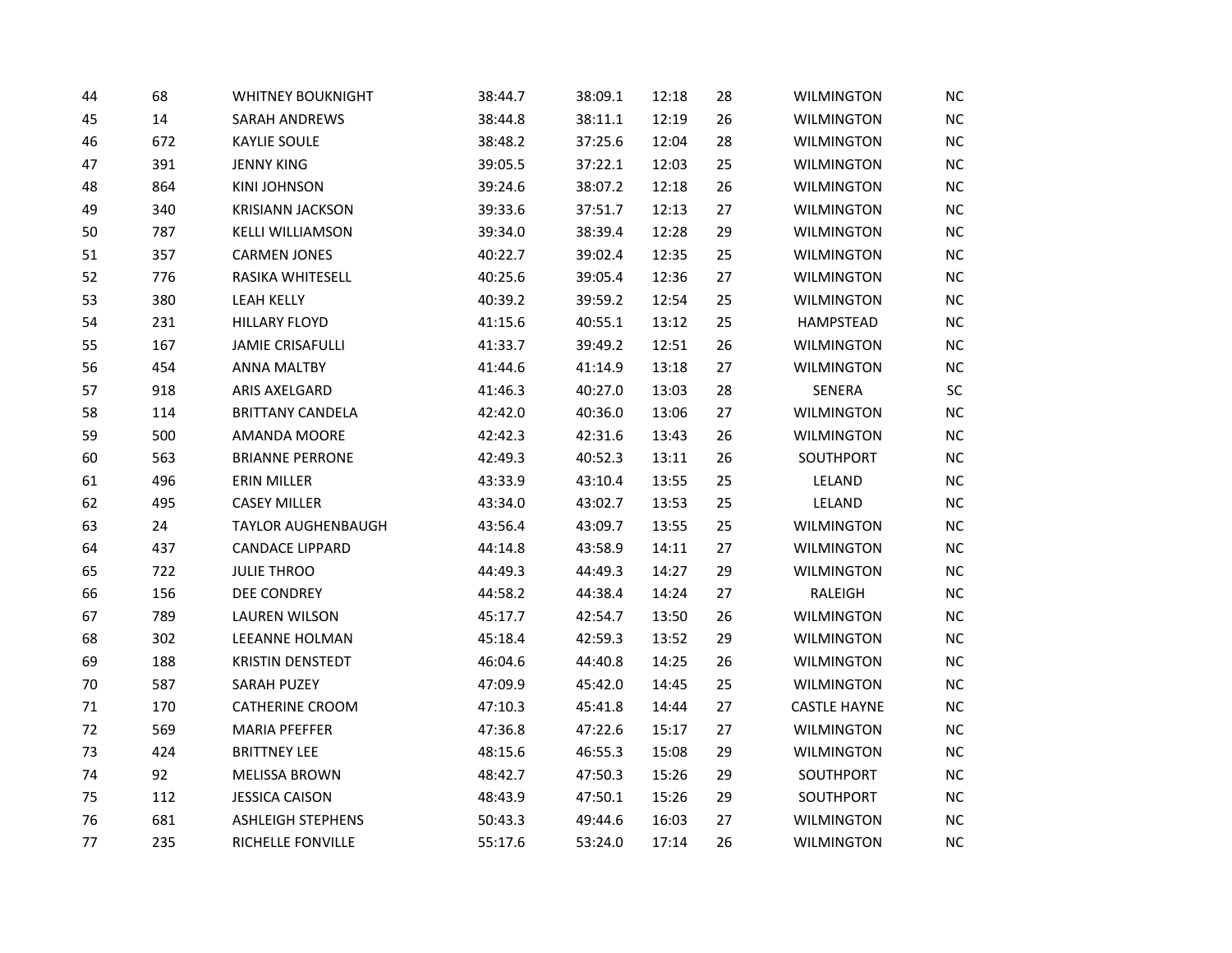| 78             | 480  | <b>KELLY MCGRATH</b>     | 55:23.3              | 54:56.2   | 17:43 | 29  | <b>WILMINGTON</b> | $NC$      |
|----------------|------|--------------------------|----------------------|-----------|-------|-----|-------------------|-----------|
| 79             | 149  | <b>JORDAN COFFIN</b>     | 55:40.5              | 53:42.3   | 17:19 | 29  | <b>WILMINGTON</b> | NC        |
| 80             | 122  | <b>ASHLEY CASKEY</b>     | 56:07.0              | 54:05.0   | 17:27 | 27  | LELAND            | NC.       |
| 81             | 438  | SAMME LISOWSKI           | 56:59.4              | 55:06.1   | 17:46 | 28  | <b>WILMINGTON</b> | NC.       |
| 82             | 580  | <b>CHARLOTTE POST</b>    | 56:59.6              | 55:06.6   | 17:46 | 28  | WILMINGTON        | <b>NC</b> |
| 83             | 882  | PHEBIA SLATER            | 57:30.8              | 55:35.3   | 17:56 | 25  | <b>WILMINGTON</b> | $NC$      |
| 84             | 883  | <b>MARQUIS JONES</b>     | 57:30.9              | 55:34.4   | 17:55 | 29  | <b>WILMINGTON</b> | $NC$      |
| 85             | 712  | <b>STEPHANIE TERRY</b>   | 58:12.3              | 56:59.7   | 18:23 | 29  | LELAND            | NC        |
| 86             | 917  | BERNADETTE DENICOLA      | 58:15.6              | 56:36.5   | 18:15 | 27  | <b>WILMINGTON</b> | <b>NC</b> |
| 87             | 510  | MICHELLE MOSER           | 1:00:54.8            | 59:14.9   | 19:06 | 29  | <b>WILMINGTON</b> | $NC$      |
| 88             | 936  | <b>JILL SIMMERMAN</b>    | 1:00:59.1            | 58:34.0   | 18:54 | 28  | <b>WILMINGTON</b> | $NC$      |
| 89             | 667  | <b>TAYLOR SMITH</b>      | 1:02:26.1            | 1:01:09.8 | 19:44 | 27  | <b>WILMINGTON</b> | NC        |
| 90             | 248  | <b>JENNIFER GARCIA</b>   | 1:11:59.2            | 1:10:17.5 | 22:40 | 27  | <b>WILMINGTON</b> | NC        |
| AGES 30 - 34   |      |                          |                      |           |       |     |                   |           |
| Place          | Bib# | Name                     | <b>Official Time</b> | Chip Time | Pace  | Age | City              | State     |
| 1              | 628  | RHONDA SCHILAWSKI        | 21:09.6              | 21:09.6   | 6:49  | 34  | LELAND            | NC        |
| $\overline{2}$ | 310  | <b>LINDSEY HESS</b>      | 21:46.6              | 21:46.6   | 7:01  | 30  | <b>WILMINGTON</b> | NC        |
| 3              | 819  | MICHELLE FOGLE           | 22:09.7              | 22:09.7   | 7:09  | 32  | <b>WILMINGTON</b> | <b>NC</b> |
| 4              | 826  | <b>TANYA KULISZ</b>      | 22:19.1              | 22:19.1   | 7:12  | 34  | <b>WILMINGTON</b> | $NC$      |
| 5              | 166  | <b>LEAH CRIDER</b>       | 22:25.2              | 22:25.2   | 7:14  | 33  | <b>WILMINGTON</b> | $NC$      |
| 6              | 363  | <b>LESLY JURADO</b>      | 23:04.4              | 23:04.4   | 7:26  | 33  | <b>WILMINGTON</b> | NC        |
| 7              | 521  | <b>BETHANY NAY</b>       | 23:04.8              | 23:04.8   | 7:26  | 32  | <b>WILMINGTON</b> | <b>NC</b> |
| 8              | 843  | <b>WHITNEY SMITH</b>     | 23:06.0              | 23:06.0   | 7:27  | 34  | <b>WILMINGTON</b> | NC.       |
| 9              | 822  | <b>RYAN HILTON</b>       | 23:40.4              | 23:40.4   | 7:38  | 31  | <b>WILMINGTON</b> | <b>NC</b> |
| 10             | 733  | <b>JENNIFER TOROK</b>    | 23:52.8              | 23:49.8   | 7:41  | 33  | <b>WILMINGTON</b> | NC        |
| 11             | 301  | <b>SARA HAUKOS</b>       | 24:29.5              | 24:29.5   | 7:54  | 34  | <b>WILMINGTON</b> | <b>NC</b> |
| 12             | 781  | AMBER WILLENBRING        | 24:33.3              | 24:33.3   | 7:55  | 32  | <b>WILMINGTON</b> | NC        |
| 13             | 225  | KATIE FERREE             | 24:39.0              | 24:37.7   | 7:56  | 34  | <b>WILMINGTON</b> | <b>NC</b> |
| 14             | 396  | <b>JADE KNUTSON</b>      | 26:01.4              | 25:56.9   | 8:22  | 31  | WILMINGTON        | NC        |
| 15             | 441  | <b>GAIL LONG</b>         | 26:40.7              | 26:34.8   | 8:34  | 31  | WILMINGTON        | $NC$      |
| 16             | 872  | <b>LISA SMITH</b>        | 27:10.7              | 26:44.7   | 8:37  | 34  | <b>WILMINGTON</b> | $NC$      |
| 17             | 752  | SARAH WALDEN             | 27:40.2              | 27:37.2   | 8:55  | 32  | <b>WILMINGTON</b> | NC        |
| 18             | 49   | <b>CHRISTIE BEAULIEU</b> | 28:09.3              | 28:02.8   | 9:03  | 30  | <b>WILMINGTON</b> | NC        |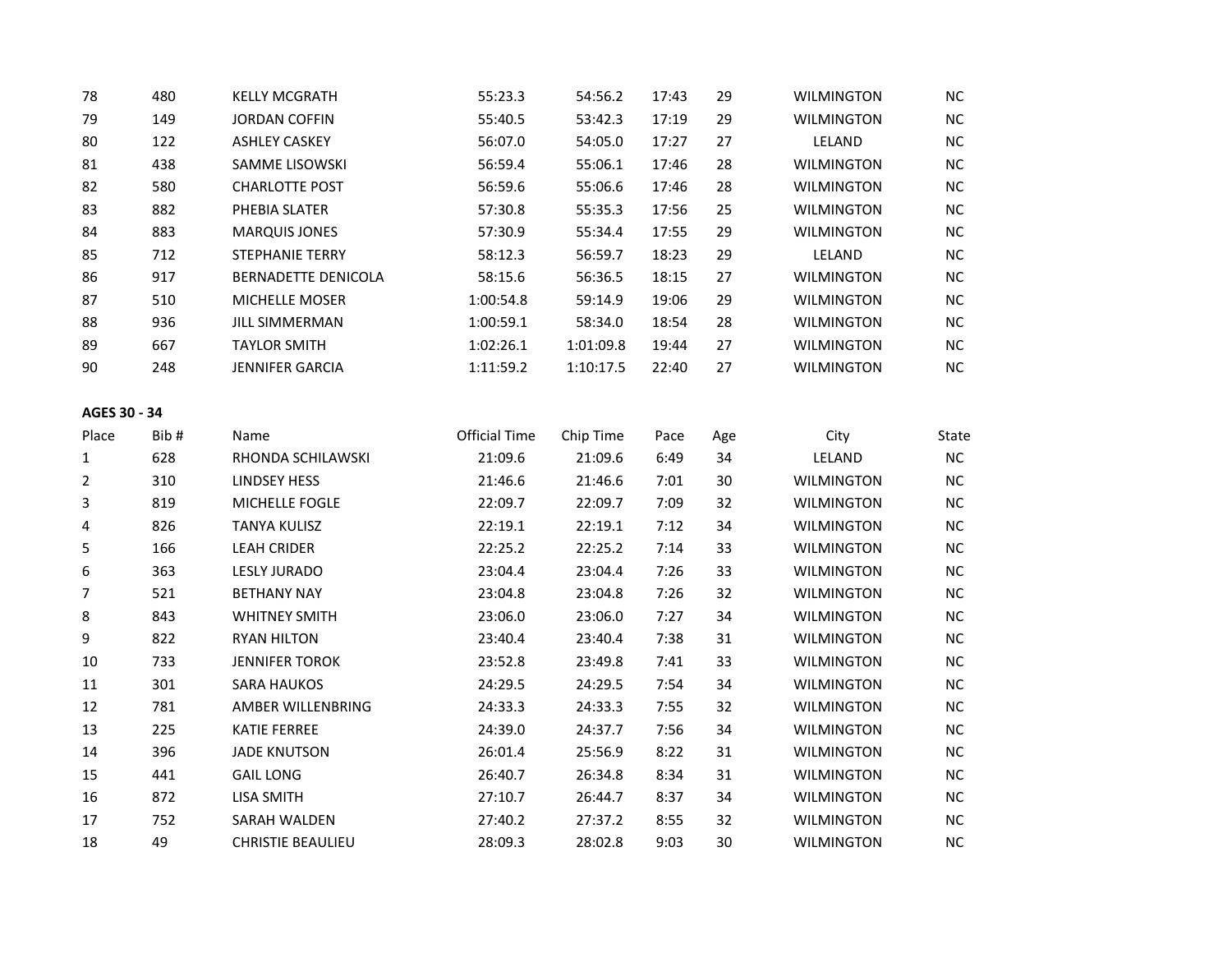| 19 | 89  | <b>CHRISTY BROWN</b>     | 29:09.7 | 28:57.5 | 9:20  | 31 | <b>WILMINGTON</b> | <b>NC</b> |
|----|-----|--------------------------|---------|---------|-------|----|-------------------|-----------|
| 20 | 676 | <b>LYNDSEY STAINBACK</b> | 29:09.7 | 28:57.5 | 9:20  | 30 | <b>WILMINGTON</b> | <b>NC</b> |
| 21 | 912 | <b>LAUREN DWYER</b>      | 29:26.6 | 29:26.6 | 9:30  | 31 | <b>WILMINGTON</b> | NC        |
| 22 | 271 | <b>LAURA GRIFFIN</b>     | 29:27.5 | 29:27.5 | 9:30  | 31 | <b>WILMINGTON</b> | NC        |
| 23 | 652 | <b>LANEY SISK</b>        | 30:05.9 | 29:50.3 | 9:37  | 31 | <b>WILMINGTON</b> | <b>NC</b> |
| 24 | 124 | BEKAH CAVENAUGH SWAIN    | 30:42.5 | 28:55.3 | 9:20  | 34 | <b>WILMINGTON</b> | NC.       |
| 25 | 790 | <b>WHITNEY WILSON</b>    | 30:45.0 | 29:57.1 | 9:40  | 34 | WILMINGTON        | NC        |
| 26 | 295 | <b>RENAE HARRIS</b>      | 31:25.3 | 30:34.3 | 9:52  | 32 | <b>WILMINGTON</b> | NC        |
| 27 | 118 | <b>REBEKAH CARR</b>      | 31:32.5 | 30:49.9 | 9:56  | 30 | <b>WILMINGTON</b> | NC        |
| 28 | 692 | <b>VICTORIA STUMP</b>    | 31:33.7 | 31:09.4 | 10:03 | 30 | WILMINGTON        | NC        |
| 29 | 429 | <b>AMANDA LEGGETE</b>    | 31:35.4 | 30:12.2 | 9:45  | 32 | <b>WILMINGTON</b> | <b>NC</b> |
| 30 | 651 | <b>KAY ELLEN SIMON</b>   | 31:42.3 | 30:48.8 | 9:56  | 30 | <b>WILMINGTON</b> | NC        |
| 31 | 878 | <b>ERIN RADY</b>         | 31:42.5 | 29:58.1 | 9:40  | 32 | WILMINGTON        | <b>NC</b> |
| 32 | 165 | <b>SHAY CRENSHAW</b>     | 31:47.7 | 30:16.3 | 9:46  | 31 | <b>WILMINGTON</b> | NC        |
| 33 | 522 | <b>NIKKI NEW</b>         | 32:31.8 | 30:53.7 | 9:58  | 30 | LELAND            | NC        |
| 34 | 157 | DEANA COOK               | 32:53.1 | 31:45.5 | 10:15 | 30 | WILMINGTON        | <b>NC</b> |
| 35 | 638 | SHAWNA SHELTON           | 33:14.4 | 31:31.2 | 10:10 | 33 | <b>WILMINGTON</b> | NC        |
| 36 | 668 | <b>SARAH BRINTLE</b>     | 34:08.9 | 32:49.3 | 10:35 | 31 | <b>WILMINGTON</b> | NC        |
| 37 | 125 | SARAH CHAMBERLAIN        | 34:12.2 | 32:38.6 | 10:32 | 33 | <b>WILMINGTON</b> | <b>NC</b> |
| 38 | 844 | <b>KRISTEN TRIPLETT</b>  | 34:23.6 | 33:57.5 | 10:57 | 31 | <b>WILMINGTON</b> | NC.       |
| 39 | 682 | <b>LAUREN STEPHENSON</b> | 34:37.1 | 34:25.9 | 11:06 | 31 | <b>WILMINGTON</b> | NC        |
| 40 | 253 | ADELYNN GERSTENBERGER    | 34:51.4 | 34:04.7 | 10:59 | 32 | <b>WILMINGTON</b> | NC        |
| 41 | 129 | SARAH CHESTER            | 34:56.8 | 33:56.4 | 10:57 | 34 | <b>WILMINGTON</b> | NC        |
| 42 | 337 | <b>BRIANNE JABLOW</b>    | 35:01.8 | 34:38.3 | 11:10 | 30 | WILMINGTON        | NC        |
| 43 | 78  | MEREDITH BRILEY          | 35:07.8 | 33:54.4 | 10:56 | 30 | WALLACE           | NC.       |
| 44 | 855 | <b>LINDSAY GOWER</b>     | 35:17.1 | 34:53.7 | 11:15 | 32 | <b>WILMINGTON</b> | NC        |
| 45 | 413 | MICHELLE LANDESMAN       | 35:19.9 | 33:33.7 | 10:49 | 34 | <b>WILMINGTON</b> | <b>NC</b> |
| 46 | 136 | <b>SARAH CHRISTY</b>     | 35:29.7 | 34:18.2 | 11:04 | 33 | <b>WILMINGTON</b> | NC        |
| 47 | 44  | <b>ALLY BATTLE</b>       | 35:30.3 | 33:44.5 | 10:53 | 32 | WILMINGTON        | NC        |
| 48 | 477 | <b>LINDSAY MCGILL</b>    | 35:31.7 | 33:50.0 | 10:55 | 30 | <b>WINNABOW</b>   | <b>NC</b> |
| 49 | 31  | <b>JOSIE BALD</b>        | 35:43.4 | 35:19.1 | 11:24 | 31 | <b>WILMINGTON</b> | NC        |
| 50 | 573 | <b>CATHRYN PIECH</b>     | 35:45.0 | 34:34.0 | 11:09 | 33 | <b>WILMINGTON</b> | NC        |
| 51 | 279 | <b>MARIA HAISLEY</b>     | 36:08.6 | 34:05.2 | 10:59 | 30 | <b>WILMINGTON</b> | NC        |
| 52 | 50  | ANASTASIA BEAVERHAUSEN   | 36:20.1 | 35:46.7 | 11:32 | 31 | <b>WILMINGTON</b> | NC        |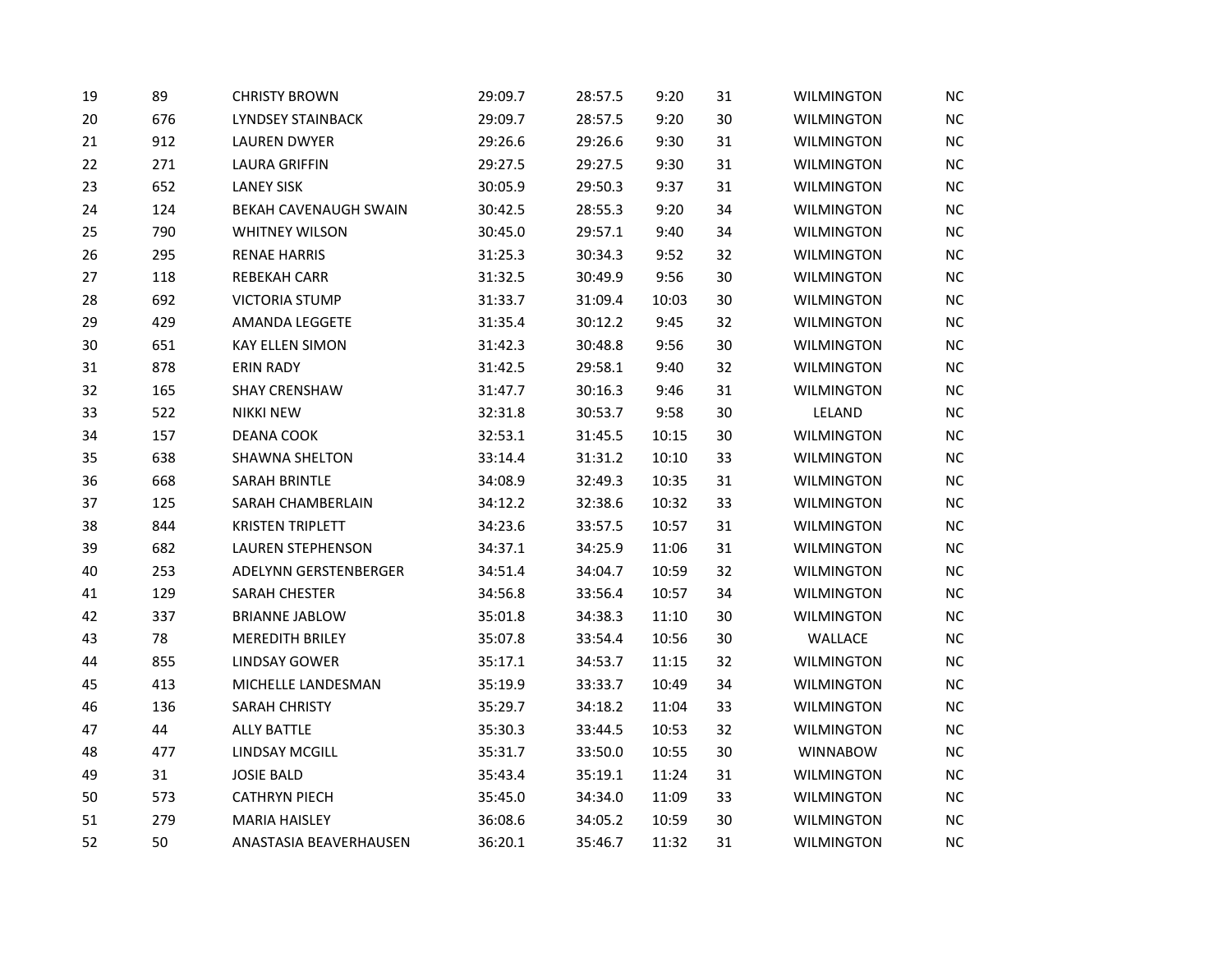| 53 | 578 | LORA PLAUCHE           | 36:48.2 | 35:58.7 | 11:36 | 33 | <b>WRIGHTSVILLE BEACH</b> | <b>NC</b> |
|----|-----|------------------------|---------|---------|-------|----|---------------------------|-----------|
| 54 | 717 | <b>KRISTEN THOMAS</b>  | 36:58.2 | 35:23.7 | 11:25 | 32 | <b>WILMINGTON</b>         | NC        |
| 55 | 456 | LAURA MANGIN           | 37:15.8 | 36:53.7 | 11:54 | 31 | <b>WILMINGTON</b>         | $NC$      |
| 56 | 232 | STEPHANIE FOERSTER     | 37:21.1 | 36:41.9 | 11:50 | 32 | <b>WILMINGTON</b>         | $NC$      |
| 57 | 471 | <b>BECCA MCCONN</b>    | 37:58.6 | 36:54.9 | 11:54 | 31 | <b>WILMINGTON</b>         | NC        |
| 58 | 174 | TIA CUNNINGHAM         | 38:24.7 | 36:44.6 | 11:51 | 31 | <b>WILMINGTON</b>         | $NC$      |
| 59 | 581 | RACHEL PRESTESATER     | 38:25.7 | 36:54.3 | 11:54 | 34 | <b>WILMINGTON</b>         | NC        |
| 60 | 121 | <b>JACKIE CASEY</b>    | 38:26.7 | 37:34.2 | 12:07 | 33 | WILMINGTON                | $NC$      |
| 61 | 540 | <b>CARRIE O'KELLEY</b> | 38:31.8 | 37:07.8 | 11:58 | 32 | <b>WILMINGTON</b>         | $NC$      |
| 62 | 671 | <b>ANNIE SNYDER</b>    | 39:17.6 | 38:21.0 | 12:22 | 32 | <b>WILMINGTON</b>         | $NC$      |
| 63 | 663 | <b>MONICA SMITH</b>    | 39:29.5 | 39:13.4 | 12:39 | 30 | <b>RICHLANDS</b>          | $NC$      |
| 64 | 770 | <b>TANYA WHEELER</b>   | 39:40.7 | 39:03.1 | 12:36 | 32 | <b>WILMINGTON</b>         | $NC$      |
| 65 | 37  | <b>JEN BARKER</b>      | 39:46.5 | 37:20.9 | 12:03 | 32 | <b>WILMINGTON</b>         | NC        |
| 66 | 637 | <b>KRISTIN SHELTON</b> | 40:00.6 | 39:36.3 | 12:46 | 33 | <b>WILMINGTON</b>         | $NC$      |
| 67 | 709 | <b>LILIAN TEER</b>     | 40:12.4 | 39:22.4 | 12:42 | 32 | <b>WILMINGTON</b>         | $NC$      |
| 68 | 297 | <b>LORI HART</b>       | 40:14.2 | 37:52.2 | 12:13 | 34 | WILMINGTON                | NC        |
| 69 | 443 | <b>EMILY LUDLUM</b>    | 40:23.4 | 39:10.5 | 12:38 | 33 | WARSAW                    | $NC$      |
| 70 | 254 | <b>MARY GILBERT</b>    | 40:34.9 | 39:07.4 | 12:37 | 32 | <b>CASTLE HAYNE</b>       | NC        |
| 71 | 950 | LEEANNA WINSLOW        | 40:38.2 | 40:38.2 | 13:06 | 32 | <b>SUPPLY</b>             | $NC$      |
| 72 | 876 | <b>ARICA KEY</b>       | 40:41.8 | 40:21.4 | 13:01 | 32 | <b>WILMINGTON</b>         | $NC$      |
| 73 | 211 | <b>KAREN ENGER</b>     | 41:18.0 | 40:04.4 | 12:55 | 30 | <b>WILMINGTON</b>         | NC        |
| 74 | 816 | <b>BETH ELROD</b>      | 42:35.6 | 42:22.1 | 13:40 | 32 | LELAND                    | $NC$      |
| 75 | 947 | <b>ASHLEY DUCH</b>     | 43:37.9 | 42:28.5 | 13:42 | 30 | <b>WILMINGTON</b>         | $NC$      |
| 76 | 392 | SUMMERLEE KING         | 44:09.8 | 42:20.4 | 13:39 | 31 | <b>WILMINGTON</b>         | $NC$      |
| 77 | 523 | LAUREN NEWSOME         | 44:18.2 | 44:02.6 | 14:12 | 31 | WILMINGTON                | $NC$      |
| 78 | 197 | CHELSEA DONOVAN        | 44:18.7 | 44:18.7 | 14:17 | 33 | <b>WILMINGTON</b>         | NC        |
| 79 | 21  | <b>SUSAN ARREDONDO</b> | 44:44.8 | 44:44.8 | 14:26 | 34 | <b>WILMINGTON</b>         | NC        |
| 80 | 160 | LATISHA CORPENING      | 45:09.4 | 42:38.3 | 13:45 | 31 | <b>WINNABOW</b>           | $NC$      |
| 81 | 240 | <b>KIRSTEN FRANK</b>   | 46:04.6 | 44:46.4 | 14:26 | 31 | <b>WILMINGTON</b>         | $NC$      |
| 82 | 690 | <b>SARA STRICKLAND</b> | 46:25.6 | 44:54.5 | 14:29 | 33 | WILMINGTON                | NC        |
| 83 | 208 | <b>BAILEY ECHOLS</b>   | 46:46.8 | 44:56.7 | 14:30 | 30 | <b>WILMINGTON</b>         | $NC$      |
| 84 | 43  | APRIL BATTEN-HANNA     | 46:58.8 | 45:25.0 | 14:39 | 34 | WILLARD                   | $NC$      |
| 85 | 761 | <b>KRISSY WATSON</b>   | 47:02.9 | 45:54.3 | 14:48 | 33 | <b>WILMINGTON</b>         | $NC$      |
| 86 | 759 | <b>RACHEL WATERS</b>   | 48:15.5 | 46:55.3 | 15:08 | 31 | <b>WILMINGTON</b>         | NC        |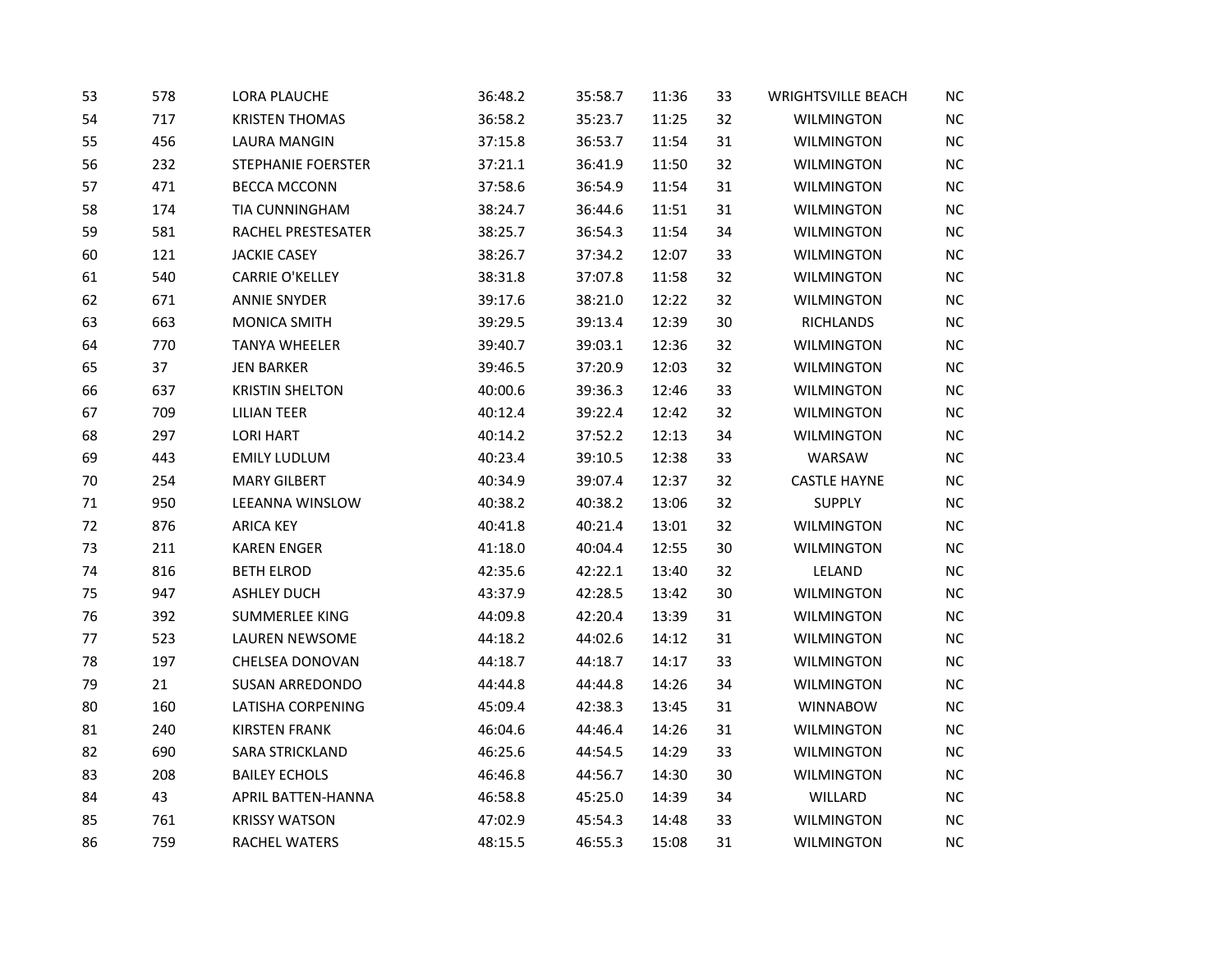| 87             | 274          | <b>KATE GROAT</b>         | 49:57.8              | 48:26.6   | 15:37 | 34  | <b>WILMINGTON</b>         | <b>NC</b> |
|----------------|--------------|---------------------------|----------------------|-----------|-------|-----|---------------------------|-----------|
| 88             | 800          | ANGELA WYLUBSKI           | 49:57.9              | 48:41.4   | 15:42 | 31  | <b>WILMINGTON</b>         | NC        |
| 89             | $\mathbf{1}$ | <b>HEATHER ACEVEDO</b>    | 52:46.2              | 51:21.0   | 16:34 | 30  | <b>WILMINGTON</b>         | NC        |
| 90             | 799          | <b>CHANTEL WUJTOW</b>     | 53:41.6              | 51:19.4   | 16:33 | 30  | <b>WILMINGTON</b>         | NC.       |
| 91             | 784          | <b>JESSICA WILLIAMS</b>   | 54:57.0              | 52:40.6   | 16:59 | 33  | <b>WILMINGTON</b>         | <b>NC</b> |
| 92             | 869          | <b>JODI ISAKSEN</b>       | 55:15.3              | 55:15.3   | 17:49 | 34  | LELAND                    | NC        |
| 93             | 144          | <b>ANGELIA CLINTON</b>    | 55:18.0              | 53:33.5   | 17:16 | 32  | <b>WILMINGTON</b>         | NC        |
| 94             | 63           | <b>JAMILLE BITTING</b>    | 55:18.3              | 53:20.9   | 17:12 | 33  | <b>WILMINGTON</b>         | NC        |
| 95             | 13           | <b>KATIE ANDERSON</b>     | 55:22.9              | 54:57.0   | 17:44 | 33  | <b>WILMINGTON</b>         | <b>NC</b> |
| 96             | 958          | <b>MARIE LAYMAN</b>       | 55:25.9              | 53:33.4   | 17:16 | 30  | <b>WILMINGTON</b>         | <b>NC</b> |
| 97             | 398          | <b>CHELSEA KOT</b>        | 55:40.3              | 53:43.7   | 17:20 | 31  | COLUMBIA                  | SC        |
| 98             | 546          | CHERE VELASQUEZ           | 55:46.5              | 54:08.4   | 17:28 | 32  | <b>WILMINGTON</b>         | NC        |
| 99             | 482          | <b>KIMBERLY MCKOY</b>     | 1:00:46.7            | 1:00:10.2 | 19:25 | 34  | <b>CURRIE</b>             | <b>NC</b> |
| 100            | 298          | <b>DEIRDRE HARTSFIELD</b> | 1:01:28.0            | 58:49.5   | 18:58 | 34  | <b>HAMPSTEAD</b>          | NC        |
| 101            | 434          | ELIZABETH LILES-RADFORD   | 1:01:45.4            | 59:38.9   | 19:14 | 33  | <b>WILSON</b>             | <b>NC</b> |
| 102            | 101          | <b>JESS BUNN</b>          | 1:01:46.1            | 59:36.3   | 19:14 | 33  | <b>CARY</b>               | NC        |
| 103            | 953          | <b>BRANDI ODOM</b>        | 1:02:26.2            | 1:00:12.9 | 19:25 | 34  | <b>ROCKY POINT</b>        | <b>NC</b> |
| 104            | 584          | <b>CRYSTAL PRIEST</b>     | 1:05:36.4            | 1:04:25.1 | 20:47 | 34  | <b>WILMINGTON</b>         | NC.       |
| AGES 35 - 39   |              |                           |                      |           |       |     |                           |           |
| Place          | Bib#         | Name                      | <b>Official Time</b> | Chip Time | Pace  | Age | City                      | State     |
| $\mathbf{1}$   | 817          | <b>FAYE FAY</b>           | 21:33.6              | 21:32.4   | 6:57  | 37  | <b>WILMINGTON</b>         | <b>NC</b> |
| $\overline{2}$ | 343          | AMANDA JACOBS             | 21:49.4              | 21:49.4   | 7:02  | 38  | <b>WRIGHTSVILLE BEACH</b> | <b>NC</b> |
| 3              | 284          | SARAH HALLENBECK          | 22:40.2              | 22:40.2   | 7:19  | 39  | <b>WILMINGTON</b>         | NC        |
| 4              | 108          | <b>KRISTEN BUTLER</b>     | 22:43.7              | 22:42.2   | 7:19  | 35  | <b>WILMINGTON</b>         | <b>NC</b> |
| 5              | 644          | <b>ALLISON SHOFE</b>      | 23:10.4              | 23:10.4   | 7:28  | 35  | <b>WILMINGTON</b>         | <b>NC</b> |
| 6              | 719          | <b>TAMARA THOMAS</b>      | 23:14.6              | 23:14.6   | 7:30  | 35  | <b>WILMINGTON</b>         | NC        |
| $\overline{7}$ | 230          | REBECCA FLISHER           | 23:50.4              | 23:48.6   | 7:41  | 35  | <b>WILMINGTON</b>         | <b>NC</b> |
| 8              | 116          | <b>MAILYN CARIGNAN</b>    | 24:02.4              | 24:02.4   | 7:45  | 39  | <b>WILMINGTON</b>         | NC        |
| 9              | 239          | <b>ASHLEY FRANK</b>       | 24:21.8              | 24:13.5   | 7:49  | 38  | <b>WILMINGTON</b>         | NC        |
| 10             | 919          | RAKIYA MONROE             | 24:49.7              | 24:49.7   | 8:00  | 35  | <b>WILMINGTON</b>         | <b>NC</b> |
| 11             | 139          | <b>LESLIE CLARK</b>       | 24:49.8              | 24:47.9   | 7:59  | 38  | <b>WILMINGTON</b>         | <b>NC</b> |
| 12             | 710          | <b>SARA TENNANT</b>       | 25:00.2              | 24:51.1   | 8:01  | 37  | <b>WILMINGTON</b>         | <b>NC</b> |

339 ERIN JACKSON 25:06.8 25:04.4 8:05 35 WILMINGTON NC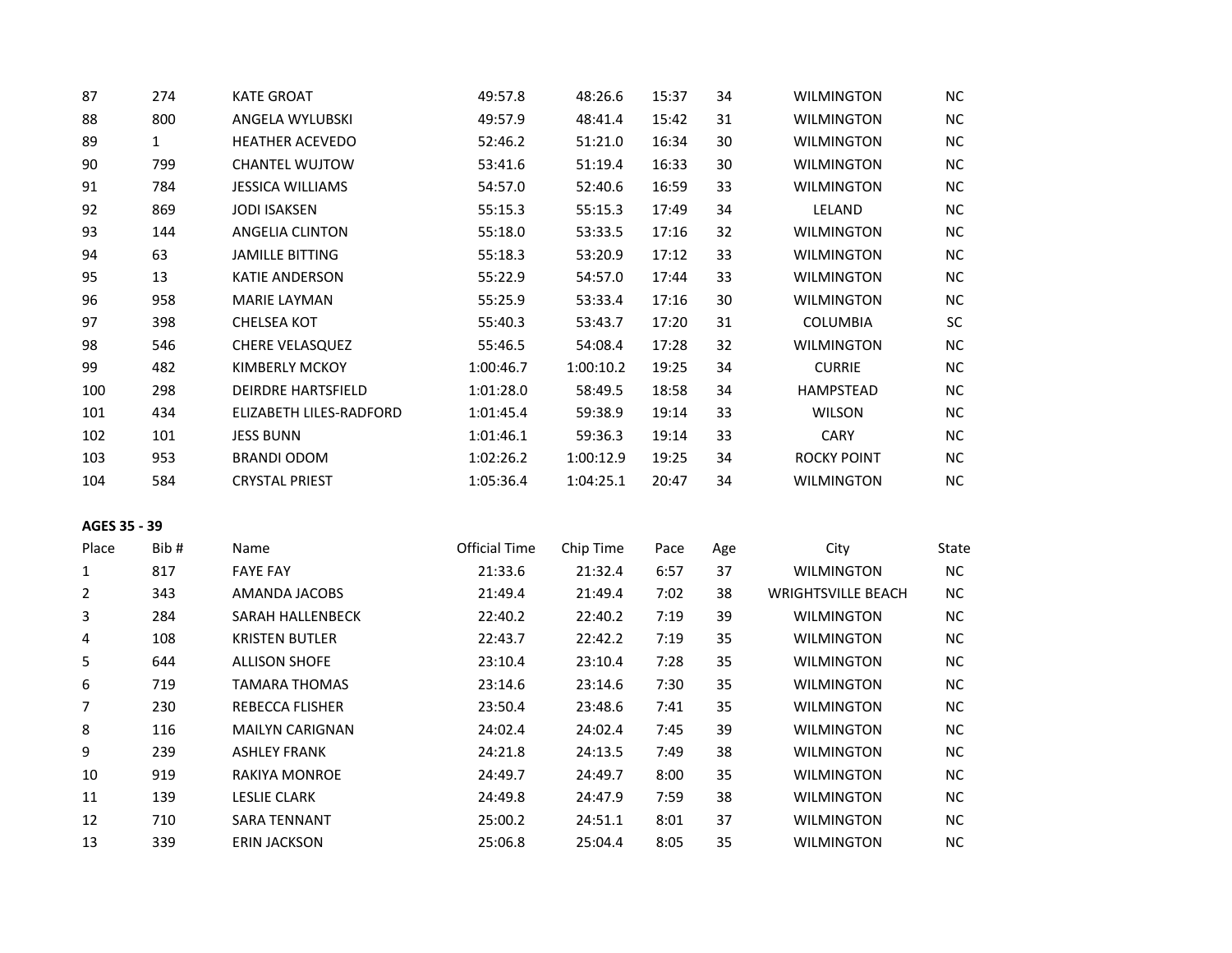| 14 | 697 | <b>KATE SULLIVAN</b>      | 25:29.4 | 25:25.4 | 8:12 | 37 | <b>CAROLINA BEACH</b>     | <b>NC</b> |
|----|-----|---------------------------|---------|---------|------|----|---------------------------|-----------|
| 15 | 245 | <b>CHRISTINE FURMICK</b>  | 25:32.5 | 25:32.5 | 8:14 | 35 | <b>WILMINGTON</b>         | NC        |
| 16 | 794 | <b>AMY WITMER</b>         | 25:35.6 | 25:33.3 | 8:15 | 38 | <b>WILMINGTON</b>         | NC        |
| 17 | 740 | <b>SHAWN TUNIS</b>        | 25:41.0 | 25:41.0 | 8:17 | 37 | <b>WILMINGTON</b>         | NC        |
| 18 | 260 | <b>BLANCA GOMEZ</b>       | 25:42.4 | 25:42.4 | 8:17 | 36 | <b>ROCKY POINT</b>        | NC        |
| 19 | 194 | <b>MEGAN DITTMAR</b>      | 26:24.6 | 26:24.6 | 8:31 | 36 | <b>KURE BEACH</b>         | NC        |
| 20 | 385 | <b>LORRAINE KERR</b>      | 26:26.0 | 26:09.3 | 8:26 | 37 | <b>WILMINGTON</b>         | NC        |
| 21 | 708 | PAMELA TAYLOR             | 26:29.7 | 26:29.7 | 8:33 | 36 | <b>WRIGHTSVILLE BEACH</b> | NC        |
| 22 | 847 | <b>CARRIE WOOD</b>        | 26:50.5 | 26:32.3 | 8:34 | 38 | LELAND                    | NC        |
| 23 | 599 | <b>GINGER REYNOLD</b>     | 27:34.8 | 27:34.8 | 8:54 | 37 | <b>WILMINGTON</b>         | NC        |
| 24 | 138 | <b>HEATHER CLARK</b>      | 27:46.3 | 27:38.2 | 8:55 | 39 | <b>WILMINGTON</b>         | NC        |
| 25 | 26  | DOVE AVYLLA               | 27:58.7 | 27:52.6 | 8:59 | 37 | <b>WINNABOW</b>           | NC        |
| 26 | 514 | <b>JOHNNA MUNN</b>        | 28:09.7 | 28:06.7 | 9:04 | 37 | <b>WILMINGTON</b>         | NC.       |
| 27 | 597 | MICHELLE REUTER           | 28:11.7 | 28:01.7 | 9:02 | 39 | <b>WILMINGTON</b>         | NC        |
| 28 | 306 | <b>MEG HENSON</b>         | 28:14.5 | 27:44.6 | 8:57 | 37 | <b>WILMINGTON</b>         | NC        |
| 29 | 410 | <b>KIM LAMBERT</b>        | 28:15.0 | 28:05.3 | 9:04 | 38 | <b>WILMINGTON</b>         | NC        |
| 30 | 61  | <b>JESSICA BICHLER</b>    | 28:17.5 | 27:50.8 | 8:59 | 37 | <b>WILMINGTON</b>         | NC        |
| 31 | 943 | <b>GRETCHEN SCOUTELAS</b> | 28:21.8 | 28:19.4 | 9:08 | 38 | <b>WILMINGTON</b>         | NC        |
| 32 | 358 | <b>OLIVIA JONES</b>       | 28:23.1 | 27:16.5 | 8:48 | 36 | <b>WILMINGTON</b>         | NC        |
| 33 | 207 | <b>DONNA DYER</b>         | 28:30.5 | 27:34.9 | 8:54 | 38 | <b>WILMINGTON</b>         | <b>NC</b> |
| 34 | 120 | SARAH CARROLL             | 28:39.1 | 27:56.5 | 9:01 | 36 | <b>WILMINGTON</b>         | NC        |
| 35 | 151 | ALICIA COLEMAN            | 29:02.3 | 28:05.0 | 9:04 | 37 | <b>WILMINGTON</b>         | NC        |
| 36 | 466 | TRACEY MCCARTHY           | 29:11.1 | 28:53.6 | 9:19 | 36 | LELAND                    | NC        |
| 37 | 757 | STEPHANIE WALTERS         | 29:15.5 | 27:56.0 | 9:01 | 37 | <b>WILMINGTON</b>         | NC        |
| 38 | 669 | <b>CORINNE SMOKER</b>     | 29:18.0 | 29:07.8 | 9:24 | 36 | <b>WILMINGTON</b>         | NC        |
| 39 | 189 | VANESSA DESELMS           | 29:23.5 | 29:23.5 | 9:29 | 36 | <b>WILMINGTON</b>         | NC        |
| 40 | 760 | PATTIE WATKINS            | 29:24.5 | 29:17.5 | 9:27 | 38 | LELAND                    | NC.       |
| 41 | 688 | <b>WALLIS STOTT</b>       | 29:39.0 | 29:24.8 | 9:29 | 35 | <b>WILMINGTON</b>         | NC        |
| 42 | 595 | <b>CAROL RENNEKER</b>     | 29:43.3 | 29:03.2 | 9:22 | 37 | WILMINGTON                | NC        |
| 43 | 721 | <b>ASHLEY THORNTON</b>    | 29:53.6 | 29:44.1 | 9:35 | 37 | <b>WILMINGTON</b>         | NC        |
| 44 | 811 | <b>LORIE CARPENTER</b>    | 29:57.1 | 29:54.6 | 9:39 | 38 | <b>WILMINGTON</b>         | NC        |
| 45 | 605 | <b>JENNIFER ROBERTS</b>   | 30:01.0 | 29:44.7 | 9:35 | 37 | <b>WILMINGTON</b>         | NC        |
| 46 | 216 | AMBER FAIRCLOTH           | 30:03.6 | 30:03.6 | 9:42 | 35 | <b>WILMINGTON</b>         | <b>NC</b> |
| 47 | 377 | <b>BROOKE KELLY</b>       | 30:14.5 | 29:14.8 | 9:26 | 38 | <b>WILMINGTON</b>         | NC        |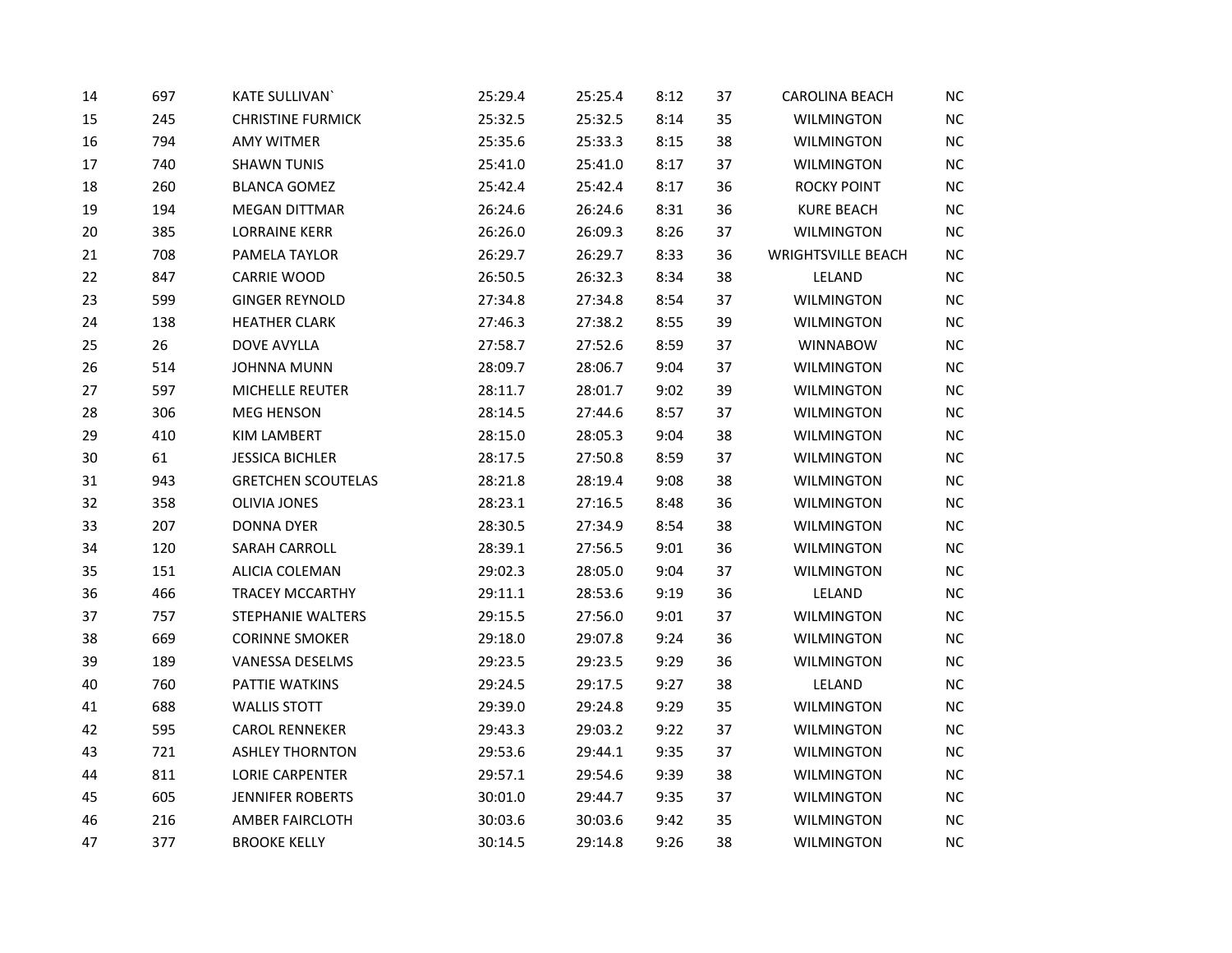| 48 | 703 | <b>ANDREA TALLEY</b>    | 30:15.5 | 30:06.6 | 9:43  | 38 | <b>WILMINGTON</b>   | NC |
|----|-----|-------------------------|---------|---------|-------|----|---------------------|----|
| 49 | 317 | <b>HOLLY HOLLO</b>      | 30:19.2 | 30:00.3 | 9:41  | 38 | NORTH MYRTLE BEACH  | SC |
| 50 | 268 | <b>KANESHA GRANT</b>    | 30:41.8 | 28:55.7 | 9:20  | 38 | <b>BURGAW</b>       | NC |
| 51 | 809 | <b>AMY ANDREWS</b>      | 31:03.3 | 30:38.2 | 9:53  | 38 | <b>WILMINGTON</b>   | NC |
| 52 | 45  | DANIELLE BAUMAN         | 31:14.5 | 30:33.4 | 9:51  | 38 | <b>WILMINGTON</b>   | NC |
| 53 | 538 | <b>JESSICA OCHIPA</b>   | 31:16.7 | 31:05.9 | 10:02 | 37 | <b>WILMINGTON</b>   | NC |
| 54 | 686 | <b>DIONNE STOKLEY</b>   | 31:17.6 | 30:56.1 | 9:59  | 38 | <b>WILMINGTON</b>   | NC |
| 55 | 483 | <b>ELIZABETH MCLAMB</b> | 31:50.2 | 31:41.8 | 10:13 | 35 | <b>WILMINGTON</b>   | NC |
| 56 | 685 | <b>ULRICA STINSON</b>   | 31:51.6 | 30:22.1 | 9:48  | 38 | <b>WILMINGTON</b>   | NC |
| 57 | 715 | <b>SANDY THOLEN</b>     | 32:27.1 | 32:08.7 | 10:22 | 35 | LELAND              | NC |
| 58 | 172 | <b>KELLY CROWLEY</b>    | 32:29.0 | 32:05.6 | 10:21 | 37 | <b>WILMINGTON</b>   | NC |
| 59 | 304 | <b>AUDRA HEINS</b>      | 32:38.0 | 31:39.9 | 10:13 | 38 | <b>WILMINGTON</b>   | NC |
| 60 | 627 | <b>BETH SCHEIRER</b>    | 32:48.6 | 31:30.2 | 10:10 | 37 | <b>WILMINGTON</b>   | NC |
| 61 | 566 | ANGELA PETERSON         | 33:03.1 | 32:11.5 | 10:23 | 38 | <b>WILMINGTON</b>   | NC |
| 62 | 720 | <b>CLAUDIA THOMPSON</b> | 33:03.6 | 31:46.4 | 10:15 | 35 | WALLACE             | NC |
| 63 | 168 | ELIZABETH CROMER        | 33:05.6 | 32:25.6 | 10:27 | 35 | <b>WILMINGTON</b>   | NC |
| 64 | 53  | <b>TARA BEIGHLE</b>     | 33:09.0 | 31:50.5 | 10:16 | 35 | <b>WINNABOW</b>     | NC |
| 65 | 631 | THERESA SCHROEDER       | 33:15.9 | 32:50.4 | 10:35 | 35 | <b>WILMINGTON</b>   | NC |
| 66 | 234 | KIMBERLY FOLAN          | 33:18.2 | 33:14.7 | 10:43 | 39 | <b>WILMINGTON</b>   | NC |
| 67 | 624 | <b>KELLY SCHAUDT</b>    | 33:23.9 | 31:52.0 | 10:17 | 38 | <b>WILMINGTON</b>   | NC |
| 68 | 318 | <b>HAYES HOLLOMAN</b>   | 33:23.9 | 31:39.6 | 10:13 | 35 | WILMINGTON          | NC |
| 69 | 649 | <b>KRISTI SIMMS</b>     | 33:42.1 | 33:32.8 | 10:49 | 39 | <b>WILMINGTON</b>   | NC |
| 70 | 215 | <b>BECKY EVERETT</b>    | 34:12.8 | 33:27.0 | 10:47 | 35 | <b>WILMINGTON</b>   | NC |
| 71 | 409 | DAWN LAGOMARSINO        | 34:23.8 | 33:32.4 | 10:49 | 37 | <b>WILMINGTON</b>   | NC |
| 72 | 473 | AMY MCCORMACK           | 34:33.1 | 33:06.7 | 10:41 | 39 | HAMPSTEAD           | NC |
| 73 | 375 | <b>KRISTI KELLEY</b>    | 34:53.0 | 33:18.2 | 10:45 | 35 | <b>HAMPSTEAD</b>    | NC |
| 74 | 929 | NICHOLE USTTON          | 35:06.7 | 34:48.7 | 11:14 | 38 | <b>WILMINGTON</b>   | NC |
| 75 | 629 | <b>JAMIE SCHLACHTER</b> | 35:07.9 | 34:58.4 | 11:17 | 36 | <b>WILMINGTON</b>   | NC |
| 76 | 860 | <b>KAREN LAMBERT</b>    | 35:09.2 | 34:41.2 | 11:11 | 39 | <b>HAMPSTEAD</b>    | NC |
| 77 | 865 | <b>ANNA MURPHY</b>      | 35:10.7 | 33:41.5 | 10:52 | 36 | <b>WILMINGTON</b>   | NC |
| 78 | 356 | <b>ASHLEY JONES</b>     | 35:17.3 | 34:53.4 | 11:15 | 37 | <b>WILMINGTON</b>   | NC |
| 79 | 589 | <b>EMILY RATLIFF</b>    | 35:23.6 | 34:49.2 | 11:14 | 39 | <b>LITTLE RIVER</b> | SC |
| 80 | 27  | <b>DANIELA AYERS</b>    | 35:50.7 | 34:58.7 | 11:17 | 35 | <b>WILMINGTON</b>   | NC |
| 81 | 636 | <b>AMY SHEARIN</b>      | 35:54.9 | 34:28.4 | 11:07 | 37 | <b>WILMINGTON</b>   | NC |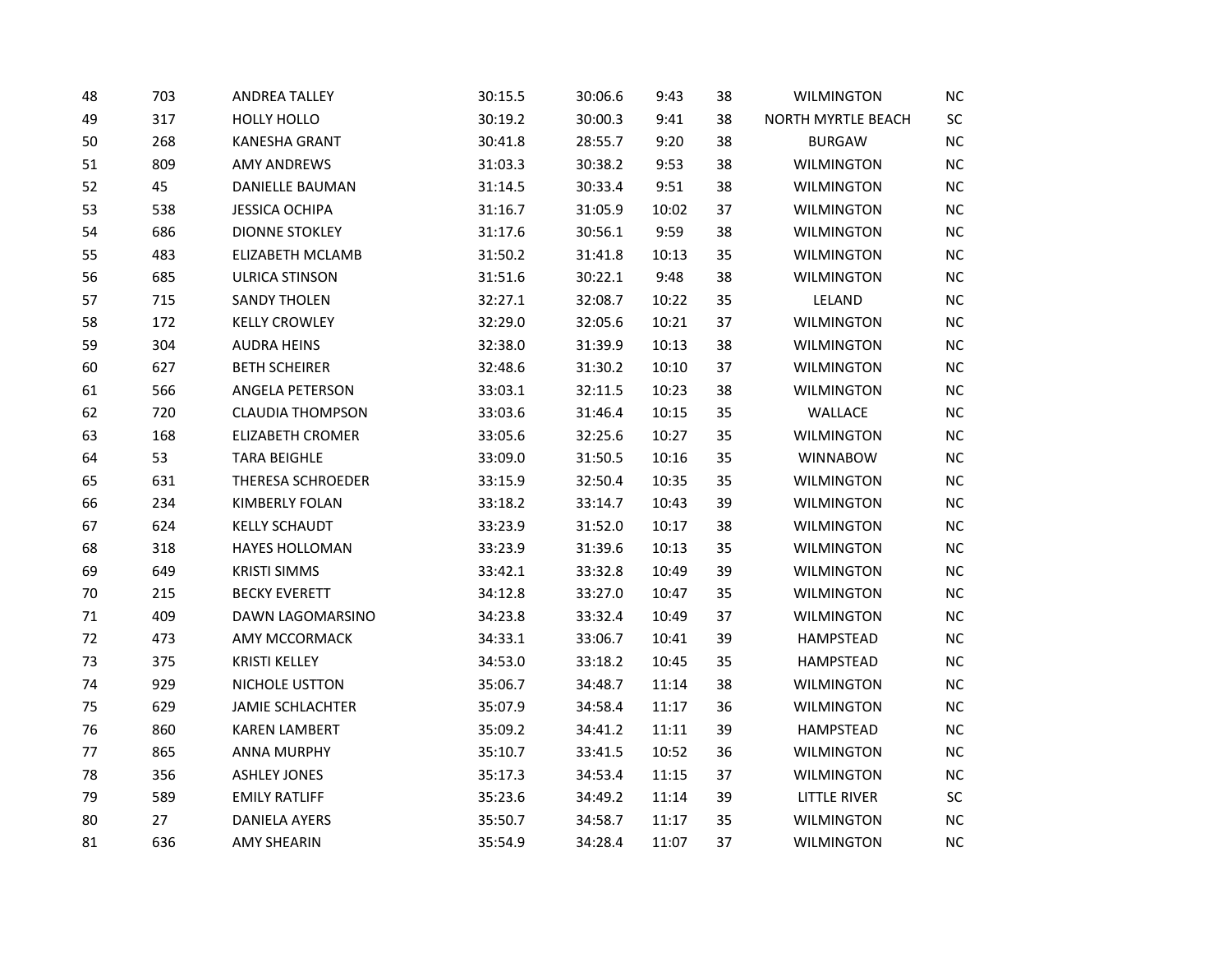| 82  | 238 | <b>TAMMY FOWLER</b>      | 35:56.1 | 35:56.1 | 11:35 | 35 | LELAND                | <b>NC</b> |
|-----|-----|--------------------------|---------|---------|-------|----|-----------------------|-----------|
| 83  | 334 | <b>CHRISTINE HUGHES</b>  | 35:56.2 | 34:00.3 | 10:58 | 39 | <b>WILMINGTON</b>     | <b>NC</b> |
| 84  | 930 | <b>DENISE NEAL</b>       | 36:21.2 | 35:59.3 | 11:36 | 35 | <b>WILMINGTON</b>     | NC        |
| 85  | 590 | <b>AMY RAY</b>           | 36:31.5 | 36:02.8 | 11:37 | 39 | <b>WILMINGTON</b>     | NC        |
| 86  | 778 | AMANDA WICKMAN           | 36:46.3 | 34:30.8 | 11:08 | 35 | <b>WILMINGTON</b>     | <b>NC</b> |
| 87  | 469 | AIMEE MCCLELLAN          | 37:18.4 | 36:31.8 | 11:47 | 39 | <b>WILMINGTON</b>     | NC        |
| 88  | 292 | KATHERINE HARRELL        | 37:28.6 | 36:56.2 | 11:55 | 36 | WILMINGTON            | NC        |
| 89  | 724 | <b>MISSY TINCH</b>       | 38:42.6 | 38:13.8 | 12:20 | 38 | WILMINGTON            | NC        |
| 90  | 576 | ANGELA PIETRO            | 38:55.6 | 37:34.2 | 12:07 | 37 | <b>WILMINGTON</b>     | NC        |
| 91  | 662 | MELISSA SMITH            | 39:01.3 | 38:07.1 | 12:18 | 38 | <b>WILMINGTON</b>     | NC        |
| 92  | 96  | <b>TAMMIKA BROWN</b>     | 39:06.6 | 39:06.6 | 12:37 | 38 | LELAND                | <b>NC</b> |
| 93  | 179 | <b>KERRI DAVIS</b>       | 39:21.6 | 38:08.6 | 12:18 | 36 | <b>WILMINGTON</b>     | NC        |
| 94  | 105 | <b>JENIFER BURNS</b>     | 39:56.7 | 39:01.9 | 12:35 | 36 | <b>WILMINGTON</b>     | <b>NC</b> |
| 95  | 227 | <b>MEG FINLEY</b>        | 40:44.2 | 38:07.2 | 12:18 | 39 | HAMPSTEAD             | NC        |
| 96  | 734 | <b>HEATHER TOUNSLEY</b>  | 40:46.1 | 39:54.6 | 12:52 | 39 | <b>WILMINGTON</b>     | NC        |
| 97  | 332 | <b>MELISA HUDSON</b>     | 40:50.6 | 39:21.7 | 12:42 | 35 | HAMPSTEAD             | <b>NC</b> |
| 98  | 137 | <b>HEATHER CLARK</b>     | 40:57.7 | 40:19.6 | 13:00 | 38 | <b>WILMINGTON</b>     | NC        |
| 99  | 529 | <b>MONICA NILSON</b>     | 41:49.9 | 41:12.2 | 13:17 | 36 | SWANSBORO             | NC        |
| 100 | 675 | <b>JODY SPRINGER</b>     | 41:50.6 | 39:51.5 | 12:51 | 37 | <b>CAROLINA BEACH</b> | <b>NC</b> |
| 101 | 868 | <b>NICOLE STONE</b>      | 42:08.9 | 40:23.7 | 13:02 | 38 | LELAND                | NC.       |
| 102 | 807 | <b>KAREN ZIERMANN</b>    | 42:42.7 | 41:06.8 | 13:15 | 35 | <b>WILMINGTON</b>     | NC        |
| 103 | 608 | AMANDA ROBINSON          | 42:47.4 | 40:37.6 | 13:06 | 38 | LELAND                | NC        |
| 104 | 542 | <b>WHITNEY OLSON</b>     | 43:35.6 | 42:51.5 | 13:49 | 36 | <b>WILMINGTON</b>     | NC        |
| 105 | 948 | <b>AMY DOTSON</b>        | 43:37.4 | 42:27.6 | 13:42 | 38 | <b>WILMINGTON</b>     | NC        |
| 106 | 264 | <b>BETH GORRELL</b>      | 44:38.0 | 44:26.7 | 14:20 | 36 | WILMINGTON            | <b>NC</b> |
| 107 | 743 | <b>JULIE TYNDALL</b>     | 44:44.8 | 42:45.6 | 13:47 | 36 | <b>WILMINGTON</b>     | NC        |
| 108 | 524 | <b>AMY NICHOLS</b>       | 45:10.8 | 43:44.7 | 14:06 | 37 | <b>WILMINGTON</b>     | NC        |
| 109 | 374 | KENDRA KELLERMANN        | 45:10.8 | 43:43.9 | 14:06 | 35 | <b>WILMINGTON</b>     | NC        |
| 110 | 342 | <b>STEPHANIE JACKSON</b> | 46:30.3 | 45:32.7 | 14:41 | 35 | <b>WILMINGTON</b>     | NC        |
| 111 | 362 | <b>CHRISTINE JUDD</b>    | 47:00.8 | 47:00.8 | 15:10 | 36 | LELAND                | <b>NC</b> |
| 112 | 927 | <b>JODIE CALAIN</b>      | 47:28.2 | 45:18.5 | 14:37 | 38 | HAMPSTEAD             | NC        |
| 113 | 798 | SARAH WRIGHT             | 47:47.0 | 45:50.0 | 14:47 | 37 | <b>ROCKY POINT</b>    | NC        |
| 114 | 222 | NICOLE FEDDERS           | 48:11.5 | 47:08.2 | 15:12 | 38 | <b>WILMINGTON</b>     | NC        |
| 115 | 897 | <b>HOLLY FITABERALD</b>  | 48:30.1 | 47:54.1 | 15:27 | 35 | <b>WILMINGTON</b>     | NC        |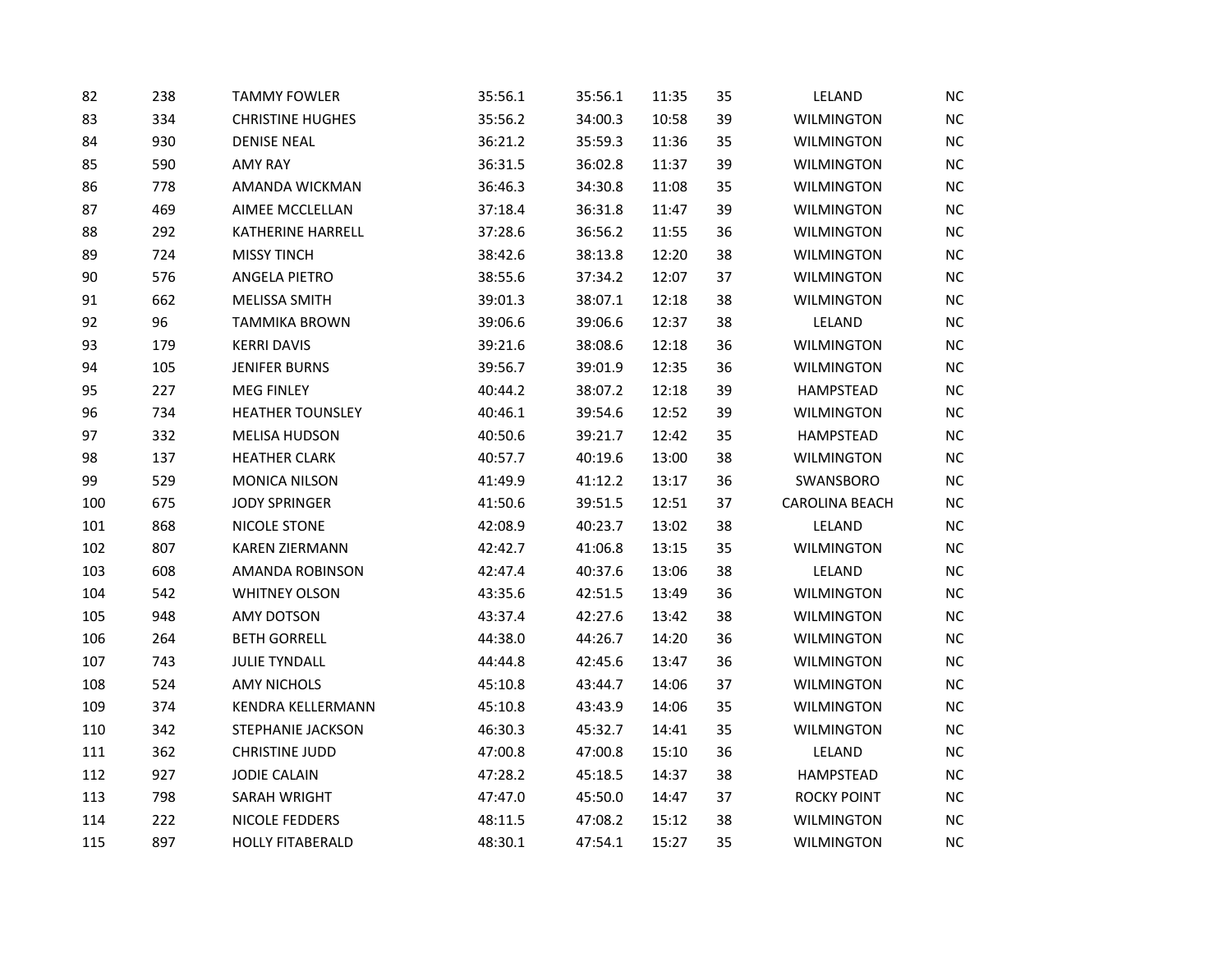| 116          | 75             | <b>JEAN KELLER</b>       | 48:40.6              | 48:12.9   | 15:33 | 38  | <b>WILMINGTON</b>     | <b>NC</b> |
|--------------|----------------|--------------------------|----------------------|-----------|-------|-----|-----------------------|-----------|
| 117          | 1584           | <b>HELEN WELLS</b>       | 48:40.7              | 48:12.1   | 15:33 | 38  | <b>WILMINGTON</b>     | NC        |
| 118          | 488            | <b>JOANNA MCVAUGH</b>    | 48:59.4              | 48:25.2   | 15:37 | 39  | <b>WILMINGTON</b>     | NC        |
| 119          | 939            | STEPHANIE GALE           | 48:59.6              | 48:25.2   | 15:37 | 36  | <b>WILMINGTON</b>     | NC        |
| 120          | 527            | TRISH NICHOLSON          | 52:01.6              | 51:59.7   | 16:46 | 37  | <b>WILMINGTON</b>     | NC        |
| 121          | 603            | <b>ASHLEY RIVERS</b>     | 52:02.3              | 52:00.5   | 16:46 | 39  | <b>WILMINGTON</b>     | NC        |
| 122          | 159            | CAROLINE COOLEY          | 52:13.2              | 51:38.7   | 16:39 | 36  | <b>CAROLINA BEACH</b> | NC        |
| 123          | 333            | <b>BUFFY HUGHES</b>      | 52:13.6              | 51:41.1   | 16:40 | 36  | <b>WILMINGTON</b>     | NC        |
| 124          | 82             | <b>TORI BRONNER</b>      | 52:46.3              | 51:20.6   | 16:34 | 38  | <b>WILMINGTON</b>     | NC        |
| 125          | 320            | <b>CAROLYN HONSINGER</b> | 53:18.5              | 51:51.0   | 16:44 | 36  | <b>WILMINGTON</b>     | NC.       |
| 126          | 221            | <b>BECKY FARRIS</b>      | 53:18.6              | 52:03.0   | 16:47 | 35  | <b>WILMINGTON</b>     | NC        |
| 127          | 852            | SUZETTE CAULDER          | 53:26.1              | 51:54.2   | 16:45 | 36  | WILMINGTON            | NC        |
| 128          | 805            | <b>JENNIFER YOUNG</b>    | 54:57.0              | 52:40.9   | 16:59 | 39  | <b>WILMINGTON</b>     | NC        |
| 129          | 828            | <b>KATIE LAYMON</b>      | 55:25.8              | 53:33.3   | 17:16 | 35  | <b>WILMINGTON</b>     | NC        |
| 130          | 896            | <b>CARLA ROHENA</b>      | 55:39.3              | 54:00.5   | 17:25 | 36  | <b>WNNABOW</b>        | NC        |
| 131          | 884            | ALLISON DONOVAN          | 55:46.4              | 54:08.0   | 17:28 | 35  | WILMINGTON            | NC        |
| 132          | 176            | NATALIE DAVIDSON         | 56:07.1              | 54:05.3   | 17:27 | 36  | <b>WILMINGTON</b>     | NC        |
| 133          | 913            | <b>TERESA AMMONS</b>     | 57:31.0              | 55:34.2   | 17:55 | 38  | <b>WILMINGTON</b>     | NC        |
| 134          | 324            | <b>WENDY HORNE</b>       | 58:12.0              | 56:59.6   | 18:23 | 39  | KUREBEACH             | NC        |
| 135          | 617            | <b>KELLI RUSSELL</b>     | 59:00.4              | 57:22.5   | 18:30 | 35  | <b>WILMINGTON</b>     | NC        |
| 136          | 804            | AMANDA YOUNG             | 59:01.1              | 57:17.9   | 18:29 | 35  | WILMINGTON            | $\sf NC$  |
| 137          | 381            | <b>KARA KENAN</b>        | 59:10.6              | 59:10.6   | 19:05 | 36  | LELAND                | NC        |
| 138          | 19             | <b>MELISSA ARONE</b>     | 1:00:20.6            | 1:00:20.6 | 19:28 | 39  | <b>WILMINGTON</b>     | NC        |
| 139          | 153            | <b>COLLEEN COLLINS</b>   | 1:00:49.1            | 58:44.6   | 18:57 | 37  | <b>WILMINGTON</b>     | NC        |
| 140          | 273            | <b>LINDSAY GRIFFITH</b>  | 1:01:27.8            | 58:49.5   | 18:58 | 35  | <b>WINNABOW</b>       | <b>NC</b> |
| 141          | 6              | <b>ALICIA ALIFF</b>      | 1:01:45.4            | 59:40.2   | 19:15 | 38  | <b>WILMINGTON</b>     | NC        |
| 142          | 886            | ANNUKKA ATKINS           | 1:04:47.7            | 1:02:06.9 | 20:02 | 38  | <b>WILMINGTON</b>     | NC        |
| 143          | 196            | <b>MARION DODGE</b>      | 1:04:47.9            | 1:02:05.2 | 20:02 | 38  | <b>WILMINGTON</b>     | NC        |
| AGES 40 - 44 |                |                          |                      |           |       |     |                       |           |
| Place        | Bib#           | Name                     | <b>Official Time</b> | Chip Time | Pace  | Age | City                  | State     |
| $\mathbf{1}$ | 476            | MARY MARGARET MCEACHERN  | 22:23.2              | 22:23.2   | 7:13  | 44  | <b>WILMINGTON</b>     | NC        |
| 2            | 846            | <b>FELICIA WILKERSON</b> | 23:14.0              | 23:14.0   | 7:30  | 43  | <b>WILMINGTON</b>     | NC        |
| 3            | $\overline{2}$ | JODI ADAMS               | 23:48.2              | 23:47.0   | 7:40  | 41  | <b>WILMINGTON</b>     | NC        |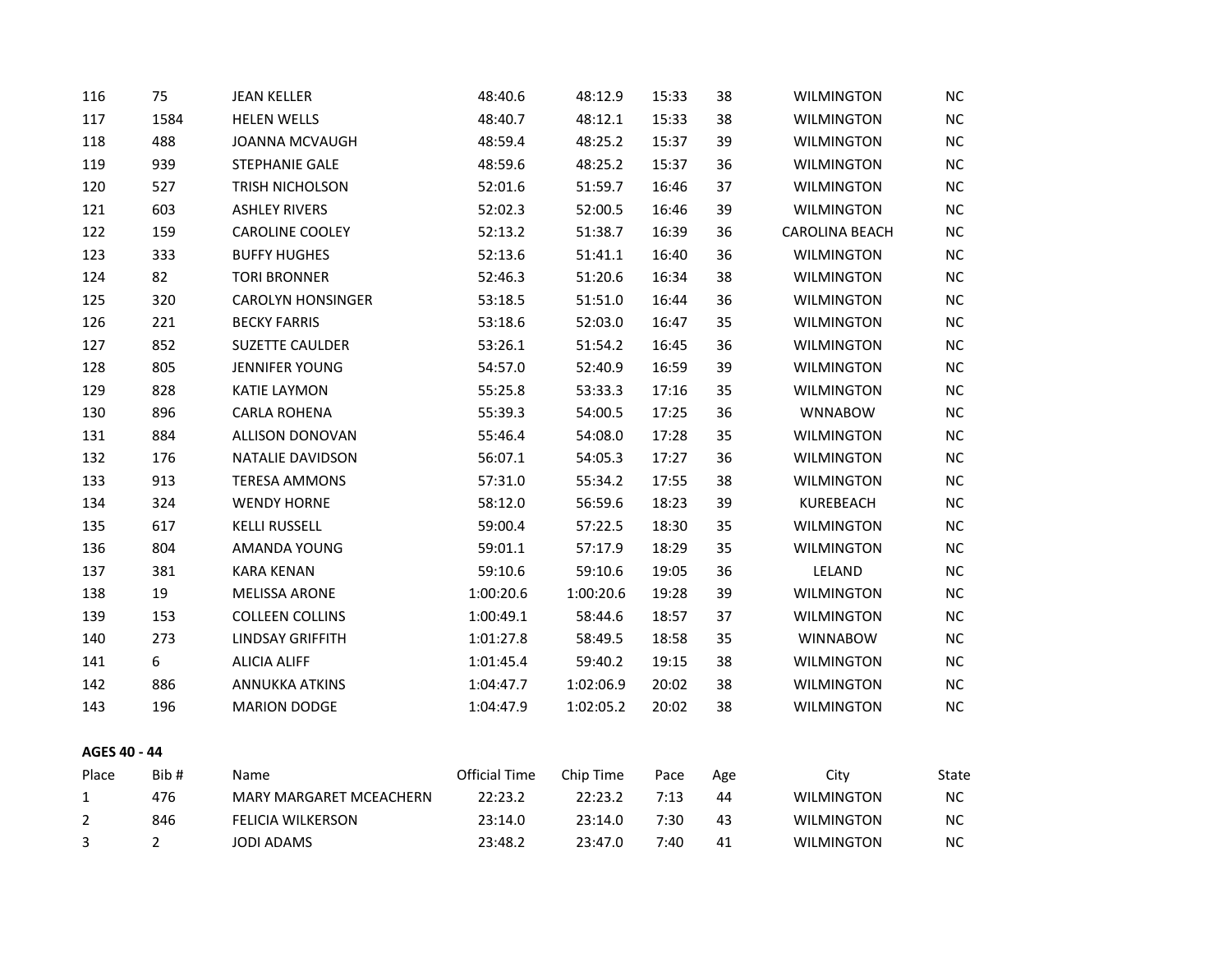| 4  | 419 | <b>CAREY LEACH</b>         | 24:54.9 | 24:54.9 | 8:02  | 43 | <b>WRIGHTSVILLE BEACH</b> | <b>NC</b> |
|----|-----|----------------------------|---------|---------|-------|----|---------------------------|-----------|
| 5  | 616 | <b>J'NELLE RUSCETTI</b>    | 25:10.0 | 25:10.0 | 8:07  | 42 | <b>WILMINGTON</b>         | NC        |
| 6  | 200 | <b>JENNIFER DORTON</b>     | 25:16.2 | 25:16.2 | 8:09  | 41 | <b>WILMINGTON</b>         | $NC$      |
| 7  | 452 | <b>KRISTIN MAGNE</b>       | 26:07.4 | 26:01.2 | 8:24  | 44 | <b>WILMINGTON</b>         | NC        |
| 8  | 704 | <b>CHRISTINE TANHUECO</b>  | 26:38.9 | 26:38.9 | 8:35  | 43 | <b>WILMINGTON</b>         | NC        |
| 9  | 748 | <b>KELLI VANSCOY</b>       | 27:00.7 | 27:00.6 | 8:43  | 42 | <b>CAROLINA BEACH</b>     | NC        |
| 10 | 895 | <b>HEATHER THORNTON</b>    | 27:03.3 | 27:03.3 | 8:44  | 42 | <b>WILMINGTON</b>         | NC        |
| 11 | 591 | <b>DEBORAH READ</b>        | 27:07.1 | 26:40.4 | 8:36  | 43 | <b>WILMINGTON</b>         | $NC$      |
| 12 | 71  | <b>HEATHER BRAITHWAITE</b> | 27:17.2 | 27:06.8 | 8:45  | 40 | <b>WILMINGTON</b>         | $NC$      |
| 13 | 567 | RINA PETERSON              | 27:20.9 | 27:20.9 | 8:49  | 42 | <b>WILMINGTON</b>         | $NC$      |
| 14 | 350 | KIMBERLY JESSUP            | 27:50.0 | 27:41.5 | 8:56  | 42 | <b>WILMINGTON</b>         | $NC$      |
| 15 | 528 | <b>MARINA NIELSEN</b>      | 28:01.6 | 28:01.6 | 9:02  | 42 | <b>WILMINGTON</b>         | $NC$      |
| 16 | 928 | <b>AMY HARRISON</b>        | 28:03.3 | 27:57.3 | 9:01  | 40 | <b>WILMINGTON</b>         | NC        |
| 17 | 659 | <b>KRISTINE SMITH</b>      | 28:24.1 | 28:24.1 | 9:10  | 43 | <b>WILMINGTON</b>         | $NC$      |
| 18 | 564 | <b>ABBY PERRY</b>          | 28:24.7 | 28:05.7 | 9:04  | 42 | <b>WILMINGTON</b>         | NC        |
| 19 | 191 | PAMELA DIEFFENBAUCH        | 28:30.9 | 28:19.4 | 9:08  | 40 | WILMINGTON                | NC        |
| 20 | 226 | MELINDA FINCH              | 28:40.3 | 27:06.8 | 8:45  | 40 | <b>WILMINGTON</b>         | $NC$      |
| 21 | 795 | <b>JILL WOLFE</b>          | 28:49.1 | 28:48.2 | 9:17  | 41 | <b>WILMINGTON</b>         | NC        |
| 22 | 559 | ROXANNE PEARSON            | 28:57.6 | 28:54.2 | 9:19  | 41 | <b>WILMINGTON</b>         | $NC$      |
| 23 | 867 | <b>MELISSA HAGGERTY</b>    | 29:28.1 | 29:02.8 | 9:22  | 40 | <b>WILMINGTON</b>         | $NC$      |
| 24 | 557 | <b>LAURA PAUL</b>          | 29:38.4 | 29:38.4 | 9:34  | 43 | <b>WRIGHTSVILLE BEACH</b> | NC        |
| 25 | 198 | <b>JACQUI DONOVAN</b>      | 29:51.6 | 29:47.0 | 9:36  | 41 | <b>WILMINGTON</b>         | NC        |
| 26 | 769 | <b>JENNIFER WEST</b>       | 29:59.4 | 29:39.8 | 9:34  | 40 | <b>WILMINGTON</b>         | $NC$      |
| 27 | 526 | <b>STACI NICHOLSON</b>     | 30:02.9 | 28:03.3 | 9:03  | 40 | <b>WILMINGTON</b>         | NC        |
| 28 | 834 | RACHEL OESCHGER            | 30:32.1 | 29:47.3 | 9:36  | 43 | <b>WILMINGTON</b>         | $NC$      |
| 29 | 632 | <b>CHRISTIE SCOTT</b>      | 30:35.5 | 30:35.5 | 9:52  | 43 | <b>CAROLINA BEACH</b>     | NC        |
| 30 | 85  | <b>SHARON BROUHARD</b>     | 30:56.3 | 30:18.4 | 9:46  | 40 | <b>WILMINGTON</b>         | NC        |
| 31 | 289 | <b>ROBIN HARDIN</b>        | 31:10.2 | 30:34.6 | 9:52  | 44 | <b>WILMINGTON</b>         | $NC$      |
| 32 | 726 | <b>KELLY TISON</b>         | 31:13.0 | 30:51.4 | 9:57  | 41 | <b>WILMINGTON</b>         | $NC$      |
| 33 | 147 | <b>GINNY COCKRUM</b>       | 31:15.7 | 31:05.1 | 10:02 | 41 | HAMPSTEAD                 | NC        |
| 34 | 303 | <b>ALICIA HEDGE</b>        | 31:43.4 | 31:07.0 | 10:02 | 44 | <b>BURGAW</b>             | $NC$      |
| 35 | 684 | MELISSA STILWELL           | 31:47.6 | 31:44.6 | 10:14 | 40 | <b>WILMINGTON</b>         | NC        |
| 36 | 305 | LAURA HELMICK              | 31:58.4 | 31:00.9 | 10:00 | 43 | <b>WILMINGTON</b>         | $NC$      |
| 37 | 315 | MICHELLE HOADLEY           | 32:00.1 | 31:54.1 | 10:17 | 44 | <b>WILMINGTON</b>         | NC        |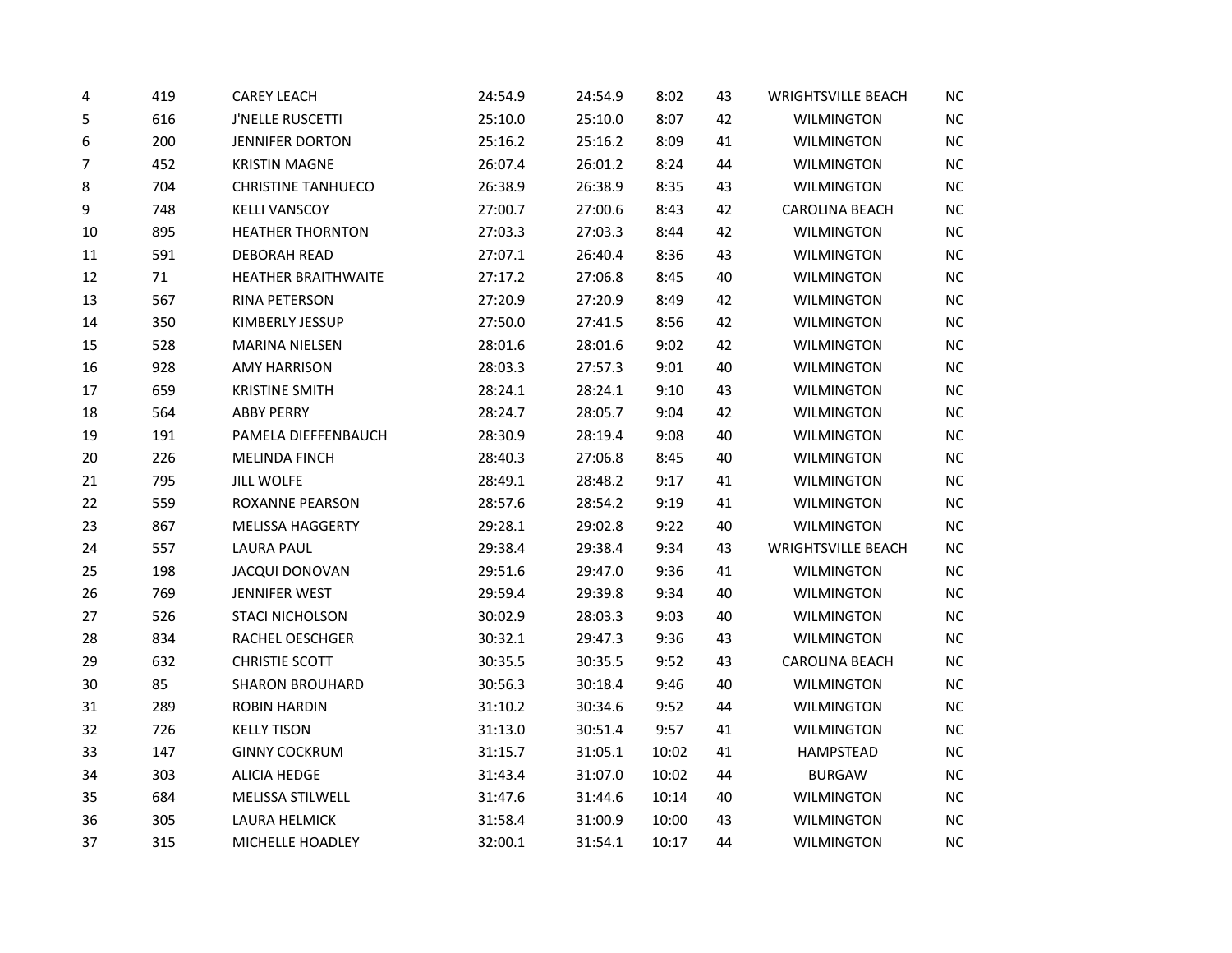| 38 | 158 | MICHELLE COOK            | 33:13.3 | 32:52.9 | 10:36 | 44 | <b>WILMINGTON</b>   | <b>NC</b> |
|----|-----|--------------------------|---------|---------|-------|----|---------------------|-----------|
| 39 | 763 | <b>MARTHA WEAVER</b>     | 33:20.9 | 32:35.3 | 10:31 | 43 | <b>WILMINGTON</b>   | NC        |
| 40 | 556 | KIMBERLY PAUL            | 33:31.7 | 32:52.5 | 10:36 | 44 | <b>WILMINGTON</b>   | NC        |
| 41 | 574 | <b>NIKKI PIERCE</b>      | 33:32.3 | 33:19.5 | 10:45 | 40 | <b>WILMINGTON</b>   | NC        |
| 42 | 716 | <b>DANIELLE THOMAS</b>   | 34:05.7 | 33:20.7 | 10:45 | 40 | <b>WILMINGTON</b>   | NC        |
| 43 | 354 | <b>TERRI JOHNSON</b>     | 34:15.3 | 33:29.3 | 10:48 | 41 | LELAND              | NC        |
| 44 | 313 | LIA HIGHT                | 34:51.2 | 34:07.4 | 11:00 | 43 | <b>WILMINGTON</b>   | NC        |
| 45 | 186 | <b>CHRISTY DEESE</b>     | 35:07.2 | 34:59.1 | 11:17 | 43 | <b>GRAHAM</b>       | NC        |
| 46 | 246 | <b>AMANDA GAINES</b>     | 35:26.6 | 35:17.8 | 11:23 | 40 | LELAND              | NC        |
| 47 | 484 | <b>AMY MCMAHON</b>       | 35:33.8 | 35:18.7 | 11:23 | 40 | <b>WILMINGTON</b>   | <b>NC</b> |
| 48 | 145 | <b>KAREN CLOW</b>        | 35:33.9 | 33:36.3 | 10:50 | 43 | <b>WILMINGTON</b>   | NC        |
| 49 | 397 | <b>KIMBERLY KOCH</b>     | 35:41.4 | 35:41.4 | 11:31 | 41 | HAMPSTEAD           | <b>NC</b> |
| 50 | 205 | <b>REGAN DUMAS</b>       | 36:01.3 | 34:03.1 | 10:59 | 40 | <b>WILMINGTON</b>   | NC        |
| 51 | 849 | <b>CHRISTA TOMPKINS</b>  | 37:02.7 | 36:52.4 | 11:54 | 42 | <b>WILMINGTON</b>   | NC        |
| 52 | 818 | <b>ANITA HARRELL</b>     | 37:02.7 | 36:52.5 | 11:54 | 41 | WILMINGTON          | <b>NC</b> |
| 53 | 812 | <b>ROBIN CLAYTON</b>     | 37:26.7 | 36:38.6 | 11:49 | 41 | WILMINGTON          | NC        |
| 54 | 764 | <b>DEBORAH WEBER</b>     | 37:41.1 | 36:00.3 | 11:37 | 40 | <b>WILMINGTON</b>   | NC.       |
| 55 | 880 | <b>BETH OYARZUN</b>      | 38:04.3 | 37:45.6 | 12:11 | 42 | <b>WILMINGTON</b>   | NC        |
| 56 | 132 | <b>HEATHER CHITTY</b>    | 38:17.1 | 37:59.1 | 12:15 | 44 | <b>WILMINGTON</b>   | NC        |
| 57 | 371 | <b>TYRA KEENE</b>        | 38:23.1 | 37:22.0 | 12:03 | 42 | WILMINGTON          | <b>NC</b> |
| 58 | 345 | <b>SUZANNE JALOT</b>     | 38:48.0 | 38:11.2 | 12:19 | 40 | <b>WILMINGTON</b>   | NC        |
| 59 | 115 | EILEEN CAQUIAS GONZALEZ  | 39:08.3 | 38:41.2 | 12:29 | 44 | <b>WILMINGTON</b>   | NC        |
| 60 | 640 | <b>SUZIE SHEPARD</b>     | 40:08.4 | 39:26.2 | 12:43 | 41 | HAMPSTEAD           | NC        |
| 61 | 130 | <b>JODI CHILCOTE</b>     | 41:03.8 | 39:28.1 | 12:44 | 41 | <b>WILMINGTON</b>   | NC        |
| 62 | 621 | DONNA SANTANGELO         | 41:24.2 | 39:29.1 | 12:44 | 42 | WILMINGTON          | <b>NC</b> |
| 63 | 412 | <b>HOLLIE LANDEN</b>     | 43:15.6 | 41:31.6 | 13:24 | 44 | <b>WILMINGTON</b>   | NC        |
| 64 | 504 | <b>TAMMY MOORE</b>       | 43:41.3 | 42:49.8 | 13:49 | 41 | <b>WILMINGTON</b>   | NC        |
| 65 | 93  | <b>NICKI BROWN</b>       | 44:06.0 | 42:18.0 | 13:39 | 42 | <b>WILMINGTON</b>   | <b>NC</b> |
| 66 | 22  | <b>SUSAN ARREDONDO</b>   | 44:44.7 | 42:43.8 | 13:47 | 44 | <b>WILMINGTON</b>   | NC        |
| 67 | 249 | JENNIFER GARRABRANT      | 44:47.7 | 43:42.8 | 14:06 | 42 | WILMIMGTON          | <b>NC</b> |
| 68 | 923 | <b>JENNIFER STURM</b>    | 45:06.0 | 44:24.1 | 14:19 | 42 | <b>WILMINGTON</b>   | NC        |
| 69 | 796 | JENNIFER WOODALL         | 45:07.9 | 44:39.4 | 14:24 | 40 | <b>CASTLE HAYNE</b> | <b>NC</b> |
| 70 | 435 | <b>KRISTI LINEBERGER</b> | 48:18.8 | 47:01.5 | 15:10 | 40 | <b>WILMINGTON</b>   | <b>NC</b> |
| 71 | 263 | <b>AMY GORDON</b>        | 48:20.5 | 47:14.2 | 15:14 | 42 | <b>WILMINGTON</b>   | NC        |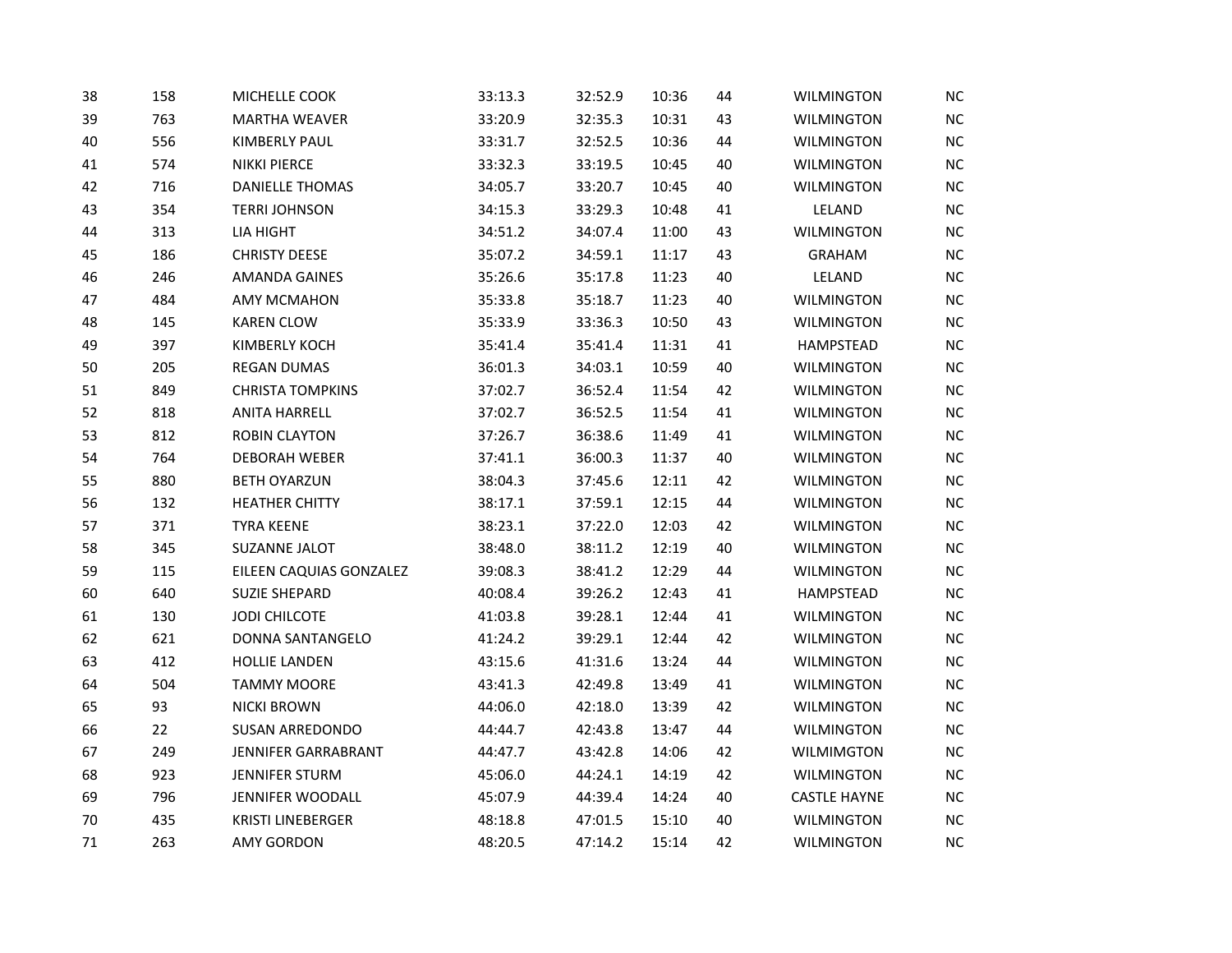| 72  | 494 | <b>JENNIFER MIHALY</b>    | 48:20.5   | 47:14.3   | 15:14 | 43 | <b>WILMINGTON</b>         | <b>NC</b> |
|-----|-----|---------------------------|-----------|-----------|-------|----|---------------------------|-----------|
| 73  | 128 | <b>WENDY CHEEK</b>        | 48:59.6   | 48:21.0   | 15:36 | 42 | <b>WILMINGTON</b>         | NC        |
| 74  | 641 | <b>CHRIS SHEPHERD</b>     | 49:06.9   | 48:31.8   | 15:39 | 44 | <b>WRIGHTSVILLE BEACH</b> | $NC$      |
| 75  | 86  | <b>AMY BROWN</b>          | 50:25.5   | 49:44.5   | 16:03 | 40 | <b>WILMINGTON</b>         | NC        |
| 76  | 889 | <b>CRYSTAL CUNNINGHAM</b> | 50:51.1   | 50:20.6   | 16:14 | 44 | <b>WILMINGTON</b>         | NC        |
| 77  | 369 | LIZ KEASLING              | 51:43.6   | 51:20.8   | 16:34 | 41 | <b>WILMINGTON</b>         | $NC$      |
| 78  | 309 | <b>CARRIE HERSTINE</b>    | 52:00.7   | 49:48.4   | 16:04 | 42 | <b>WILMINGTON</b>         | NC        |
| 79  | 949 | <b>ALICE MOORE</b>        | 52:13.3   | 51:41.2   | 16:40 | 41 | WILMINGTON                | $NC$      |
| 80  | 17  | <b>SHARON ARMSTRONG</b>   | 52:13.8   | 51:39.8   | 16:40 | 43 | <b>WILMINGTON</b>         | $NC$      |
| 81  | 384 | <b>BEVERLY KERR</b>       | 52:16.4   | 51:03.2   | 16:28 | 44 | <b>WILMINGTON</b>         | $NC$      |
| 82  | 691 | <b>KRISTEN STRITTER</b>   | 53:21.9   | 51:14.4   | 16:32 | 41 | <b>USA</b>                | $NC$      |
| 83  | 77  | <b>GINGER BRICK</b>       | 53:41.8   | 51:39.0   | 16:40 | 43 | <b>WRIGHTSVILL BEACH</b>  | NC        |
| 84  | 39  | ANGELA BARNHILL           | 53:43.5   | 51:25.2   | 16:35 | 43 | <b>WILMINGTON</b>         | NC        |
| 85  | 742 | <b>ANGIE TYNDALL</b>      | 54:00.5   | 52:11.0   | 16:50 | 41 | <b>WILMINGTON</b>         | $NC$      |
| 86  | 937 | <b>TIFFANY OUTLAW</b>     | 55:00.8   | 53:29.7   | 17:15 | 42 | HAMPSTEAD                 | $NC$      |
| 87  | 143 | <b>SARA CLEWIS</b>        | 55:00.8   | 53:31.1   | 17:16 | 41 | WILMINGTON                | NC        |
| 88  | 106 | <b>LAURA BURRILL</b>      | 56:08.0   | 54:13.5   | 17:29 | 40 | <b>WILMINGTON</b>         | $NC$      |
| 89  | 565 | <b>SHANNON PERRY</b>      | 56:08.2   | 54:13.9   | 17:29 | 40 | <b>COLUMBUS</b>           | NC        |
| 90  | 786 | ROBBIN WILLIAMS           | 56:24.8   | 54:34.1   | 17:36 | 40 | <b>WINNABOW</b>           | $NC$      |
| 91  | 705 | <b>JAN TART</b>           | 56:30.0   | 54:56.4   | 17:43 | 44 | <b>DURHAM</b>             | $NC$      |
| 92  | 35  | <b>TRENA BALLARD</b>      | 56:42.4   | 54:44.0   | 17:39 | 42 | <b>WILMINGTON</b>         | NC        |
| 93  | 531 | <b>CHARLOTTE NORRIS</b>   | 57:48.9   | 55:10.3   | 17:48 | 44 | <b>WILMINGTON</b>         | $NC$      |
| 94  | 90  | <b>JENNA BROWN</b>        | 57:49.1   | 55:10.3   | 17:48 | 40 | <b>ROCKY POINT</b>        | $NC$      |
| 95  | 944 | <b>JESSICA FOY</b>        | 57:54.2   | 56:06.5   | 18:06 | 41 | <b>WILMINGTON</b>         | NC        |
| 96  | 602 | <b>FRAN RIGGS</b>         | 58:00.6   | 56:52.5   | 18:21 | 44 | <b>WILMINGTON</b>         | $NC$      |
| 97  | 190 | DELINA DEVOID             | 58:45.6   | 56:19.8   | 18:10 | 42 | <b>SUPPLY</b>             | NC        |
| 98  | 73  | <b>CHRISTY BRANCO</b>     | 58:57.2   | 57:06.6   | 18:25 | 44 | <b>WILMINGTON</b>         | NC        |
| 99  | 744 | SHELBY TYNDALL            | 59:10.4   | 56:52.9   | 18:21 | 41 | <b>WILMINGTON</b>         | $NC$      |
| 100 | 851 | <b>ELISABETH SCHARF</b>   | 59:14.1   | 56:44.3   | 18:18 | 43 | SOUTHPORT                 | $NC$      |
| 101 | 679 | <b>RENEE STEELE</b>       | 1:00:45.2 | 1:00:08.3 | 19:24 | 43 | ELIZABETHTOWN             | $NC$      |
| 102 | 634 | LISA SEWELL               | 1:00:49.2 | 58:45.4   | 18:57 | 43 | <b>WRIGHTSVILLE BEACH</b> | $NC$      |
| 103 | 806 | KIM ZEIGLER               | 1:00:53.6 | 59:04.6   | 19:03 | 44 | <b>WILMINGTON</b>         | NC        |
| 104 | 707 | <b>KIMBERLY TAYLOR</b>    | 1:01:45.9 | 59:39.3   | 19:15 | 44 | <b>WILMINGTON</b>         | $NC$      |
| 105 | 110 | <b>CORINA BYSTRY</b>      | 1:02:26.8 | 1:00:12.6 | 19:25 | 41 | <b>ROCKY POINT</b>        | NC        |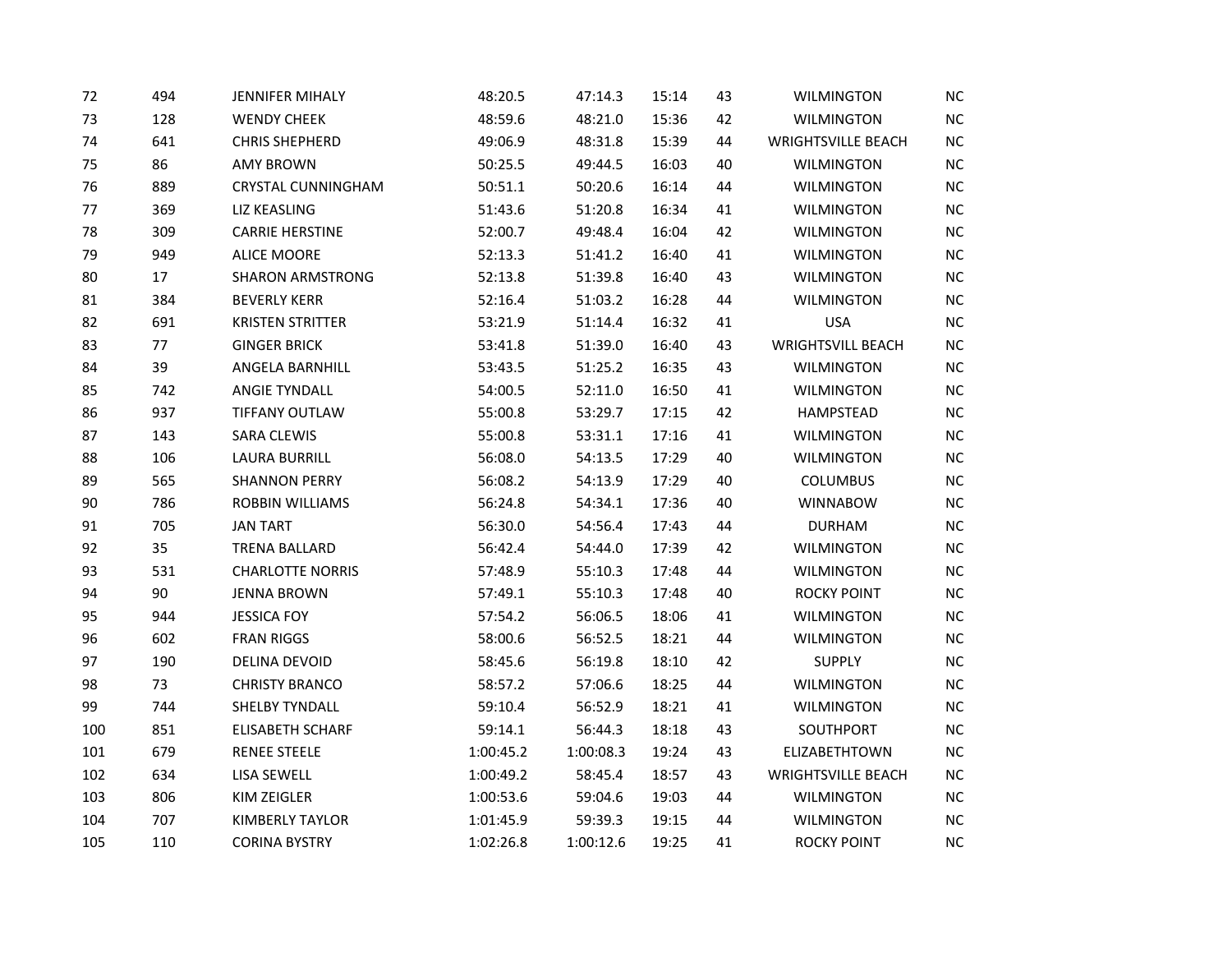| 106            | 501  | LATOYA MOORE            | 1:05:00.6            | 1:02:53.5 | 20:17 | 40  | GREENVILLE                | <b>NC</b> |
|----------------|------|-------------------------|----------------------|-----------|-------|-----|---------------------------|-----------|
| AGES 45 - 50   |      |                         |                      |           |       |     |                           |           |
| Place          | Bib# | Name                    | <b>Official Time</b> | Chip Time | Pace  | Age | City                      | State     |
| $\mathbf{1}$   | 791  | <b>SAMI WINTER</b>      | 22:58.6              | 22:58.6   | 7:25  | 47  | <b>WRIGHTSVILLE BEACH</b> | $NC$      |
| $\overline{2}$ | 499  | PAMELA MITCHELL         | 25:23.5              | 25:16.6   | 8:09  | 49  | <b>WILMINGTON</b>         | <b>NC</b> |
| 3              | 257  | <b>ROBYN GODFREY</b>    | 26:43.7              | 26:43.7   | 8:37  | 49  | <b>WILMINGTON</b>         | $NC$      |
| 4              | 894  | DEBORAH BARTHOLOW       | 27:02.2              | 26:58.6   | 8:42  | 49  | <b>WILMINGTON</b>         | <b>NC</b> |
| 5              | 505  | <b>JILL MORA</b>        | 27:06.3              | 27:03.1   | 8:44  | 49  | <b>WILMINGTON</b>         | NC        |
| 6              | 173  | <b>HOLLY CUNNINGHAM</b> | 27:33.6              | 27:33.6   | 8:53  | 47  | <b>WILMINGTON</b>         | $NC$      |
| $\overline{7}$ | 762  | <b>LISA WAYNE</b>       | 28:47.8              | 28:07.4   | 9:04  | 48  | <b>WILMINGTON</b>         | NC        |
| 8              | 552  | <b>GRETCHEN PARKER</b>  | 28:52.3              | 28:31.6   | 9:12  | 48  | <b>WILMINGTON</b>         | NC        |
| 9              | 80   | SHAMEENA BROACH         | 29:00.8              | 28:56.9   | 9:20  | 45  | <b>WILMINGTON</b>         | $NC$      |
| 10             | 792  | CAROLE WIRSZYLA         | 29:22.2              | 28:07.6   | 9:04  | 48  | <b>WILMINGTON</b>         | $NC$      |
| 11             | 653  | <b>JOY SKINNER</b>      | 29:40.6              | 28:05.7   | 9:04  | 47  | <b>WILMINGTON</b>         | NC        |
| 12             | 613  | <b>LORI ROOKER</b>      | 29:46.9              | 29:30.5   | 9:31  | 47  | <b>CASTLE HAYNE</b>       | NC        |
| 13             | 698  | <b>JENNIFER SULT</b>    | 29:49.9              | 29:49.9   | 9:37  | 45  | <b>WILMINGTON</b>         | NC        |
| 14             | 109  | <b>SUSANNE BUTLER</b>   | 29:50.1              | 29:36.1   | 9:33  | 45  | <b>WILMINGTON</b>         | NC        |
| 15             | 579  | <b>PATTI PORTER</b>     | 29:53.7              | 29:50.2   | 9:37  | 47  | <b>WILMINGTON</b>         | NC        |
| 16             | 771  | <b>JACKIE WHITAKER</b>  | 29:57.7              | 29:57.7   | 9:40  | 46  | <b>WILMINGTON</b>         | NC        |
| 17             | 824  | <b>SANDRA HOPPER</b>    | 30:56.2              | 30:56.2   | 9:59  | 45  | <b>WILMINGTON</b>         | $NC$      |
| 18             | 747  | <b>MEADE VAN PELT</b>   | 31:01.8              | 29:36.4   | 9:33  | 45  | <b>WILMINGTON</b>         | NC        |
| 19             | 657  | <b>JULIA SMITH</b>      | 31:28.8              | 30:32.4   | 9:51  | 46  | <b>WILMINGTON</b>         | $NC$      |
| 20             | 838  | <b>KIM RATCLIFF</b>     | 31:36.1              | 29:00.9   | 9:21  | 48  | <b>WILMINGTON</b>         | $NC$      |
| 21             | 525  | KATHLEEN NICHOLS        | 31:52.5              | 31:36.7   | 10:12 | 48  | <b>WILMINGTON</b>         | NC        |
| 22             | 773  | <b>JACKIE WHITE</b>     | 31:57.8              | 31:25.7   | 10:08 | 47  | <b>WILMINGTON</b>         | NC        |
| 23             | 503  | STEPHANIE MOORE         | 32:25.6              | 31:55.7   | 10:18 | 47  | <b>WILMINGTON</b>         | $NC$      |
| 24             | 859  | <b>JILL CUMMING</b>     | 32:38.4              | 31:53.4   | 10:17 | 49  | <b>CASTLE HAYNE</b>       | NC        |
| 25             | 46   | ELIZABETH BEAMER        | 33:26.1              | 32:39.7   | 10:32 | 45  | <b>WILMINGTON</b>         | NC        |
| 26             | 614  | <b>AMY ROWLETT</b>      | 33:32.6              | 33:19.9   | 10:45 | 45  | <b>WILMINGTON</b>         | <b>NC</b> |
| 27             | 328  | <b>ALIX HUCKABEE</b>    | 33:34.9              | 32:58.0   | 10:38 | 49  | <b>CAROLINA BEACH</b>     | NC        |
| 28             | 606  | <b>VIC ROBERTS</b>      | 34:05.7              | 33:21.1   | 10:45 | 46  | <b>WRIGHTSVILLE BEACH</b> | <b>NC</b> |
| 29             | 655  | <b>DIXIE SMITH</b>      | 35:06.9              | 34:03.2   | 10:59 | 48  | <b>WILMINGTON</b>         | $NC$      |
| 30             | 161  | <b>APRIL COUNTS</b>     | 35:21.0              | 34:30.4   | 11:08 | 49  | <b>WILMINGTON</b>         | NC        |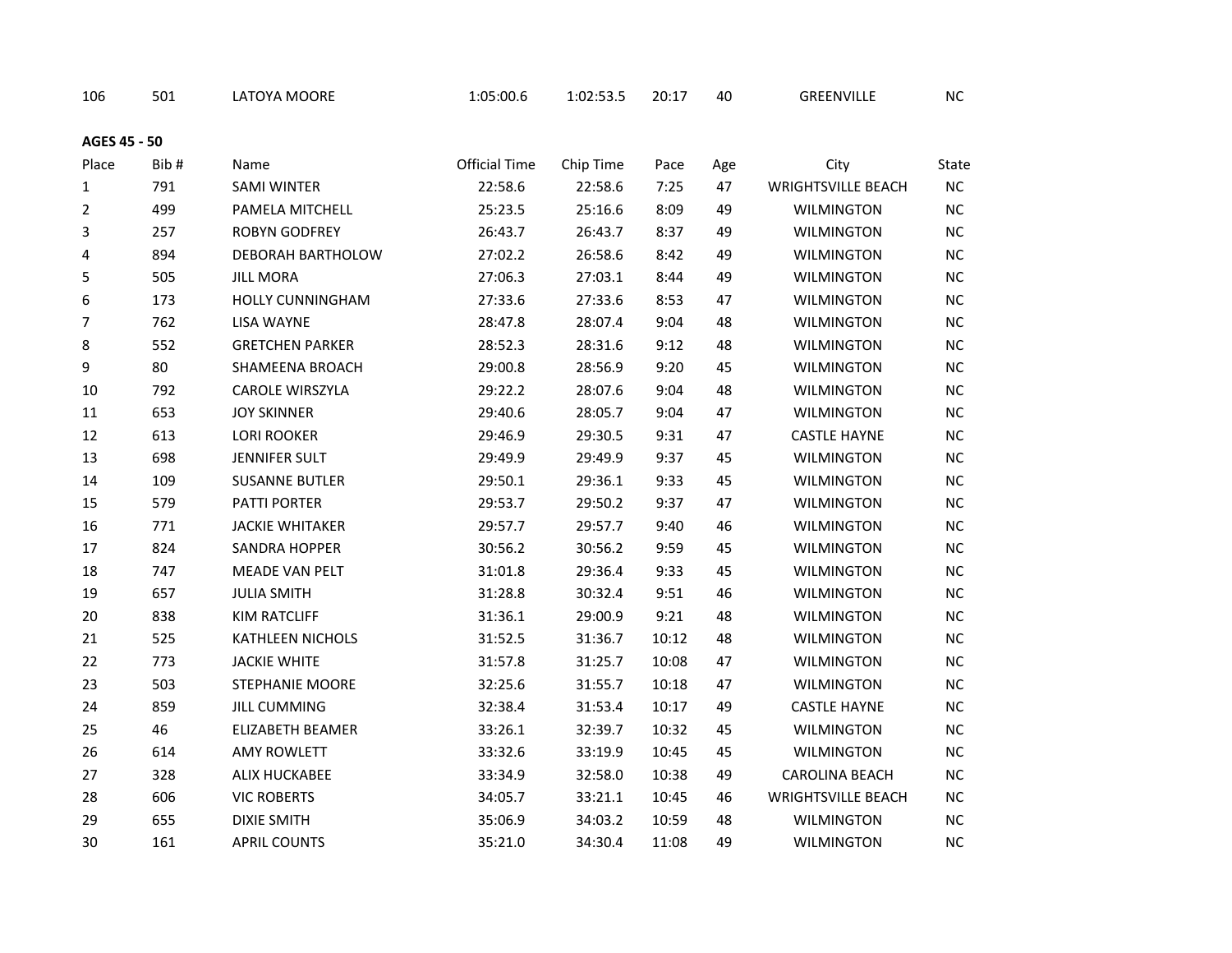| 31 | 395  | <b>NATALIE KNIGHT</b>       | 35:29.2 | 35:21.3 | 11:24 | 45 | <b>KURE BEACH</b>   | <b>NC</b> |
|----|------|-----------------------------|---------|---------|-------|----|---------------------|-----------|
| 32 | 678  | <b>CANDACE RHODES</b>       | 35:33.2 | 35:22.2 | 11:25 | 45 | <b>WILMINGTON</b>   | NC        |
| 33 | 1301 | <b>RENEE BRITT</b>          | 35:52.8 | 34:46.8 | 11:13 | 48 | <b>WILMINGTON</b>   | NC        |
| 34 | 596  | <b>HOLLY RENTON</b>         | 36:19.9 | 36:00.0 | 11:37 | 46 | <b>WILMINGTON</b>   | NC        |
| 35 | 436  | <b>JAMIE LINQUIST</b>       | 36:32.2 | 34:59.1 | 11:17 | 46 | LELAND              | NC        |
| 36 | 431  | <b>JACQUELINE LEIBLEIN</b>  | 36:49.9 | 36:19.1 | 11:43 | 46 | <b>WILMINGTON</b>   | NC        |
| 37 | 155  | <b>TERRI COLLINS</b>        | 36:52.8 | 36:35.8 | 11:48 | 47 | CAROLINA BEACH      | NC        |
| 38 | 755  | <b>MARIE WALKER</b>         | 36:53.0 | 36:36.1 | 11:48 | 49 | <b>WILMINGTON</b>   | NC        |
| 39 | 30   | <b>TAMMY BAILEY</b>         | 36:55.2 | 36:12.0 | 11:41 | 47 | <b>WILMINGTON</b>   | NC        |
| 40 | 508  | <b>KAREN MORRIS</b>         | 36:56.2 | 36:07.7 | 11:39 | 48 | <b>SUFFOLK</b>      | VA        |
| 41 | 426  | <b>KRISTEN LEE</b>          | 37:08.4 | 36:29.1 | 11:46 | 47 | <b>WILMINGTON</b>   | NC        |
| 42 | 768  | LINDA WEINRICH              | 37:24.9 | 36:10.7 | 11:40 | 45 | <b>WILMINGTON</b>   | NC        |
| 43 | 515  | <b>NANCY MURDOCK</b>        | 38:28.7 | 35:53.3 | 11:35 | 49 | <b>WILMINGTON</b>   | NC        |
| 44 | 553  | <b>DIANE PARRISH</b>        | 38:41.8 | 38:41.8 | 12:29 | 46 | WILLARD             | <b>NC</b> |
| 45 | 408  | LEIGH LACOGNATA             | 38:53.5 | 37:58.1 | 12:15 | 45 | <b>WILMINGTON</b>   | <b>NC</b> |
| 46 | 267  | <b>GRACE GRANATO</b>        | 39:29.5 | 39:14.2 | 12:39 | 47 | <b>WILMINGTON</b>   | NC        |
| 47 | 899  | SABRINA STEPHENS            | 39:44.3 | 39:24.0 | 12:43 | 48 | <b>WILMINGTON</b>   | NC.       |
| 48 | 229  | <b>ANNETTE FLECHTNER</b>    | 39:50.1 | 38:53.3 | 12:33 | 47 | <b>WILMINGTON</b>   | NC        |
| 49 | 181  | <b>GILLIAN DAY</b>          | 40:45.5 | 39:36.6 | 12:46 | 47 | <b>WILMINGTON</b>   | NC        |
| 50 | 60   | <b>LORI BEVIS</b>           | 41:03.8 | 39:27.5 | 12:44 | 47 | WILMINGTON          | <b>NC</b> |
| 51 | 126  | <b>CARRIE CHEATHAM</b>      | 41:55.0 | 41:25.2 | 13:22 | 47 | <b>WILMINGTON</b>   | NC        |
| 52 | 821  | <b>JOANNE HARCKE</b>        | 42:09.0 | 41:47.8 | 13:29 | 48 | <b>WILMINGTON</b>   | NC        |
| 53 | 571  | <b>BETH PHILBROOK</b>       | 43:00.8 | 42:18.7 | 13:39 | 47 | <b>CASTLE HAYNE</b> | NC        |
| 54 | 134  | <b>KAREN CHLEBNIK</b>       | 43:04.3 | 42:19.6 | 13:39 | 47 | <b>WILMINGTON</b>   | NC        |
| 55 | 319  | <b>MELODIE HOMER</b>        | 43:44.7 | 43:23.3 | 13:59 | 48 | WILMINGTON          | <b>NC</b> |
| 56 | 102  | <b>DAWN BUNTING</b>         | 45:03.8 | 43:34.1 | 14:03 | 45 | <b>WILMINGTON</b>   | NC        |
| 57 | 29   | <b>BELINDA BAGNAL</b>       | 45:17.2 | 44:25.8 | 14:20 | 49 | <b>WILMINGTON</b>   | NC        |
| 58 | 10   | <b>CINDY ALLMOND</b>        | 46:28.2 | 46:19.7 | 14:56 | 47 | <b>CHAPEL HILL</b>  | $NC$      |
| 59 | 415  | <b>VERONIQUE LANGLOIS</b>   | 46:31.0 | 45:31.3 | 14:41 | 45 | <b>WILMINGTON</b>   | NC        |
| 60 | 470  | <b>MARY FRANCES MCCLURE</b> | 46:41.6 | 45:44.7 | 14:45 | 45 | WILMINGTON          | <b>NC</b> |
| 61 | 951  | STEPHANIE SEEBER            | 48:46.6 | 47:24.1 | 15:17 | 48 | SOUTHPORT           | NC        |
| 62 | 184  | <b>GINA DECOU</b>           | 49:57.7 | 49:01.7 | 15:49 | 48 | <b>WILMINGTON</b>   | NC        |
| 63 | 218  | <b>CECE FAIRLEY</b>         | 50:43.4 | 50:09.3 | 16:11 | 46 | <b>WILMINGTON</b>   | <b>NC</b> |
| 64 | 364  | <b>PEGGY JUSTICE</b>        | 51:27.7 | 50:36.3 | 16:19 | 49 | <b>WILMINGTON</b>   | NC        |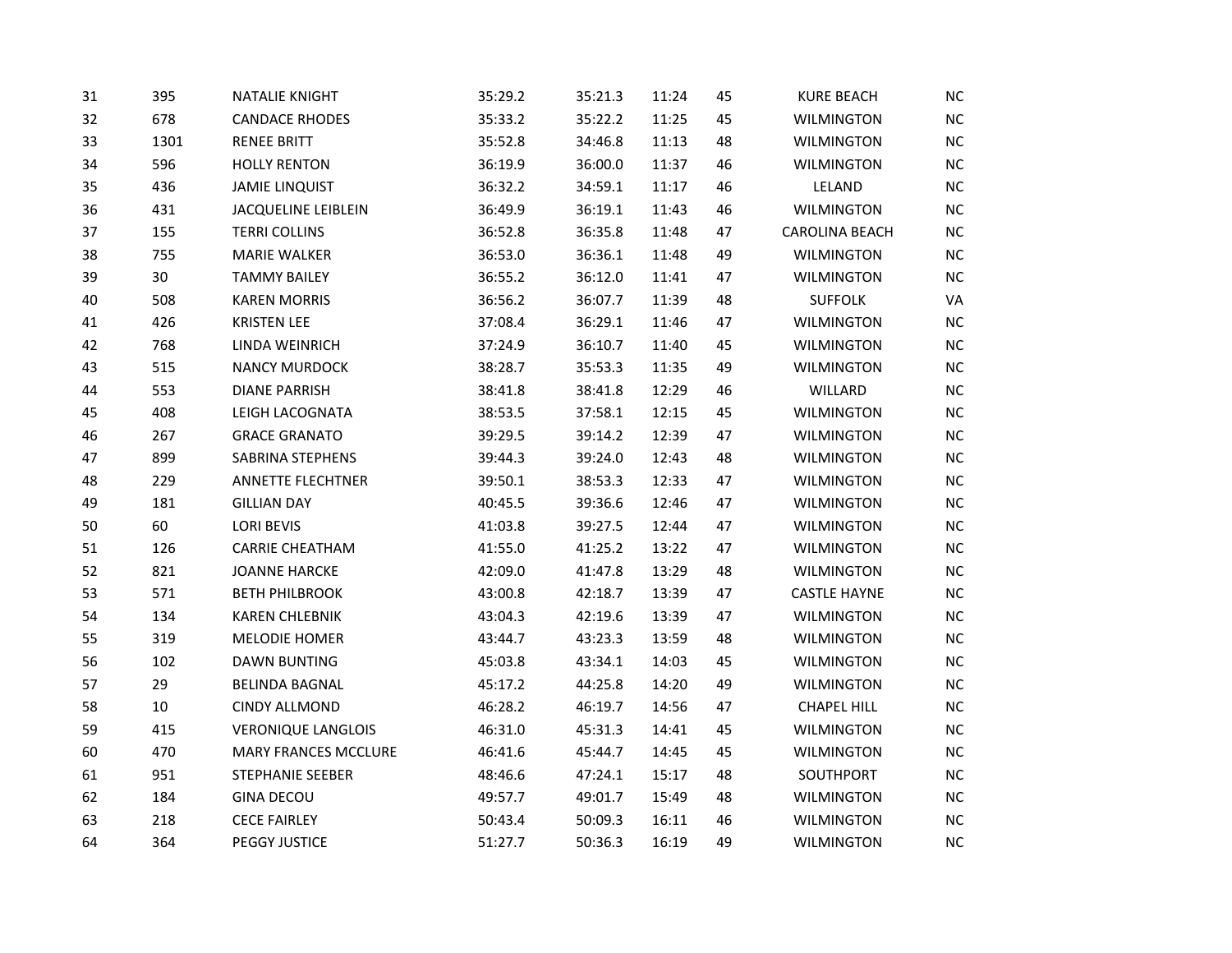| 65             | 460          | LYNN MANOCK            | 51:29.5              | 50:46.1   | 16:23 | 47  | <b>WILMINGTON</b>        | <b>NC</b> |
|----------------|--------------|------------------------|----------------------|-----------|-------|-----|--------------------------|-----------|
| 66             | 459          | <b>LYNN MANOCK</b>     | 51:29.9              | 50:32.6   | 16:18 | 47  | <b>WILMINGTON</b>        | NC        |
| 67             | 833          | <b>SUSAN OEHLER</b>    | 51:37.8              | 50:38.2   | 16:20 | 46  | WILMINGTON               | NC        |
| 68             | 365          | <b>BAMBIE KARABIN</b>  | 52:13.6              | 51:40.1   | 16:40 | 47  | <b>WILMINGTON</b>        | <b>NC</b> |
| 69             | 451          | <b>KAREN MADERA</b>    | 54:08.1              | 51:01.2   | 16:27 | 45  | <b>WILMINGTON</b>        | NC        |
| $70\,$         | $\mathbf{3}$ | <b>TRACI ADCOCK</b>    | 54:10.9              | 52:52.5   | 17:03 | 47  | <b>WILMINGTON</b>        | <b>NC</b> |
| $71\,$         | 568          | <b>SHARON PETTEWAY</b> | 55:00.4              | 53:27.8   | 17:15 | 45  | <b>WILMINGTON</b>        | NC        |
| 72             | 870          | <b>CLAIRANN MALLON</b> | 55:15.8              | 53:30.0   | 17:15 | 47  | LELAND                   | <b>NC</b> |
| 73             | 457          | LYNN MANOCK            | 55:24.0              | 54:38.8   | 17:37 | 47  | <b>WILMINGTON</b>        | NC        |
| 74             | 458          | <b>LYNN MANOCK</b>     | 55:24.1              | 54:36.5   | 17:37 | 47  | <b>WILMINGTON</b>        | <b>NC</b> |
| 75             | 677          | <b>HEATHER STAMM</b>   | 55:39.2              | 53:56.9   | 17:24 | 46  | <b>WILMINGTON</b>        | NC        |
| 76             | 33           | KIM BALDWIN            | 57:22.6              | 55:06.6   | 17:46 | 45  | <b>WILMINGTON</b>        | <b>NC</b> |
| 77             | 915          | <b>CARLA SHORES</b>    | 58:15.5              | 56:36.6   | 18:15 | 47  | <b>WRIGHTSVILL BEACH</b> | <b>NC</b> |
| 78             | 307          | <b>DIANA HERR</b>      | 58:47.1              | 56:19.9   | 18:10 | 47  | <b>OAK ISLAND</b>        | <b>NC</b> |
| 79             | 623          | <b>VALERIE SCHARF</b>  | 59:13.1              | 56:41.6   | 18:17 | 46  | SOUTHPORT                | NC        |
| 80             | 417          | CLAUDIA LASALLA        | 59:25.8              | 59:25.8   | 19:10 | 46  | LELAND                   | NC        |
| 81             | 445          | PAULETTE LYNCH         | 1:00:16.0            | 59:10.9   | 19:05 | 48  | <b>WILMINGTON</b>        | NC        |
| 82             | 344          | RHONDA JACOBS          | 1:00:53.1            | 59:11.8   | 19:05 | 48  | <b>BOLTON</b>            | NC        |
| 83             | 247          | ANGELA GAINES          | 1:00:57.8            | 1:00:18.3 | 19:27 | 46  | <b>WILMINGTON</b>        | <b>NC</b> |
| 84             | 561          | <b>EUGENIE PENCE</b>   | 1:02:28.8            | 1:01:27.5 | 19:49 | 46  | <b>CAROLINA BEACH</b>    | NC        |
| AGES 50 - 54   |              |                        |                      |           |       |     |                          |           |
| Place          | Bib#         | Name                   | <b>Official Time</b> | Chip Time | Pace  | Age | City                     | State     |
| $\mathbf{1}$   | 783          | <b>ALECIA WILLIAMS</b> | 23:17.0              | 23:17.0   | 7:31  | 53  | <b>WILMINGTON</b>        | NC        |
| $\overline{2}$ | 135          | <b>TRACY CHRISTIAN</b> | 23:49.5              | 23:49.5   | 7:41  | 51  | <b>WILMINGTON</b>        | <b>NC</b> |
| 3              | 212          | <b>VALJEANNE ESTES</b> | 24:11.8              | 24:11.8   | 7:48  | 52  | <b>WILMINGTON</b>        | <b>NC</b> |
| 4              | 625          | <b>KATHRYN SCHEETZ</b> | 24:13.3              | 24:08.0   | 7:47  | 51  | SOUTHPORT                | <b>NC</b> |
| 5              | 366          | <b>CAROL KAYS</b>      | 25:09.1              | 25:06.1   | 8:06  | 52  | <b>WILMINGTON</b>        | NC        |
| 6              | 713          | <b>LISA THERIAULT</b>  | 25:24.9              | 25:24.9   | 8:12  | 51  | HAMPSTEAD                | <b>NC</b> |
| 7              | 84           | <b>LISA BROSIER</b>    | 26:03.1              | 26:03.1   | 8:24  | 51  | LELAND                   | <b>NC</b> |
| 8              | 808          | EILEEN ZWIELICH        | 27:22.2              | 27:22.2   | 8:50  | 53  | <b>WILMINGTON</b>        | NC        |
| 9              | 359          | SHERYL JONES           | 27:53.3              | 27:53.3   | 8:59  | 50  | <b>WILMINGTON</b>        | <b>NC</b> |
| $10\,$         | 661          | <b>LYNDA SMITH</b>     | 27:54.0              | 27:52.5   | 8:59  | 52  | <b>WILMINGTON</b>        | NC        |
| 11             | 95           | <b>STEPH BROWN</b>     | 28:11.0              | 28:07.5   | 9:04  | 52  | <b>BELVILLE</b>          | NC        |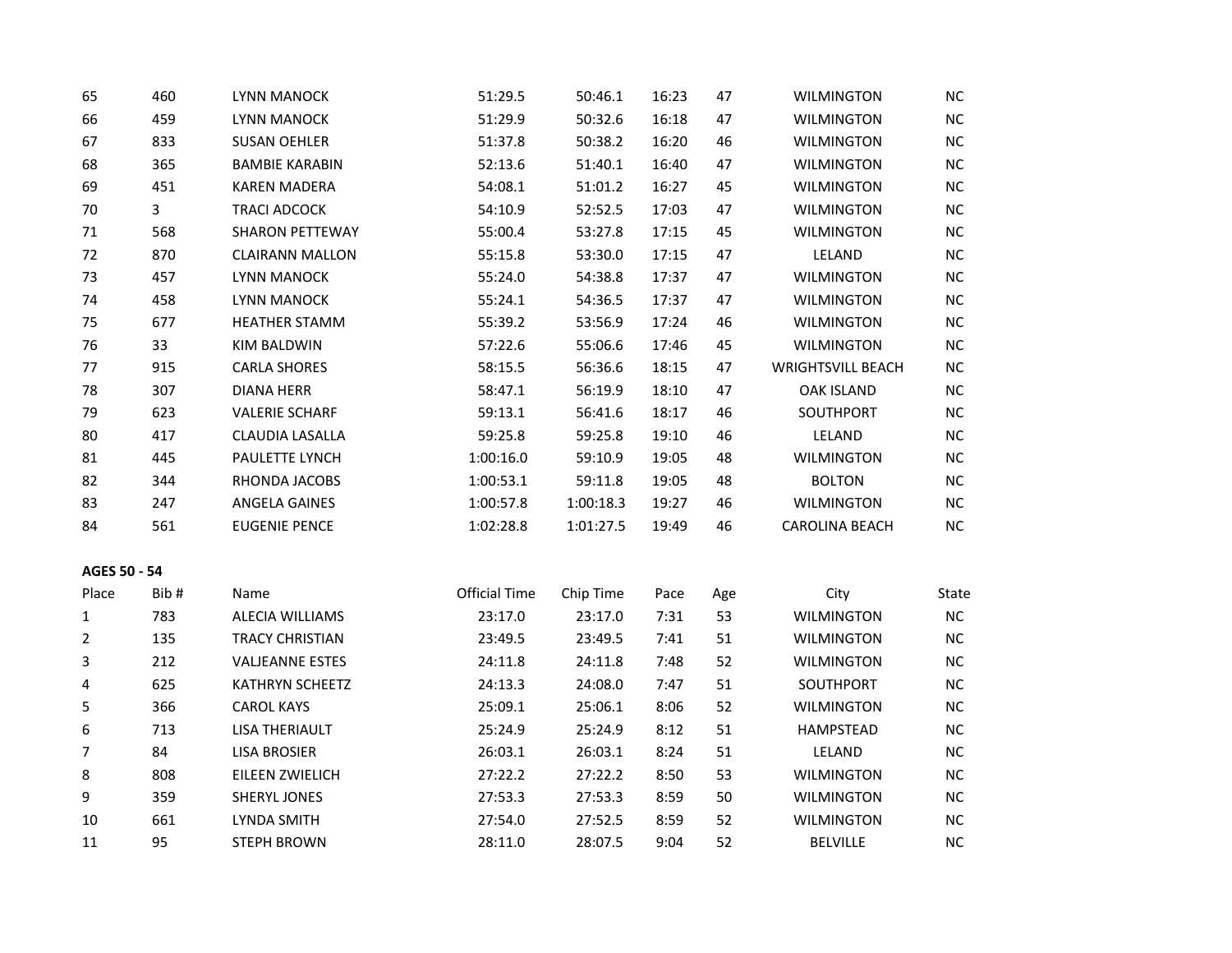| 12     | 845 | <b>LORI WAINRIGHT</b>   | 28:18.4 | 28:06.7 | 9:04  | 53 | <b>WILMINGTON</b>         | <b>NC</b> |
|--------|-----|-------------------------|---------|---------|-------|----|---------------------------|-----------|
| 13     | 643 | MARY JO SHIPMAN         | 29:40.6 | 29:29.1 | 9:31  | 50 | <b>WILMINGTON</b>         | $\sf NC$  |
| 14     | 414 | <b>SHARON LANEY</b>     | 29:58.3 | 29:58.3 | 9:40  | 52 | <b>WILMINGTON</b>         | NC        |
| 15     | 241 | <b>BETH FREY</b>        | 30:08.8 | 30:02.7 | 9:41  | 53 | <b>WILMINGTON</b>         | NC        |
| 16     | 183 | POLLY DECKER            | 30:13.7 | 30:05.3 | 9:42  | 51 | <b>WILMINGTON</b>         | NC        |
| 17     | 59  | <b>KELLI BEST</b>       | 30:19.4 | 29:59.9 | 9:40  | 50 | <b>WILMINGTON</b>         | NC        |
| 18     | 551 | <b>DIANE PARKER</b>     | 31:22.8 | 31:18.7 | 10:06 | 50 | <b>WILMINGTON</b>         | NC        |
| 19     | 299 | <b>LORI HASKINS</b>     | 31:30.9 | 30:47.1 | 9:56  | 51 | <b>WILMINGTON</b>         | NC        |
| $20\,$ | 62  | <b>CRYSTAL BIERMANN</b> | 32:07.7 | 31:35.7 | 10:11 | 52 | <b>WILMINGTON</b>         | NC        |
| 21     | 265 | MONICA GOZA             | 32:10.9 | 31:50.9 | 10:16 | 53 | <b>WILMINGTON</b>         | NC        |
| 22     | 422 | NAOMI LEBLANC           | 32:22.9 | 30:55.6 | 9:58  | 50 | <b>WILMINGTON</b>         | <b>NC</b> |
| 23     | 360 | LE ANN JORDAN           | 32:58.1 | 32:06.3 | 10:21 | 50 | <b>WILMINGTON</b>         | NC        |
| 24     | 387 | <b>LESLIE KEY</b>       | 33:03.2 | 32:14.2 | 10:24 | 54 | <b>WILMINGTON</b>         | <b>NC</b> |
| 25     | 645 | <b>KIM SHOLAR</b>       | 33:18.4 | 33:03.6 | 10:40 | 53 | <b>WILMINGTON</b>         | NC        |
| 26     | 404 | <b>BLAIR KUTROW</b>     | 33:22.9 | 32:39.4 | 10:32 | 53 | <b>WRIGHTSVILLE BEACH</b> | NC        |
| 27     | 432 | <b>LISA LEONARD</b>     | 33:34.1 | 32:52.6 | 10:36 | 52 | CAROLINA BEACH            | NC.       |
| 28     | 656 | ELIZABETH SMITH         | 35:09.7 | 34:46.9 | 11:13 | 51 | <b>CASTLE HAYNE</b>       | NC        |
| 29     | 583 | <b>SUSAN PRICE</b>      | 35:11.2 | 33:10.4 | 10:42 | 50 | <b>WILMINGTON</b>         | NC        |
| $30\,$ | 863 | <b>HOPE KEISTLER</b>    | 35:48.2 | 34:17.7 | 11:04 | 50 | <b>WILMINGTON</b>         | NC        |
| 31     | 117 | <b>BONITA CARR</b>      | 36:43.4 | 36:30.0 | 11:46 | 53 | <b>WILMINGTON</b>         | NC        |
| 32     | 162 | ANE PRITCHARD           | 37:44.6 | 36:55.7 | 11:55 | 50 | <b>WILMINGTON</b>         | NC        |
| 33     | 79  | SALLY BRINGARD          | 37:55.5 | 37:08.8 | 11:59 | 52 | <b>WILMINGTON</b>         | NC        |
| 34     | 388 | <b>ELLEN KIERNAN</b>    | 38:37.2 | 37:08.6 | 11:59 | 50 | <b>WILMINGTON</b>         | NC        |
| 35     | 237 | <b>TONI FORESTER</b>    | 38:44.1 | 37:20.6 | 12:03 | 51 | <b>WILMINGTON</b>         | NC        |
| 36     | 594 | <b>CHERYL REIGLE</b>    | 39:16.7 | 37:28.1 | 12:05 | 51 | <b>WILMINGTON</b>         | <b>NC</b> |
| 37     | 390 | <b>JANET KING</b>       | 39:17.1 | 37:28.2 | 12:05 | 52 | LELAND                    | NC        |
| 38     | 154 | <b>SUSAN COLLINS</b>    | 39:59.8 | 39:13.0 | 12:39 | 53 | <b>WILMINGTON</b>         | NC        |
| 39     | 252 | <b>JULIE GEORGE</b>     | 40:08.6 | 39:46.2 | 12:50 | 53 | <b>WILMINGTON</b>         | NC        |
| 40     | 810 | SUZIE BLACKWELL         | 40:41.4 | 39:19.3 | 12:41 | 50 | <b>WILMINGTON</b>         | NC        |
| 41     | 119 | <b>ANNETTE CARRICO</b>  | 40:42.3 | 39:35.7 | 12:46 | 54 | <b>WILMINGTON</b>         | <b>NC</b> |
| 42     | 259 | <b>TAMMY GOLINI</b>     | 41:00.1 | 40:00.7 | 12:54 | 53 | <b>WILMINGTON</b>         | NC        |
| 43     | 853 | MONICA ROLQUIN          | 42:10.5 | 41:36.1 | 13:25 | 54 | <b>WILMINGTON</b>         | NC        |
| 44     | 256 | ROBIN GILMORE           | 42:14.1 | 41:33.8 | 13:24 | 51 | LELAND                    | NC        |
| 45     | 841 | <b>ARDITH SHAW</b>      | 42:35.1 | 41:55.2 | 13:31 | 52 | SHALLOTTE                 | NC        |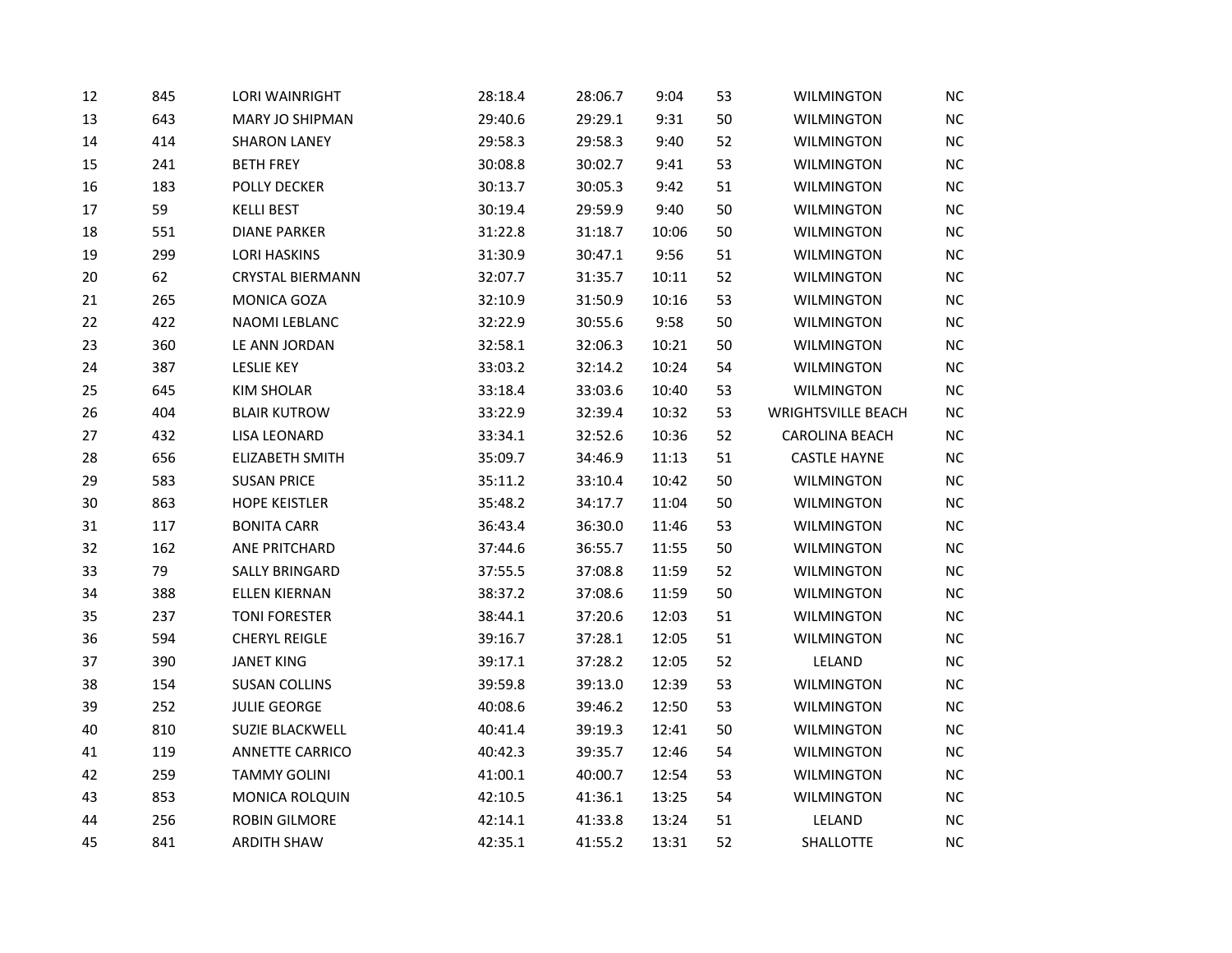| 46     | 468 | PAT MCCLARREN              | 44:13.7   | 41:43.3   | 13:27 | 53 | <b>HOWARD</b>       | PA        |
|--------|-----|----------------------------|-----------|-----------|-------|----|---------------------|-----------|
| 47     | 323 | <b>DEBBIE HOPPER</b>       | 44:41.2   | 42:56.3   | 13:51 | 54 | <b>WILMINGTON</b>   | NC        |
| 48     | 425 | <b>JOANNE LEE</b>          | 44:59.5   | 44:54.5   | 14:29 | 50 | <b>WILMINGTON</b>   | NC        |
| 49     | 857 | <b>JAN LEITZ</b>           | 47:26.7   | 47:09.7   | 15:13 | 50 | <b>WILMINGTON</b>   | NC        |
| 50     | 961 | PAULA WILLIAMS             | 47:27.3   | 45:52.3   | 14:48 | 50 | <b>WILMINGTON</b>   | <b>NC</b> |
| 51     | 695 | <b>SUSAN SUITS</b>         | 47:34.9   | 46:45.5   | 15:05 | 52 | <b>CASTLE HAYNE</b> | <b>NC</b> |
| 52     | 455 | <b>JOAN MANCUSO</b>        | 49:10.8   | 48:15.7   | 15:34 | 54 | <b>WILMINGTON</b>   | <b>NC</b> |
| 53     | 296 | <b>CAROL HART</b>          | 49:57.8   | 48:43.0   | 15:43 | 51 | <b>WILMINGTON</b>   | NC        |
| 54     | 711 | <b>LAURA TERBEEK</b>       | 50:28.1   | 48:32.9   | 15:39 | 51 | HAMPSTEAD           | <b>NC</b> |
| 55     | 282 | LEE HALL                   | 52:16.4   | 50:39.0   | 16:20 | 50 | <b>ROCKY POINT</b>  | <b>NC</b> |
| 56     | 287 | <b>KIM HANSLEY</b>         | 53:08.9   | 51:16.9   | 16:32 | 50 | <b>CASTLE HAYNE</b> | <b>NC</b> |
| 57     | 48  | LAURA BEASLEY              | 54:11.1   | 52:52.7   | 17:03 | 51 | <b>WILMINGTON</b>   | <b>NC</b> |
| 58     | 94  | REBECCA BROWN              | 55:14.1   | 53:21.2   | 17:13 | 52 | <b>WILMINGTON</b>   | NC        |
| 59     | 487 | PANZA MCNEILL              | 55:16.9   | 53:24.2   | 17:14 | 50 | <b>WILMINGTON</b>   | <b>NC</b> |
| 60     | 942 | REBECKA BEST               | 55:34.4   | 54:34.6   | 17:36 | 51 | AMELIA ISLAND       | FL.       |
| 61     | 171 | <b>BONNIE CROSBY</b>       | 55:39.3   | 53:58.1   | 17:25 | 50 | <b>WILMINGTON</b>   | NC        |
| 62     | 934 | MICHELE ERICH              | 55:42.4   | 54:40.2   | 17:38 | 50 | <b>WILMINGTON</b>   | <b>NC</b> |
| 63     | 169 | <b>BRENDA CROOM</b>        | 57:29.0   | 55:42.1   | 17:58 | 53 | <b>WILMINGTON</b>   | NC        |
| 64     | 607 | <b>ROSEMARIE ROBERTSON</b> | 57:52.3   | 56:43.1   | 18:18 | 50 | <b>WILMINGTON</b>   | <b>NC</b> |
| 65     | 696 | <b>SHAUN SULLIVAN</b>      | 58:19.7   | 57:12.7   | 18:27 | 50 | <b>WILMINGTON</b>   | <b>NC</b> |
| 66     | 509 | <b>KIM MORRIS</b>          | 58:23.5   | 57:13.2   | 18:27 | 51 | <b>WILMINGTON</b>   | <b>NC</b> |
| 67     | 341 | LYNDA JACKSON              | 58:46.7   | 56:13.5   | 18:08 | 53 | SOUTHPORT           | NC        |
| 68     | 701 | <b>TRACY SWANSON</b>       | 58:48.1   | 56:21.0   | 18:11 | 52 | <b>SUPPLY</b>       | <b>NC</b> |
| 69     | 428 | <b>DIANE LEGERE</b>        | 58:48.6   | 56:16.0   | 18:09 | 51 | <b>DURHAM</b>       | <b>NC</b> |
| 70     | 513 | LAURA MULHOLLAND           | 59:00.0   | 58:37.8   | 18:55 | 54 | <b>WILMINGTON</b>   | <b>NC</b> |
| $71\,$ | 51  | <b>AMANY BEBAWY</b>        | 1:00:16.8 | 59:14.4   | 19:06 | 50 | <b>WILMINGTON</b>   | NC        |
| 72     | 858 | <b>ANDREA SEFTON</b>       | 1:00:17.0 | 59:15.9   | 19:07 | 50 | <b>WILMINGTON</b>   | <b>NC</b> |
| 73     | 83  | <b>MARY BROOKS</b>         | 1:00:37.1 | 58:46.7   | 18:57 | 54 | <b>WILMINGTON</b>   | <b>NC</b> |
| 74     | 204 | <b>GLYNN DUGAN</b>         | 1:00:49.2 | 58:35.5   | 18:54 | 51 | <b>WILMINGTON</b>   | <b>NC</b> |
| 75     | 836 | <b>SUSAN PAROTT</b>        | 1:04:19.8 | 1:01:56.0 | 19:59 | 50 | <b>WILMINGTON</b>   | <b>NC</b> |
| 76     | 442 | <b>DEBBIE LOVETT</b>       | 1:04:54.5 | 1:02:56.5 | 20:18 | 51 | <b>WILMINGTON</b>   | <b>NC</b> |
| 77     | 820 | <b>REBECCA GROGAN</b>      | 1:06:35.0 | 1:04:06.4 | 20:41 | 50 | <b>WILMINGTON</b>   | <b>NC</b> |

**AGES 55 - 59**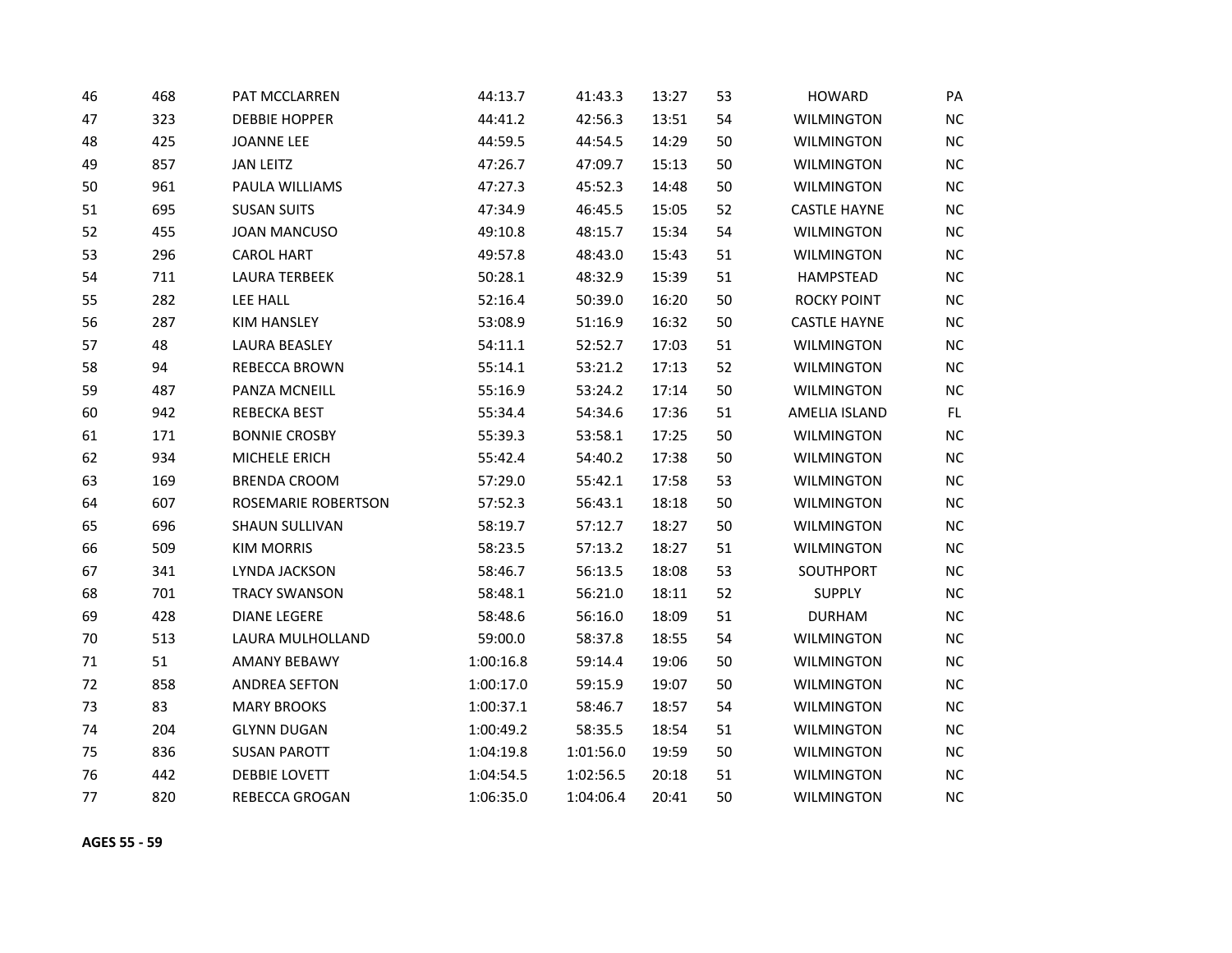| Place          | Bib#           | Name                    | <b>Official Time</b> | Chip Time | Pace  | Age | City                     | State     |
|----------------|----------------|-------------------------|----------------------|-----------|-------|-----|--------------------------|-----------|
| 1              | $\overline{7}$ | PAM ALLEN               | 25:41.1              | 24:51.7   | 8:01  | 59  | <b>WILMINGTON</b>        | <b>NC</b> |
| $\overline{2}$ | 604            | <b>TRUDY ROBARE</b>     | 27:08.9              | 27:08.2   | 8:45  | 58  | <b>WILMINGTON</b>        | $NC$      |
| 3              | 177            | <b>DIANA DAVIS</b>      | 28:30.2              | 28:15.2   | 9:07  | 55  | <b>HAMPSTEAD</b>         | NC        |
| 4              | 57             | <b>ROBI BENNETT</b>     | 28:35.8              | 27:55.9   | 9:00  | 57  | <b>WILMINGTON</b>        | NC        |
| 5              | 507            | JAE MORONO              | 30:28.3              | 30:27.1   | 9:49  | 56  | <b>WILMINGTON</b>        | NC        |
| 6              | 463            | <b>CINDY MCBRIDE</b>    | 32:27.0              | 32:09.0   | 10:22 | 57  | LELAND                   | $NC$      |
| 7              | 423            | <b>ANGIE LEE</b>        | 32:30.5              | 31:45.6   | 10:15 | 55  | <b>WILMINGTON</b>        | NC        |
| 8              | 959            | <b>FRAN JACOBS</b>      | 32:30.5              | 32:23.6   | 10:27 | 55  | <b>WILMINGTON</b>        | <b>NC</b> |
| 9              | 202            | <b>WENDY DOWNING</b>    | 33:17.3              | 31:57.1   | 10:18 | 55  | <b>WILMINGTON</b>        | $NC$      |
| 10             | 316            | <b>TRACEY HODGSON</b>   | 33:31.6              | 33:25.5   | 10:47 | 57  | <b>WILMINGTON</b>        | NC        |
| 11             | 152            | <b>JANET COLEMAN</b>    | 33:47.3              | 33:05.8   | 10:40 | 57  | <b>WILMINGTON</b>        | <b>NC</b> |
| 12             | 281            | KIMBERLY HALL           | 33:53.3              | 33:23.7   | 10:46 | 59  | <b>FLUSHING</b>          | MI        |
| 13             | 8              | <b>ROBIN ALLEN</b>      | 36:14.2              | 35:27.3   | 11:26 | 56  | <b>WILMINGTON</b>        | NC        |
| $14\,$         | 901            | <b>NAN POPE</b>         | 36:21.5              | 35:56.2   | 11:35 | 57  | <b>WILMINGTON</b>        | NC        |
| 15             | 56             | PATRICIA BENNETT        | 37:17.6              | 36:31.9   | 11:47 | 57  | WILMINGTON               | NC        |
| 16             | 453            | PENNY MAHONEY           | 38:00.0              | 37:18.0   | 12:02 | 57  | <b>WILMINGTON</b>        | $NC$      |
| 17             | 642            | <b>KAREN SHERMAN</b>    | 38:28.6              | 37:07.3   | 11:58 | 55  | <b>WILMINGTON</b>        | NC        |
| 18             | 611            | <b>MARGARET ROBISON</b> | 38:33.4              | 37:07.9   | 11:58 | 57  | <b>WILMINGTON</b>        | $NC$      |
| 19             | 403            | <b>EDITH KURIE</b>      | 38:54.3              | 38:15.1   | 12:20 | 59  | <b>WILMINGTON</b>        | NC        |
| 20             | 481            | <b>CAMILLE MCKEON</b>   | 39:08.0              | 38:34.5   | 12:26 | 58  | WILMINGTON               | <b>NC</b> |
| 21             | 785            | <b>JUDY WILLIAMS</b>    | 39:15.8              | 38:08.5   | 12:18 | 58  | <b>WILMINGTON</b>        | <b>NC</b> |
| 22             | 879            | <b>JULIE SUTTON</b>     | 40:12.4              | 39:22.4   | 12:42 | 55  | <b>CHATTANOOGA</b>       | <b>TN</b> |
| 23             | 888            | <b>KIM DICKENS</b>      | 40:14.7              | 40:14.7   | 12:59 | 56  | <b>WRIGHTSVILL BEACH</b> | NC        |
| 24             | 756            | DAWN WALLACE            | 41:22.4              | 40:28.9   | 13:03 | 59  | <b>WILMINGTON</b>        | <b>NC</b> |
| 25             | 280            | HILDA HALL              | 42:00.8              | 41:23.4   | 13:21 | 59  | SWANSBORO                | $NC$      |
| 26             | 164            | <b>WANDA CRADDOCK</b>   | 43:14.6              | 41:29.5   | 13:23 | 57  | <b>WILMINGTON</b>        | NC        |
| 27             | 449            | <b>KARIN MACKINNON</b>  | 43:15.4              | 42:10.0   | 13:36 | 59  | <b>CAROLINA BEACH</b>    | NC        |
| 28             | 394            | <b>AMY KITTING</b>      | 44:01.4              | 42:56.7   | 13:51 | 55  | <b>WILMINGTON</b>        | NC        |
| 29             | 572            | RENEE PHILPOTT          | 44:30.3              | 44:11.2   | 14:15 | 58  | <b>CASTLE HAYNE</b>      | $NC$      |
| 30             | 898            | DONNA MOORE             | 44:31.9              | 44:05.6   | 14:13 | 55  | <b>WILMINGTON</b>        | NC        |
| 31             | 665            | <b>SARAH SMITH</b>      | 45:03.9              | 44:36.9   | 14:23 | 55  | WILMINGTON               | NC        |
| 32             | 777            | APRIL WHITNEY-UPCHURCH  | 47:25.5              | 45:52.0   | 14:48 | 55  | SOUTHPORT                | NC        |
| 33             | 856            | <b>LORI DAWSON</b>      | 47:27.3              | 47:09.4   | 15:13 | 56  | <b>WILMINGTON</b>        | NC        |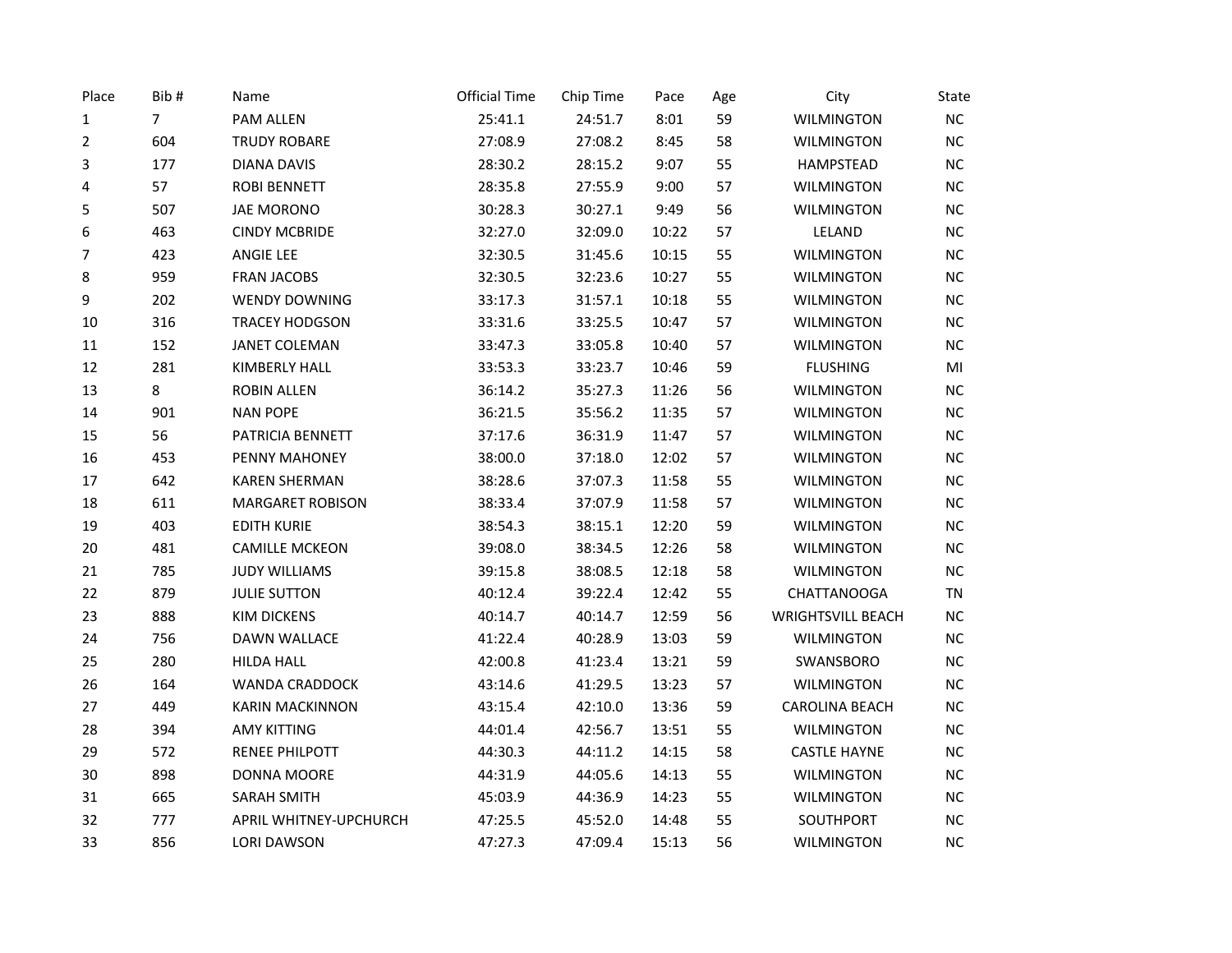| 34 | 219 | CAROLYN FALCONE         | 47:36.8   | 47:22.0 | 15:17 | 57 | <b>GROSSE POINTE WOODS</b> | MI        |
|----|-----|-------------------------|-----------|---------|-------|----|----------------------------|-----------|
| 35 | 714 | <b>BRONWYN THOLEN</b>   | 47:39.2   | 47:21.0 | 15:16 | 59 | LELAND                     | $NC$      |
| 36 | 491 | <b>CHARLOTTE MERCER</b> | 47:52.4   | 47:25.9 | 15:18 | 55 | <b>BOLIVIA</b>             | NC        |
| 37 | 635 | <b>SUSAN SHARP</b>      | 49:07.1   | 48:31.6 | 15:39 | 56 | <b>WRIGHTSVILLE BEACH</b>  | NC        |
| 38 | 493 | <b>JULIA MICKEY</b>     | 49:54.4   | 49:03.4 | 15:49 | 58 | <b>WILMINGTON</b>          | NC        |
| 39 | 900 | <b>ANNE BRENNAN</b>     | 50:19.0   | 49:49.9 | 16:04 | 56 | <b>WILMINGTON</b>          | $NC$      |
| 40 | 150 | <b>CHARLOTTE COHEN</b>  | 50:19.5   | 49:45.6 | 16:03 | 58 | <b>WILMINGTON</b>          | NC        |
| 41 | 178 | <b>JOYCE DAVIS</b>      | 50:32.9   | 49:49.9 | 16:04 | 57 | <b>WILMINGTON</b>          | NC        |
| 42 | 464 | <b>BARBARA MCCALL</b>   | 50:50.7   | 49:17.8 | 15:54 | 57 | LELAND                     | NC        |
| 43 | 622 | <b>MARGARET SCHADE</b>  | 52:16.1   | 49:44.9 | 16:03 | 59 | <b>OAK ISLAND</b>          | NC        |
| 44 | 321 | <b>MARY PAT HOOKER</b>  | 54:03.4   | 51:35.6 | 16:38 | 55 | <b>WILMINGTON</b>          | NC        |
| 45 | 650 | <b>ELLEN SIMON</b>      | 54:03.4   | 51:34.8 | 16:38 | 57 | WILMINGTON                 | <b>NC</b> |
| 46 | 737 | <b>CINDY TOWNSEND</b>   | 54:07.7   | 50:55.7 | 16:25 | 55 | <b>WILMINGTON</b>          | NC        |
| 47 | 749 | <b>EDNA WADE</b>        | 54:08.0   | 54:08.0 | 17:28 | 56 | <b>WILMINGTON</b>          | NC        |
| 48 | 20  | <b>ANNA ARP</b>         | 54:08.4   | 50:56.1 | 16:26 | 59 | <b>WILMINGTON</b>          | $NC$      |
| 49 | 519 | <b>MARY NASH</b>        | 54:37.6   | 52:36.3 | 16:58 | 56 | SOUTHPORT                  | <b>NC</b> |
| 50 | 549 | <b>CHARLOTTE PALMER</b> | 54:57.2   | 52:43.2 | 17:00 | 56 | <b>WILMINGTON</b>          | NC        |
| 51 | 58  | <b>CHERYLYN BERRIO</b>  | 55:22.4   | 54:14.4 | 17:30 | 56 | <b>WILMINGTON</b>          | NC        |
| 52 | 347 | CAROLYN JEFFERYS        | 55:23.5   | 54:24.8 | 17:33 | 59 | <b>WILMINGTON</b>          | NC        |
| 53 | 750 | <b>JOY WADE</b>         | 55:30.0   | 54:12.0 | 17:29 | 56 | <b>WILMINGTON</b>          | NC        |
| 54 | 871 | ANNE GRAINGER           | 55:34.1   | 54:35.0 | 17:36 | 56 | <b>WILMINGTON</b>          | NC        |
| 55 | 336 | PAULI INGWERSEN         | 55:40.3   | 53:45.2 | 17:20 | 58 | <b>CAROLINA BEACH</b>      | NC        |
| 56 | 782 | <b>JILL WILLETT</b>     | 56:30.3   | 55:04.7 | 17:46 | 56 | <b>DURHAM</b>              | $NC$      |
| 57 | 430 | <b>DEBBIE LEGGETT</b>   | 56:45.1   | 55:37.3 | 17:56 | 57 | <b>WILMINGTON</b>          | $NC$      |
| 58 | 223 | <b>MARY FEELEY</b>      | 57:51.3   | 56:40.1 | 18:17 | 57 | <b>WILMINGTON</b>          | NC        |
| 59 | 585 | <b>RHONDA PRUSS</b>     | 57:54.7   | 55:48.9 | 18:00 | 59 | LELAND                     | NC        |
| 60 | 758 | LYN WARD                | 58:18.8   | 56:15.5 | 18:09 | 59 | WHITEVILLE                 | NC        |
| 61 | 311 | PAM HETU                | 58:57.1   | 55:48.0 | 18:00 | 55 | <b>WILMINGTON</b>          | NC        |
| 62 | 462 | SANDRA MATHIS           | 59:00.0   | 58:37.2 | 18:55 | 59 | <b>WILMINGTON</b>          | NC        |
| 63 | 619 | MIRANDA RUTLEDGE        | 59:00.2   | 58:36.8 | 18:54 | 57 | WILMINGTON                 | NC        |
| 64 | 598 | <b>BRIGITTE REYDAMS</b> | 59:14.6   | 57:09.8 | 18:26 | 55 | ST PETERSBURG              | FL.       |
| 65 | 904 | <b>FRITZI HUBER</b>     | 59:55.4   | 59:17.2 | 19:07 | 58 | <b>WILMINGTON</b>          | $NC$      |
| 66 | 693 | <b>GWEN STUTTS</b>      | 1:00:01.0 | 58:59.1 | 19:02 | 55 | <b>WILMINGTON</b>          | NC        |
| 67 | 511 | <b>JANICE MOWERY</b>    | 1:00:02.9 | 58:11.5 | 18:46 | 58 | <b>CURRIE</b>              | $NC$      |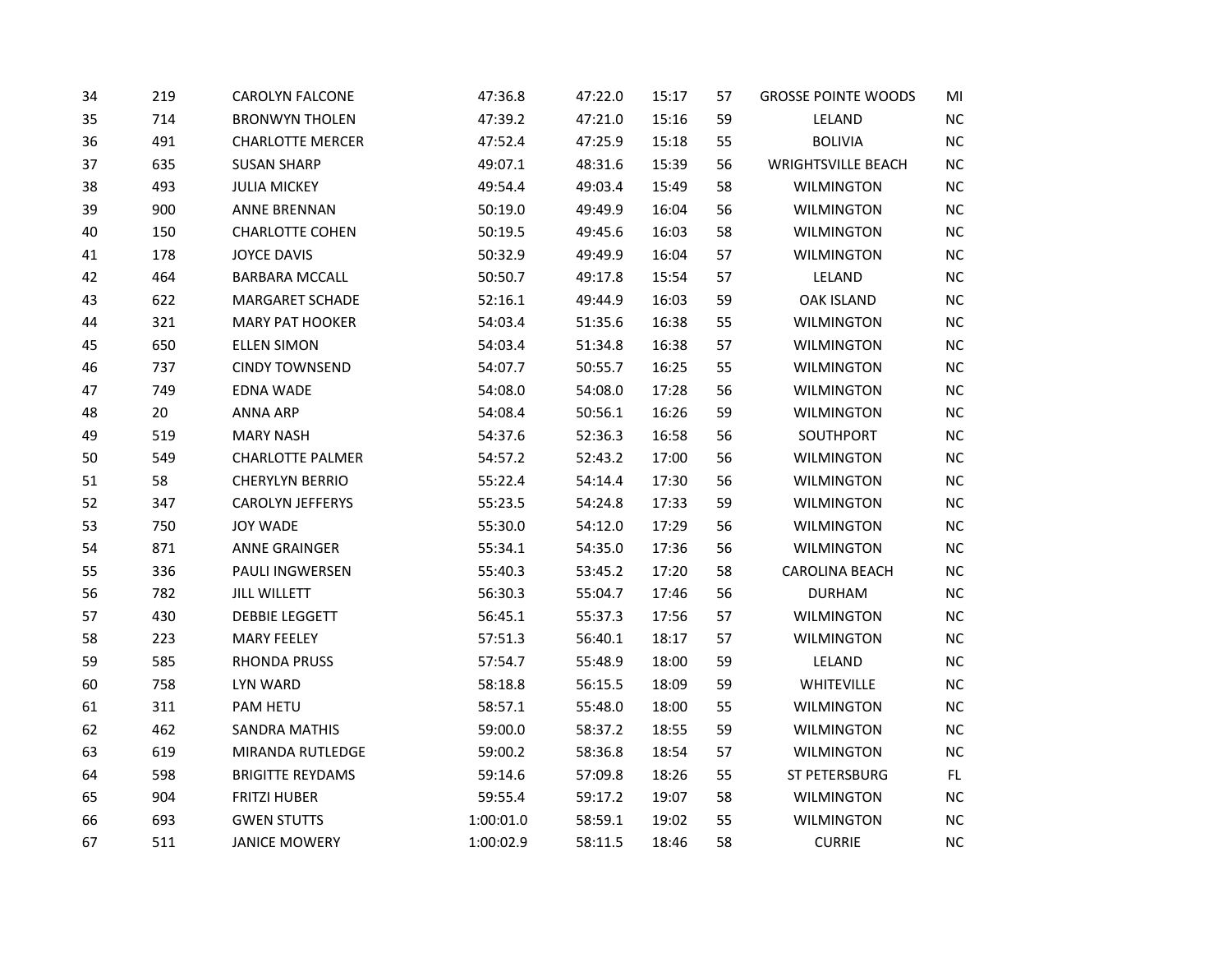| 68              | 746  | <b>FELICE VAN ERON</b>   | 1:00:36.6            | 58:48.4   | 18:58 | 55  | <b>WILMINGTON</b>    | NC        |
|-----------------|------|--------------------------|----------------------|-----------|-------|-----|----------------------|-----------|
| 69              | 558  | <b>BEVERLY PEACOCK</b>   | 1:00:57.3            | 58:33.3   | 18:53 | 57  | <b>WIKMINGTON</b>    | NC        |
| <b>AGES 60+</b> |      |                          |                      |           |       |     |                      |           |
| Place           | Bib# | Name                     | <b>Official Time</b> | Chip Time | Pace  | Age | City                 | State     |
| $\mathbf 1$     | 378  | <b>DIANE KELLY</b>       | 26:52.1              | 26:52.1   | 8:40  | 63  | <b>WILMINGTON</b>    | NC        |
| 2               | 370  | PAMELA KEENAN            | 27:00.5              | 26:59.0   | 8:42  | 61  | <b>WILMINGTON</b>    | <b>NC</b> |
| 3               | 400  | <b>KRYSTAL KRUPP</b>     | 27:14.5              | 26:49.7   | 8:39  | 61  | SOUTHPORT            | <b>NC</b> |
| 4               | 612  | <b>KAREN ROGALSKI</b>    | 30:49.8              | 30:05.8   | 9:42  | 61  | KERNERSVILLE         | NC        |
| 5               | 47   | <b>CHRISTINE BEAN</b>    | 31:13.8              | 30:52.8   | 9:57  | 61  | <b>WILMINGTON</b>    | NC        |
| 6               | 36   | <b>SUE BARK</b>          | 31:37.4              | 31:29.8   | 10:09 | 62  | <b>WILMINGTON</b>    | <b>NC</b> |
| $\overline{7}$  | 537  | PAMELA O'BRYAN           | 31:40.3              | 31:35.0   | 10:11 | 62  | WILMINGTON           | <b>NC</b> |
| 8               | 382  | <b>KAREN KENNEY</b>      | 32:34.0              | 31:21.9   | 10:07 | 60  | <b>WILMINGTON</b>    | <b>NC</b> |
| 9               | 389  | <b>FREDDIE KING</b>      | 34:37.4              | 34:04.3   | 10:59 | 62  | <b>TOPSAIL BEACH</b> | NC        |
| 10              | 379  | <b>GLORIA KELLY</b>      | 37:04.9              | 36:22.3   | 11:44 | 62  | <b>WILMINGTON</b>    | <b>NC</b> |
| 11              | 536  | <b>BONNIE O'BRIEN</b>    | 37:40.9              | 37:09.9   | 11:59 | 69  | SOUTHPORT            | <b>NC</b> |
| 12              | 111  | <b>VANESSA CAIN</b>      | 40:40.0              | 39:04.5   | 12:36 | 60  | <b>WILMINGTON</b>    | NC        |
| 13              | 547  | <b>JANET CREWS</b>       | 40:43.8              | 39:19.2   | 12:41 | 63  | <b>HAMPSTEAD</b>     | NC        |
| 14              | 206  | <b>BECKY DUS</b>         | 42:33.3              | 41:16.7   | 13:19 | 72  | ST. JAMES            | <b>NC</b> |
| 15              | 793  | RITA WISSINGER           | 42:33.4              | 41:16.4   | 13:19 | 69  | SOUTHPORT            | <b>NC</b> |
| 16              | 772  | <b>FRANCES WHITE</b>     | 42:37.1              | 41:30.9   | 13:23 | 60  | <b>WILMINGTON</b>    | <b>NC</b> |
| 17              | 754  | ELLEN WALKER             | 44:21.2              | 43:25.9   | 14:00 | 61  | <b>WILMINGTON</b>    | NC        |
| 18              | 38   | <b>MYRTIS BARKER</b>     | 44:30.1              | 44:05.6   | 14:13 | 65  | LELAND               | <b>NC</b> |
| 19              | 146  | LINDA CLYNE              | 44:32.7              | 43:51.7   | 14:09 | 65  | <b>WILMINGTON</b>    | <b>NC</b> |
| $20\,$          | 877  | JOYCE JOHNSON            | 45:03.1              | 44:32.9   | 14:22 | 60  | <b>WILMINGTON</b>    | NC        |
| 21              | 486  | <b>CHRISTINE MCNAMEE</b> | 46:30.0              | 45:20.6   | 14:37 | 63  | <b>WILMINGTON</b>    | NC        |
| 22              | 535  | <b>SHARON NUSBAUM</b>    | 46:39.2              | 44:50.3   | 14:28 | 66  | WILMINGTON           | <b>NC</b> |
| 23              | 255  | <b>BONNIE GILL</b>       | 46:40.1              | 44:51.3   | 14:28 | 66  | <b>WILMINGTON</b>    | <b>NC</b> |
| 24              | 518  | <b>BEV MURTAGH</b>       | 48:01.7              | 47:59.0   | 15:29 | 60  | <b>WILMINGTON</b>    | <b>NC</b> |
| 25              | 533  | NORMA NORWOOD            | 48:40.2              | 48:38.9   | 15:41 | 67  | <b>WILMINGTON</b>    | NC        |
| 26              | 32   | <b>BETH BALDIGA</b>      | 48:46.9              | 47:24.7   | 15:17 | 60  | SOUTHPORT            | <b>NC</b> |
| 27              | 615  | <b>SUSAN RUDD</b>        | 49:29.1              | 48:30.4   | 15:39 | 61  | <b>WILMINGTON</b>    | <b>NC</b> |
| 28              | 618  | <b>JUDY RUSSO</b>        | 49:52.2              | 49:02.1   | 15:49 | 64  | <b>CASTLE HAYNE</b>  | NC        |
| 29              | 670  | <b>SUSAN SNIDER</b>      | 49:54.7              | 48:59.4   | 15:48 | 61  | <b>WILMINGTON</b>    | NC        |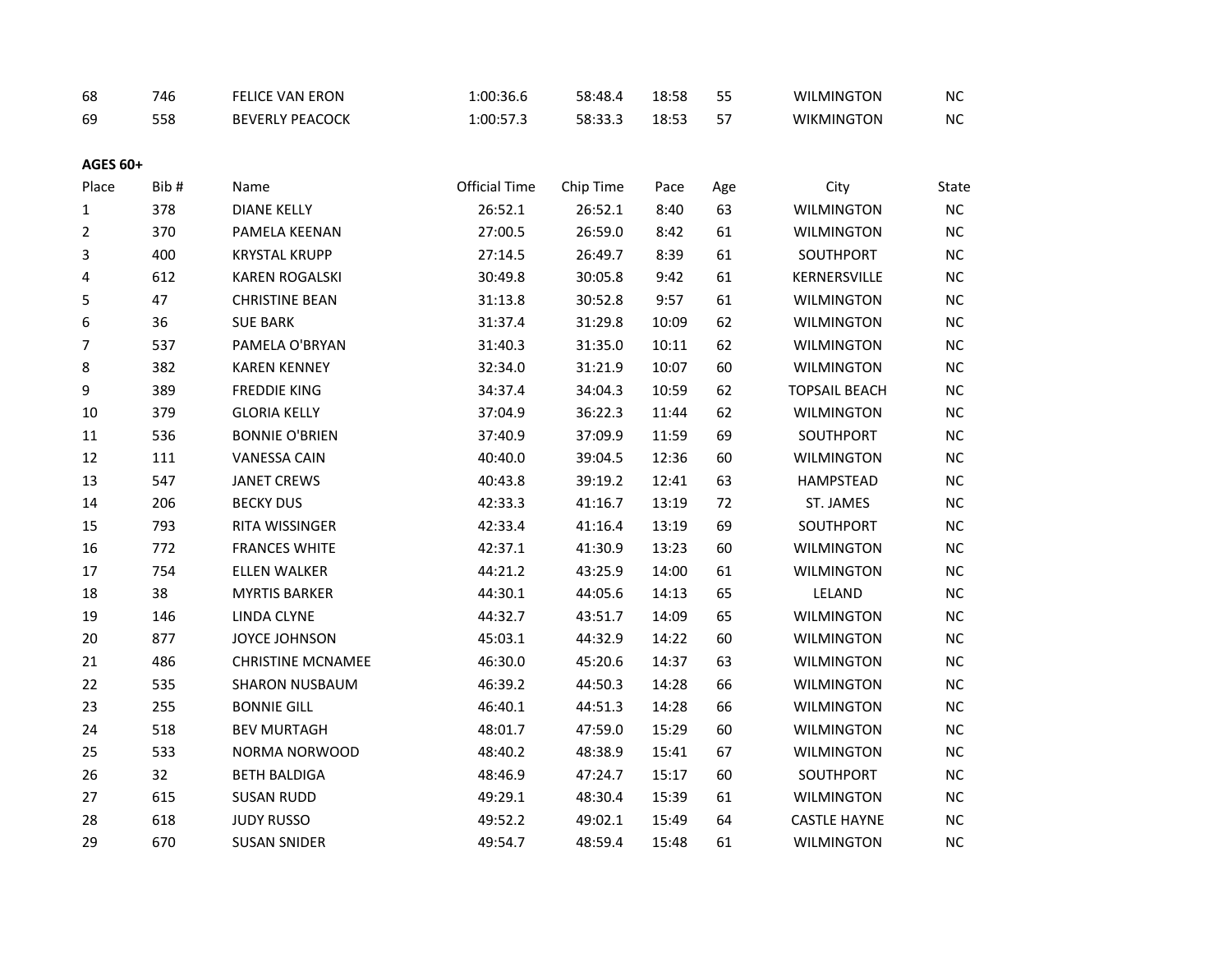| 30 | 609 | <b>DEBRA ROBINSON</b>    | 50:00.2   | 48:12.4 | 15:33 | 60 | <b>WILMINGTON</b> | <b>NC</b>  |
|----|-----|--------------------------|-----------|---------|-------|----|-------------------|------------|
| 31 | 908 | <b>KAREN CROUCH</b>      | 50:20.0   | 49:48.4 | 16:04 | 63 | <b>WILMINGTON</b> | ${\sf NC}$ |
| 32 | 322 | <b>ALICE HOOKS</b>       | 50:25.7   | 49:42.9 | 16:02 | 65 | <b>WILMINGTON</b> | NC         |
| 33 | 293 | <b>CINDY HARRIS</b>      | 51:27.8   | 50:35.4 | 16:19 | 60 | <b>WILMINGTON</b> | NC         |
| 34 | 920 | <b>SHERRY RATLIFFE</b>   | 52:00.1   | 49:46.9 | 16:03 | 63 | SOUTHPORT         | NC         |
| 35 | 534 | <b>JANICE NOYES</b>      | 52:31.9   | 50:35.4 | 16:19 | 64 | HAMPSTEAD         | <b>NC</b>  |
| 36 | 516 | <b>LOIS MURRAY</b>       | 53:50.3   | 51:31.2 | 16:37 | 76 | <b>WILMINGTON</b> | NC         |
| 37 | 728 | PATRICIA TOMAC           | 53:56.9   | 51:58.3 | 16:46 | 60 | SOUTHPORT         | NC         |
| 38 | 683 | <b>BARBARA STERN</b>     | 53:57.0   | 51:56.9 | 16:45 | 61 | SOUTHPORT         | NC         |
| 39 | 97  | <b>SHERRY BRYAN</b>      | 54:08.0   | 54:08.0 | 17:28 | 61 | <b>WILMINGTON</b> | NC         |
| 40 | 185 | <b>KAREN DEEGAN</b>      | 54:39.8   | 52:40.2 | 16:59 | 68 | SOUTHPORT         | NC         |
| 41 | 610 | <b>KAY ROBINSON</b>      | 54:59.1   | 52:54.4 | 17:04 | 66 | <b>WILMINGTON</b> | NC         |
| 42 | 479 | <b>KAREN MCGRATH</b>     | 55:22.7   | 54:55.8 | 17:43 | 64 | <b>WILMINGTON</b> | <b>NC</b>  |
| 43 | 956 | <b>CHRISTINE SIMPSON</b> | 55:30.4   | 54:13.5 | 17:29 | 65 | <b>WILMINGTON</b> | <b>NC</b>  |
| 44 | 885 | RACHEL WOFFORD           | 55:35.2   | 54:34.7 | 17:36 | 60 | <b>WILMINGTON</b> | NC         |
| 45 | 242 | <b>JACKIE FRIE</b>       | 56:30.3   | 54:56.0 | 17:43 | 61 | <b>DURHAM</b>     | <b>NC</b>  |
| 46 | 902 | <b>KIM KELLY</b>         | 56:38.8   | 56:09.4 | 18:07 | 60 | <b>WILMINGTON</b> | NC         |
| 47 | 23  | PAM ARTHUR               | 56:45.0   | 55:37.0 | 17:56 | 60 | <b>WILMINGTON</b> | NC         |
| 48 | 620 | <b>KAREN SAGETT</b>      | 57:02.3   | 55:03.2 | 17:45 | 74 | <b>WILMINGTON</b> | <b>NC</b>  |
| 49 | 775 | SHEILA WHITE             | 57:02.3   | 55:02.1 | 17:45 | 64 | <b>WILMINGTON</b> | <b>NC</b>  |
| 50 | 67  | PAULINE BOSKO            | 57:25.8   | 56:01.6 | 18:04 | 65 | <b>WILMINGTON</b> | NC         |
| 51 | 474 | LINDA MCDANIEL           | 57:26.4   | 56:02.7 | 18:05 | 60 | <b>WILMINGTON</b> | NC         |
| 52 | 192 | MARSHA DINSICK           | 57:27.3   | 56:03.4 | 18:05 | 67 | RICHMOND          | VA         |
| 53 | 706 | <b>MARY TATUM</b>        | 57:29.0   | 55:43.2 | 17:58 | 67 | <b>HAMPSTEAD</b>  | NC         |
| 54 | 497 | <b>DIANNE MILLIKEN</b>   | 58:18.9   | 56:16.0 | 18:09 | 60 | WHITEVILLE        | <b>NC</b>  |
| 55 | 577 | <b>NANCY PINER</b>       | 58:20.9   | 57:08.4 | 18:26 | 60 | <b>WILMINGTON</b> | NC         |
| 56 | 803 | <b>SUELLEN YATES</b>     | 58:40.3   | 57:03.5 | 18:24 | 64 | <b>WILMINGTON</b> | <b>NC</b>  |
| 57 | 52  | <b>CINDY BECKER</b>      | 58:56.6   | 55:44.3 | 17:59 | 61 | <b>WILMINGTON</b> | NC         |
| 58 | 66  | <b>IRIS BOONE</b>        | 58:56.8   | 55:45.4 | 17:59 | 67 | <b>WILMINGTON</b> | NC         |
| 59 | 727 | <b>SUE TOCCAFONDI</b>    | 58:57.2   | 57:05.8 | 18:25 | 72 | WILMINGTON        | <b>NC</b>  |
| 60 | 774 | LIZ WHITE                | 59:14.8   | 57:10.3 | 18:26 | 66 | <b>WILMINGTON</b> | NC         |
| 61 | 909 | PEGGY HIGGINS            | 59:55.5   | 59:28.0 | 19:11 | 72 | <b>WILMINGTON</b> | NC         |
| 62 | 600 | <b>SHARON RICE</b>       | 59:55.6   | 58:41.3 | 18:56 | 60 | <b>WILMINGTON</b> | <b>NC</b>  |
| 63 | 372 | <b>NANCY KEITH</b>       | 1:00:03.6 | 58:11.7 | 18:46 | 61 | <b>CURRIE</b>     | NC         |